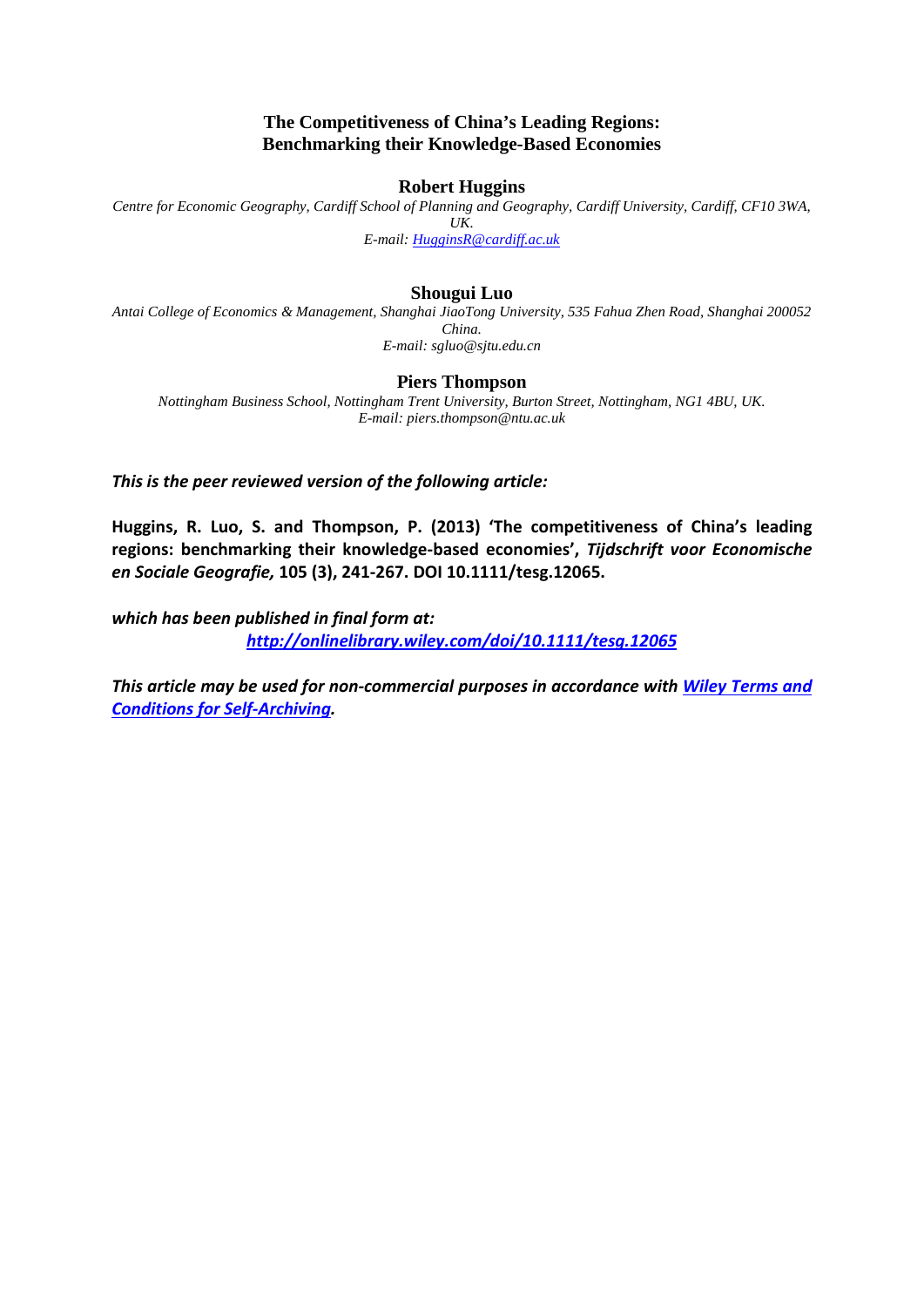## **The Competitiveness of China's Leading Regions: Benchmarking their Knowledge-Based Economies**

## **Abstract**

China's spectacular economic growth has been spatially uneven, with much development occurring in eastern coastal areas. In particular, three metropolitan 'super-regions' have become China's most competitive knowledge-based economies, consisting of the Pearl River Delta, the Yangtze River Delta, and the Bohai Gulf Region. This paper benchmarks the competitiveness of these regions, with a view to exploring which region is best positioned to become the most dominant knowledge-based economy over time. Through the theoretical lens of dynamic comparative advantage, it is shown that each region has hugely increased its competitiveness through improvements in the capacity to absorb and diffuse knowledge. It is further shown that due to multi-dimensional advantages the Yangtze River Delta, incorporating the Shanghai metropolis, is best positioned to become the dominant hub of China's future knowledge economy. It is concluded that China's leading regions will require further economic policy adjustments in order to secure their future competitiveness.

Key words: competitiveness; benchmarking; knowledge; dynamic comparative advantage; innovation; growth; regions, China.

## **1. Introduction**

Since reforming and opening-up to the world, the Chinese economy has developed rapidly. Gross Domestic Product (GDP) grew from US\$501 billion in 1978 to US\$11,273 billion in 2011 (2011 constant prices), increasing by 9.9% annually, with GDP per capita increasing 16 times. This growth, however, has been far from even, mainly occurring in particular regions that have witnessed massive urbanization. This is, in part due, to reform from a highly centralized planned economy to a market economy, and subsequent opening-up to a more globally integrated economy (Gereffi, 2009), being coupled with a range of state instigated regional development strategies (Lin, 1999; Matthews, 2001; Li, 2004; Lu and Wang, 2002; Groenewold et al., 2007; Groenewold et al., 2010). In particular, the Chinese government focused its strategies on developing the eastern coastal regions of the nation due to more advantageous physical and economic conditions (Sun, 2003; Friedmann, 2006). This has led to three metropolitan super-regions becoming China's dominant and most competitive economic spaces, consisting of: the Pearl River Delta in the south with its strong influence from Hong Kong; the Yangtze River Delta dominated by Shanghai; and the Bohai Gulf Region around Beijing.

Tan (2011) refers to the innovation-led growth in coastal cities such as Beijing, Shanghai, and Shenzhen as a process of 'Chinnovation'. However, the extent to which innovation has driven regional competitiveness in China remains somewhat contested (Huang, 2008), and an examination of the rapid growth occurring in these fast growing super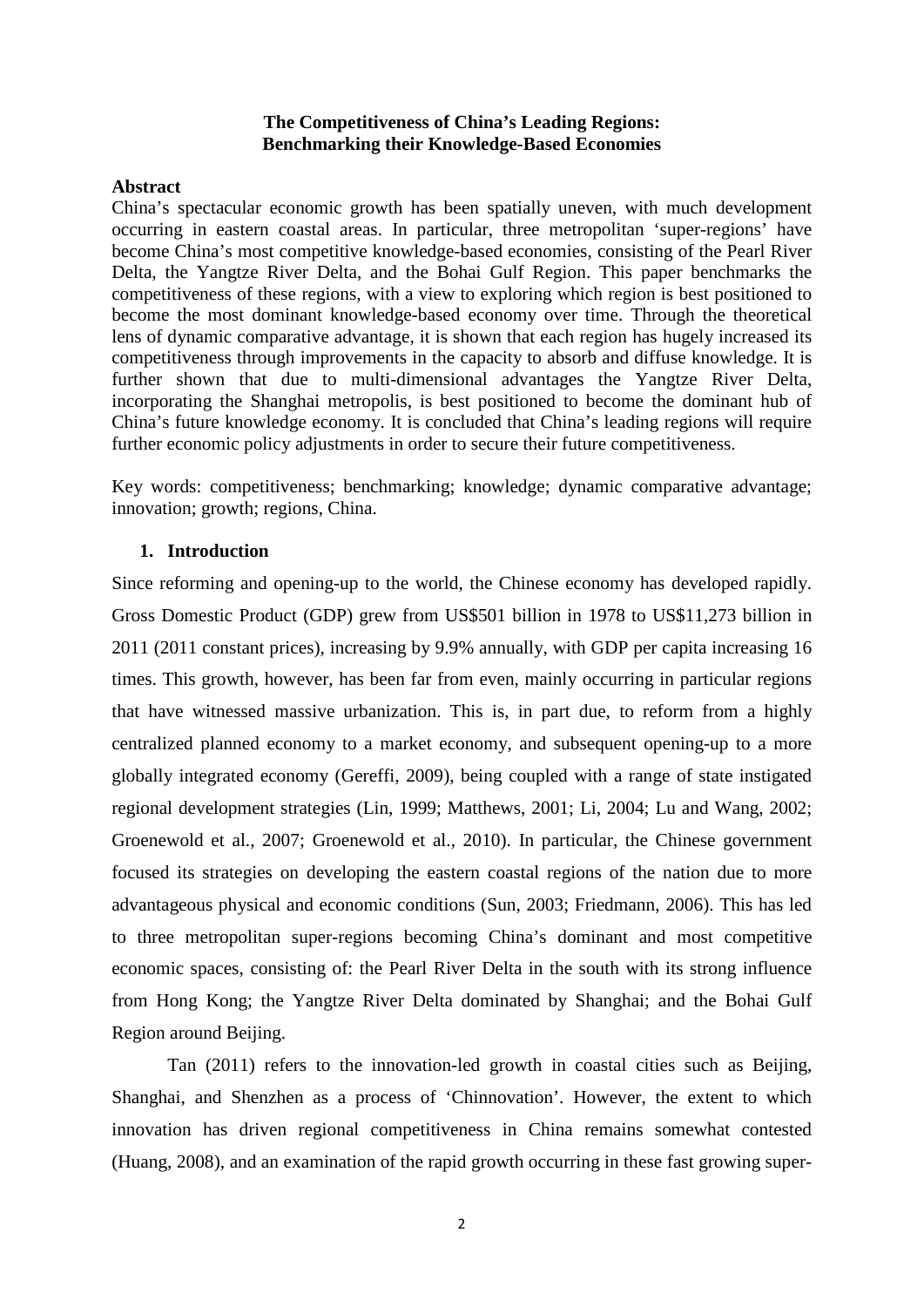regions provides a useful opportunity to contribute to the increasingly important discourse concerning the processes by which regions within emerging economies are able to make the transition to more competitive knowledge-based environments (Scott and Garofoli, 2007; Phan et al., 2008). This paper seeks to examine differences in regional development processes across China's leading regions. In particular, it aims to explore which region is best positioned to become the most economically dominant over time, especially in terms of possessing a knowledge-based economy that may result in it achieving the status of 'China's Silicon Valley super-region'. It also aims to provide evidence on the potential limitations of growth in China's leading regions.

To achieve these aims, the paper adapts and operationalizes the model of regional competitiveness proposed by Martin and Sunley (2011), which is based on factors concerning regional dynamic comparative advantage. In order to empirically utilize the dynamic comparative advantage model in the context of the knowledge economy, the regional competitiveness benchmarking framework proposed by Huggins (2010) is also employed. This involves benchmarking each region in terms of the individual components of the framework using performance, process and policy approaches. This utilises quantitative measures to capture regional strengths and weaknesses, but also considers qualitative aspects. As models created for developed country contexts may not be appropriate for emerging economies such as China (Liu and White, 2001a; Radosevic, 2002; Hu and Mathews, 2005; Gu and Lundvall, 2006; Shie et al., 2012), the model of dynamic competitive advantage within the Chinese context is tested through further analysis within the performance benchmarking element.

The remainder of the paper is structured as follows. Section 2 considers the literature relating to the knowledge-based development and dynamic comparative advantage, and how these apply to the emerging region context. The three case study regions are briefly introduced in Section 3. More detail is provided in relation to the data and methods used within the benchmarking analysis in Section 4. Sections 5 to 8 concentrate on the four main elements of the dynamic comparative advantage model, with performance, process and policy benchmarking undertaken for each. Section 9 presents the results of the regression analysis of the components of the dynamic competitive advantage framework. Section 10 summarizes the findings of the paper and outlines the conclusions that can be drawn.

## **2. Knowledge-Based Dynamic Comparative Advantage in the Context of China**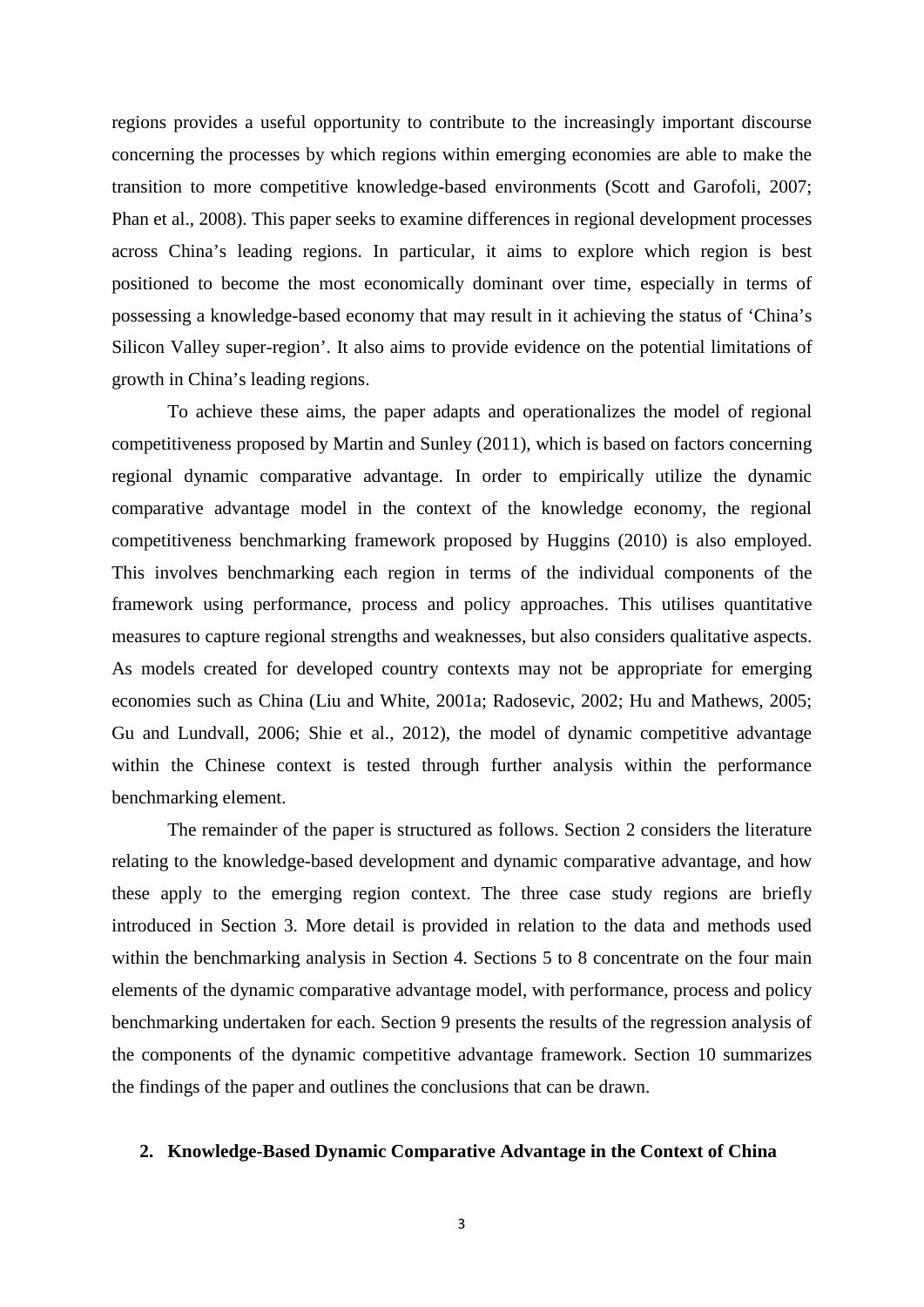The concept of the knowledge-based economy has emerged from an increasing recognition of the requirement for the production, distribution and use of knowledge within modern economies (Harris, 2001; Huggins and Izushi, 2007). Alongside this, the endogenous school of regional development has proved to be of particular relevance in emerging regional environments, which has lighted the need to maximize the effectiveness of the particular and potential unique resources (Garofoli, 1992; 2002; Vázquez-Barquero, 2007). More recently, Martin and Sunley (2011) outline a model of dynamic of competitive advantage, which illustrates that it is not just the presence of resources which is important, but how they are deployed, to create outputs enabling a region or country to not only compete in the present, but to be able to adapt and continue to compete in the future. Martin and Sunley (2011) develop the notion of dynamic comparative advantage as a means of addressing what they consider to be the cluster model of regional competitiveness developed by Porter (1998). In particular, they consider that cluster analysis is not fit for purpose when analysing the 'new global competition' stemming from China and other emerging economies.

According to Martin and Sunley (2011), the dynamic comparative advantage of regions lies in the effectiveness and adaptability of the link between the resource base of regions – in terms of their underlying fundamentals and externalities – and the strategies of firms in these regions. This represents an interesting twist on the concept of regional competitiveness as it highlights that is it is co-evolutionary process, involving both elements of continuity (and path dependence) – stemming from regional resource base - and elements of change stemming from the need for firms in a region to constantly adapt to changing markets, competition, and technology.

Figure 1 presents the key constructs underlying the dynamic comparative advantage model, and in this case we have unpacked it further to concentrate on those knowledge-based factors that are likely to become more important for the future development of Chinese regions as they move away from reliance on cost and scale based advantages. Below we detail the key parameters of the model.

## Figure 1 About Here

*Regional knowledge resources* - there are a number of routes for regions to access knowledge. These may be based around domestic industry champions, public sector research institutions, or leverage of multinational corporations (Mathews, 2001). Which is most appropriate is likely to be influenced by the knowledge resources available, as indicated by the first component of the dynamic competitive advantage framework. These regional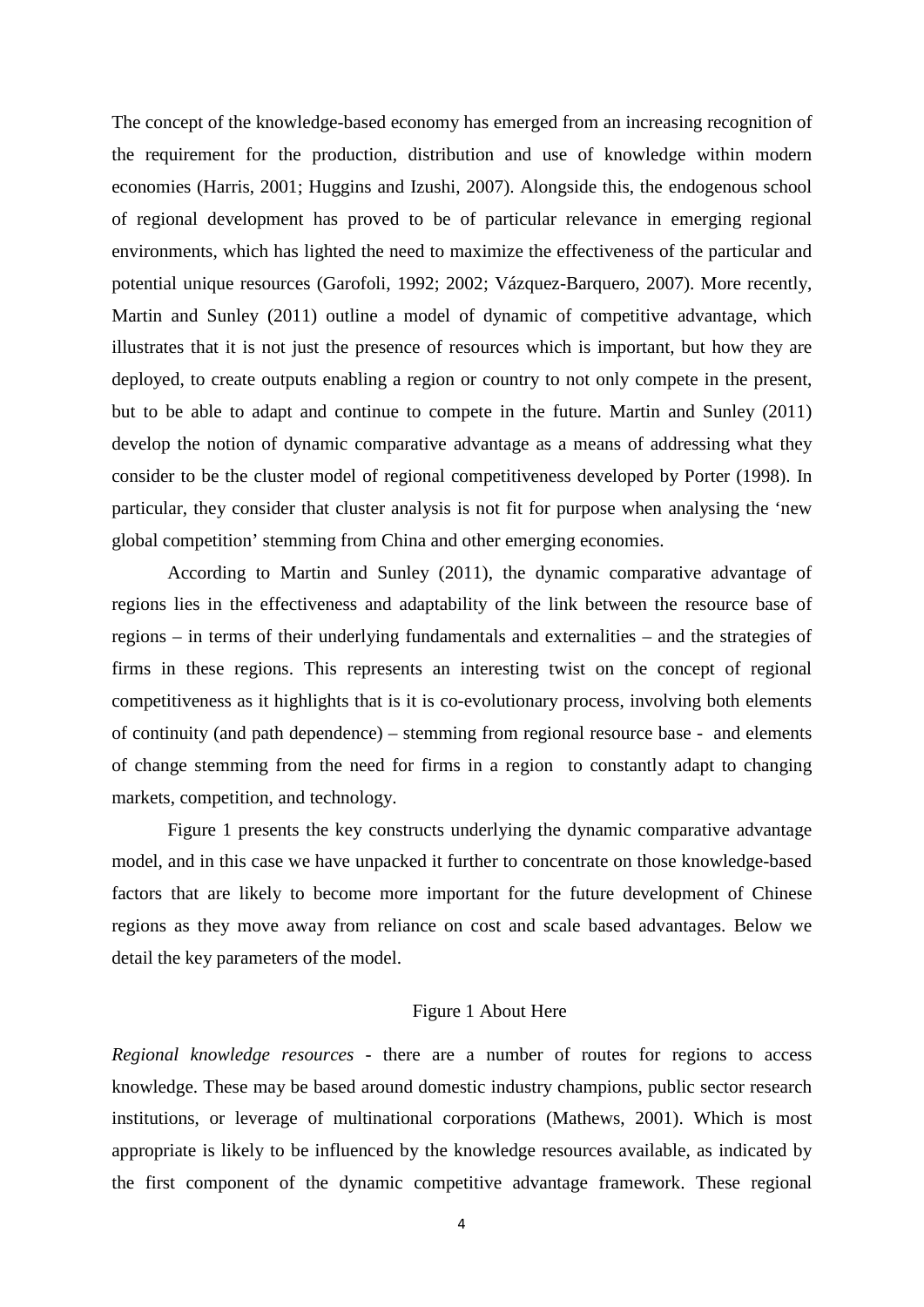knowledge resources can be split into those classed as regional externalities and regional fundamentals (Krugman, 2005). In the knowledge economy regional externalities are those resources drawn upon in the knowledge creation process, including tangible resources such as education establishments and the creation of human capital, encapsulated in skilled labor. Regional fundamentals relate to the social, economic, cultural and political institutions and conditions. In all three of the routes to knowledge acquisition outlined by Mathews (2001) it is important that a minimum level of education is present to allow the knowledge available to be absorbed into the system (Romer, 1993; Viotti, 2002).

To benefit from knowledge resources the development of absorptive capacity is required, defined as the ability to identify, assimilate and exploit knowledge from external sources (Cohen and Levinthal, 1990). Absorptive capacity is mediated by the wider environment in which a firm competes and operates, with firms that are part of local economic systems, such industrial clusters, more likely to be characterized by strong absorptive capacity (Van den Bosch et al., 1999; Giuliani, 2005). The ability to ensure that external knowledge adds economic value in a region depends on its absorptive capacity channels, whereby external knowledge may flow into a region through one or more of the following channels: business, academic, and social networks; established firms and organizations in the region; or through active and passive learning – diffusion (Mahroum et al., 2008). Clearly the creation of human capital through education plays an important role in increasing this absorptive capacity, and is, therefore, a key component of regional resources.

In an emerging economy context, such as China, Foreign Direct Investment (FDI) potentially plays a vital role – depending upon its nature and characteristics - in regional innovation and absorptive capacity processes, particularly its capability to create and exploit new knowledge through technological and managerial advances (Huggins et al., 2007; Fu, 2008). Knowledge enters the regional economy through technological spillovers from foreign affiliates boosting productivity (Blomstrom and Kokko, 1998; Liu, 2008; Fleisher et al., 2010; Ke, 2010), and facilitating greater innovation outputs (Fu, 2008). This means that global networks accessible through foreign affiliates allow local firms to tap into the initial ideas required to stimulate the innovation process (Liefner et al., 2006).

Fears of appropriation due to weak intellectual property rights could result in foreign firms limiting R&D activities to localization orientated R&D (Liu and White, 2001b; Fan and Hu, 2007). This lack of property right protection is a widely acknowledged problem faced throughout China, which potentially limits the incentive for firms to invest in proprietary knowledge (Gao and Fu, 1996; Gao, 2000; Liu and White, 2001a). Although there have been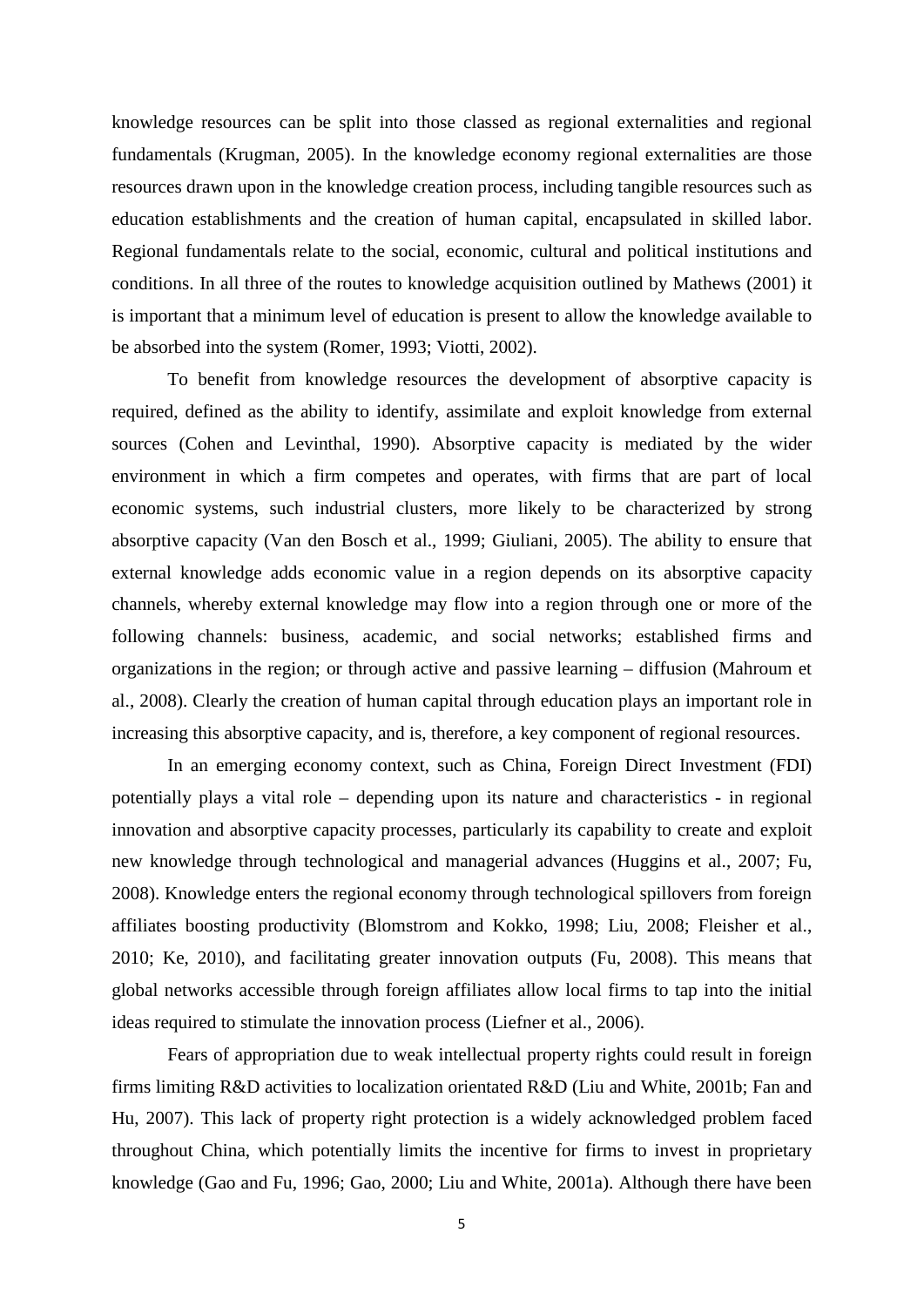improvements in the intellectual property protection, there is often still a lack of appropriate implementation and enforcement (Dai and Xu. 2000; Liu and White, 2001b). In response, the government has developed a technology market to aid the transfer of technology from developers to users (Liu and White, 2001a; Awokuse and Yin, 2010). However, China still lacks the required concentration of support institutions such as vibrant venture capital, consultancy and legal industries to enable technology transfer, although these are continuing to evolve (Wu, 2007b). Further, differences in the needs of emerging economies from those served by developed country technology, also ensure that FDI tends to act as a regional resource utilized by the indigenous innovation system rather than as a pure source of technology (Fu et al., 2011). Although internationally owned, foreign affiliates provide a knowledge resource within the region although the quality and extent of access to this resource depends largely on the human capital available. Limited absorptive capacity in some regions still prevents the correct functioning of such a technology markets in the twenty-first century (Gu and Lundvall, 2006).

FDI and the human capital of the workforce are, therefore, two key regional knowledge resources that will be concentrated upon within this study, although these will need to be supported by appropriate social and cultural components. Other resources are diverse in nature. Social and cultural inputs may be captured by measures including: educational outputs such as textbooks published (Crossley and Murby, 1994), community service centres (Xu et al., 2005), health care institutions (Zhang and Kanbur, 2005; Gilson, 2005), along with physical infrastructure such as transport links captured by passenger numbers (Démurger, 2001).

*Regional organisations' comparative advantage of knowledge resources* - it is not just the resources available, but as captured by the second component of the framework, how these are deployed within firms that is important in generating innovative outputs. The capacity to diffuse knowledge concerns the collective ability of a region to adapt and assimilate new innovations, practices and technologies, and spread them throughout the region. Diffusion can occur through either 'active' or 'passive' emulation. The former may take place through activities such as purchases and imports of new patents, technologies or systems, while the latter mainly occurs through applied learning, reverse engineering or efforts to catch up with the competition (Coe and Helpman, 1995; Mahroum et al., 2008). This means that while knowledge may be created through a number of routes, the extent to which this can be fully exploited is influenced by the capability of regional firms in creating a comparative advantage of resources through their strategic use (Martin and Sunley, 2011).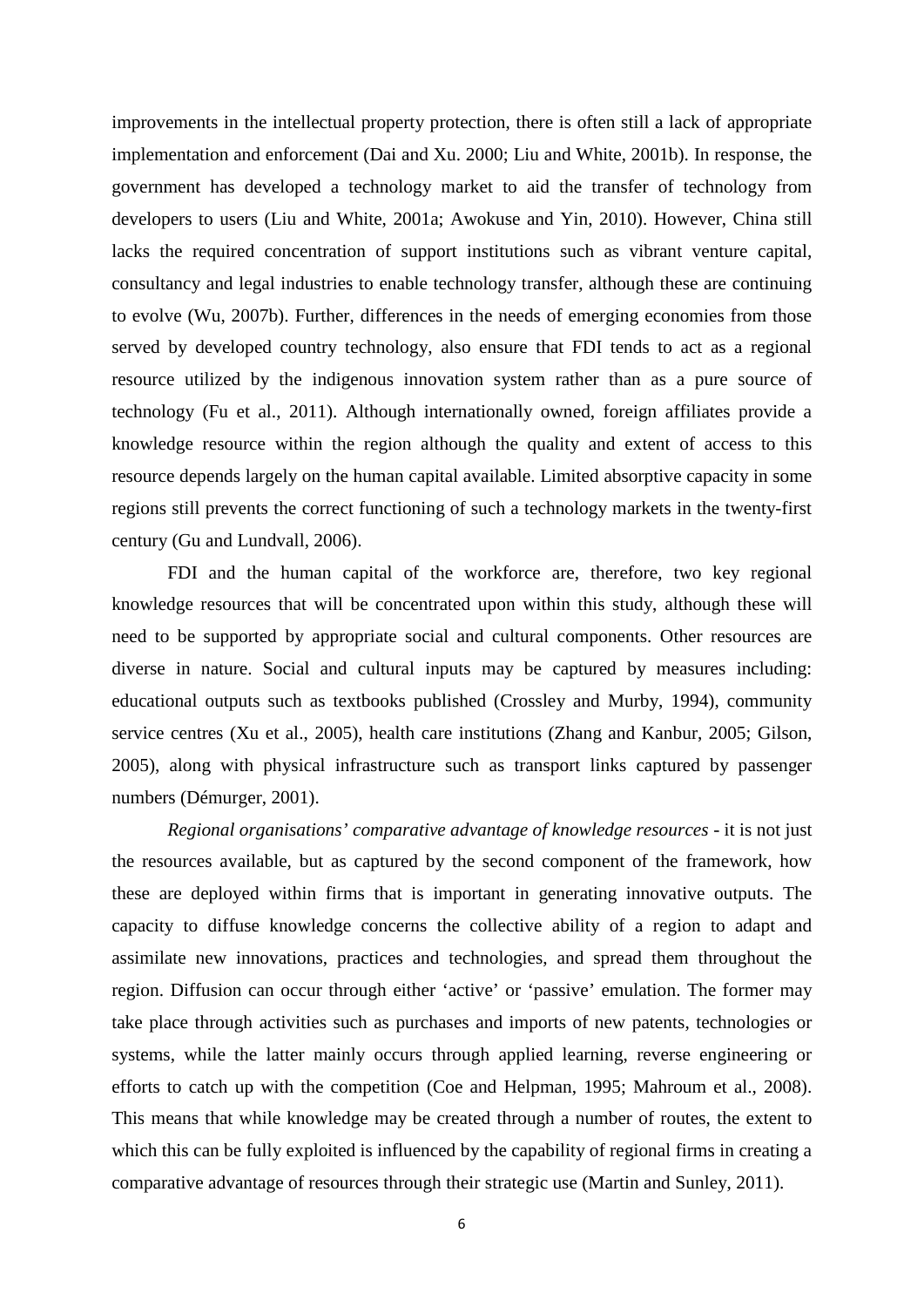Such activities require knowledge resources to be employed in the right manner, for example, deployment of skilled personnel within R&D positions (Ballot et al., 2001). The use of networks to secure access to both knowledge held regionally, but also that drawn from global sources, is vital as an input into new knowledge creation (Bathelt et al., 2004). In terms of deployment of the knowledge resources discussed above, studies in more peripheral regions of developed economies have found that R&D expenditure is positively associated with innovation outputs even where the underlying context may not appear suitable (Bilbao-Osorio and Rodríguez-Pose, 2004), and perhaps may have an even greater impact on innovative performance in emerging economies, such as China, than in developed economies (Wang and Kafouros, 2007). This is particularly found to be the case for private sector R&D expenditure (Guan and Liu, 2005). Although spending on R&D is important, it is also wise to consider the human capital allocated to R&D (Ballot et al., 2001; Liu and White, 2001b), as increased spending could just be increasing the rewards to an inelastic supply of skilled workers (Goolsbee, 1998).

The tradition in China of the direct control of primary innovation actors by secondary actors, such as government bodies, led to little incentive to link primary actors together (Liu and White, 2001a). Diffusion from state-owned enterprises to other firms mainly occurs through the introduction of technical workers and new industrial facilities (Liu and White, 2000; Li, 2002; Hu and Jefferson, 2002; 2004; Xue, 2004; Chang, 2008; Wu, 2010). Even with changing attitudes in recent years, the primary focus of most Chinese firms since gaining greater freedom has clearly been on developing marketing and manufacturing capabilities, rather than innovation capabilities (He et al., 2008; Li, 2009). Further, although potentially being a knowledge resource themselves foreign affiliates may draw other resources away from domestic enterprises, or lead to, domestic enterprises relying on foreign technology rather than developing their own (Lin, 2002).

*Knowledge competitive and adaptive advantage of a region's organizations* - the use of these knowledge resources as inputs should generate competitive advantage for firms manifested through the production of knowledge outputs, such as patents and new products, as well as ensuring access to export markets. Although it is difficult to capture many of the competitive and adaptive advantages accrued as the resource based view of the firm suggests that these need to be non-imitable, rare and valuable (Barney, 1995). In order for an advantage to be sustainable it tends to rely on the possession of tacit knowledge rather than that, which is codifiable (Hooley and Greenley, 2005; Nahapiet and Ghoshal, 1998). This means that only part of the competitive advantage can be measured through the performance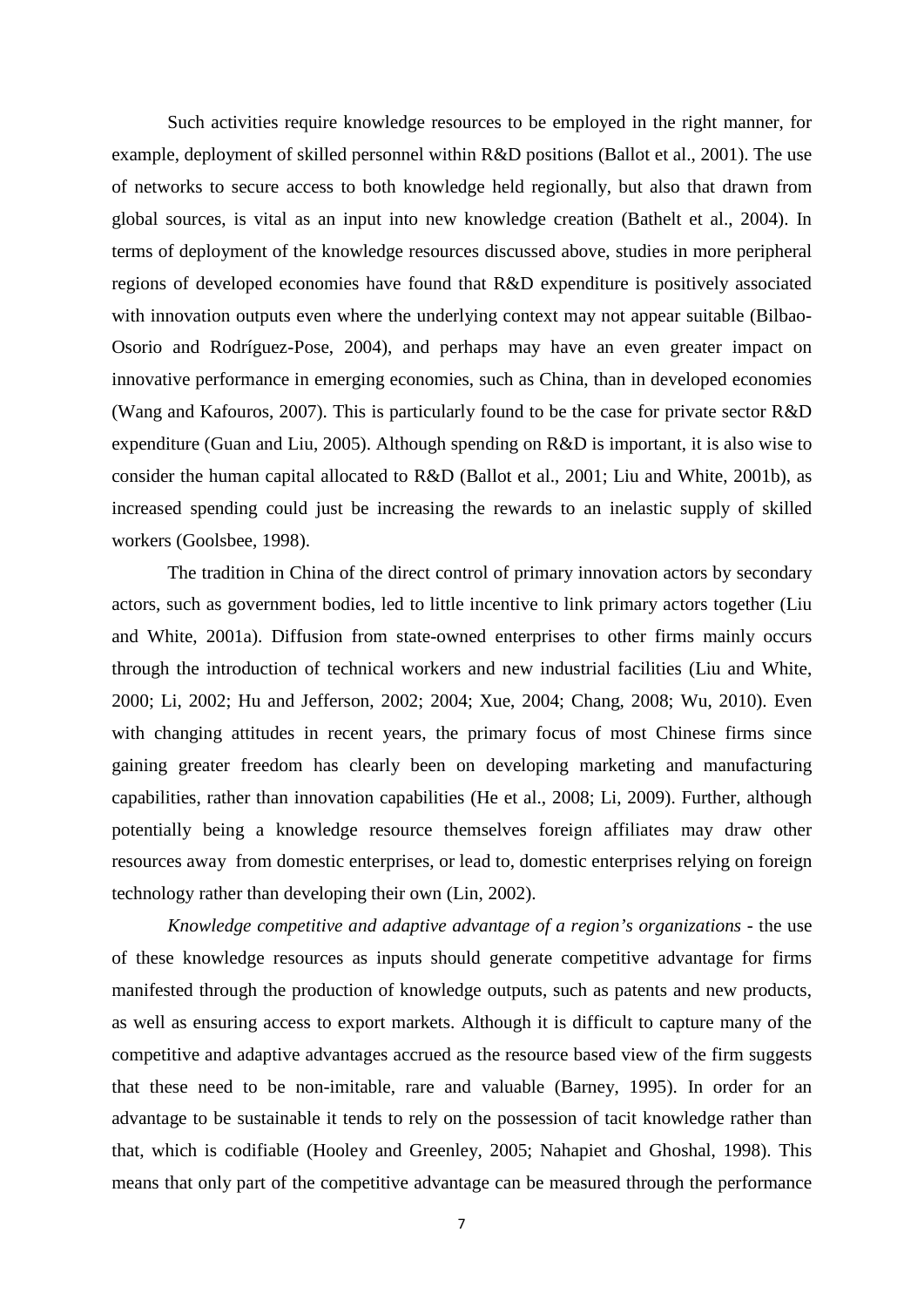benchmarking, that associated with codified knowledge, although Acs et al. (2002) suggest that patent counts are a good measure of innovative activity within a region's firms, at least in more developed countries. Until recently the rapid increase in R&D units and expenditure in China, has not been matched by the same increase in R&D outputs.

One factor potentially holding innovative output generation back is the legal system in China. This has not yet been transformed to a stage where intellectual property right protection through patenting and licensing is a feasible option for many research institutions such as universities. This is further hindered by the lack of technology intermediaries to aid the exploitation of patents and licenses (Wu, 2010). Where linkages between firms and other actors - such as research institutes and universities - have developed, these are positively associated with increased effectiveness in converting R&D inputs into utility patents, reflecting smaller incremental innovations, but not the creation of invention patent applications associated with radical innovation (Li, 2009). In general, the innovative performance of Chinese regions has become more widely distributed, as firms have taken a more dominant role in their emerging regional innovation systems (Tylecote, 2006; Li, 2009).

Associations with foreign affiliates may have the potential to yield increased innovative outputs for private enterprises as they take a greater role in regional innovative systems. However, only a small number of associations formed, those linked specifically to technological tie-ups, are linked to greater innovation (Sun and Du, 2011). More recently, growing demand in domestic markets has meant that China has sought to attract FDI through the promise of admission to domestic markets in return for access to technology and partnership with local firms (Zhou et al., 2011). However, the benefits of 'obligated embeddedness' may be reduced, as on the whole Chinese markets are less sophisticated, placing a continuing emphasis on price than quality, resulting in less pressure being exerted on domestic suppliers by foreign affiliates (Sun and Du, 2011). It seems that the regional innovation systems in China remain less effective than those in most advanced economies in converting R&D inputs into more knowledge-intensive innovations (Li, 2009), stifling the competitive and adaptive advantage of these firms.

The other evidence of competitive and adaptive advantage is manifested through the firm's ability to generate innovations in terms of new products, which may not be patented to maintain trade secrets (Cheung and Lin, 2004; Sun and Du, 2011), but show an ability of the regions' firms to adapt to new patterns of market demand (Martin and Sunley, 2011). Finally, the ability to compete internationally through exports is seen as vital for many regional and national policy makers in emerging economies (Gereffi, 2009; Venables, 2005).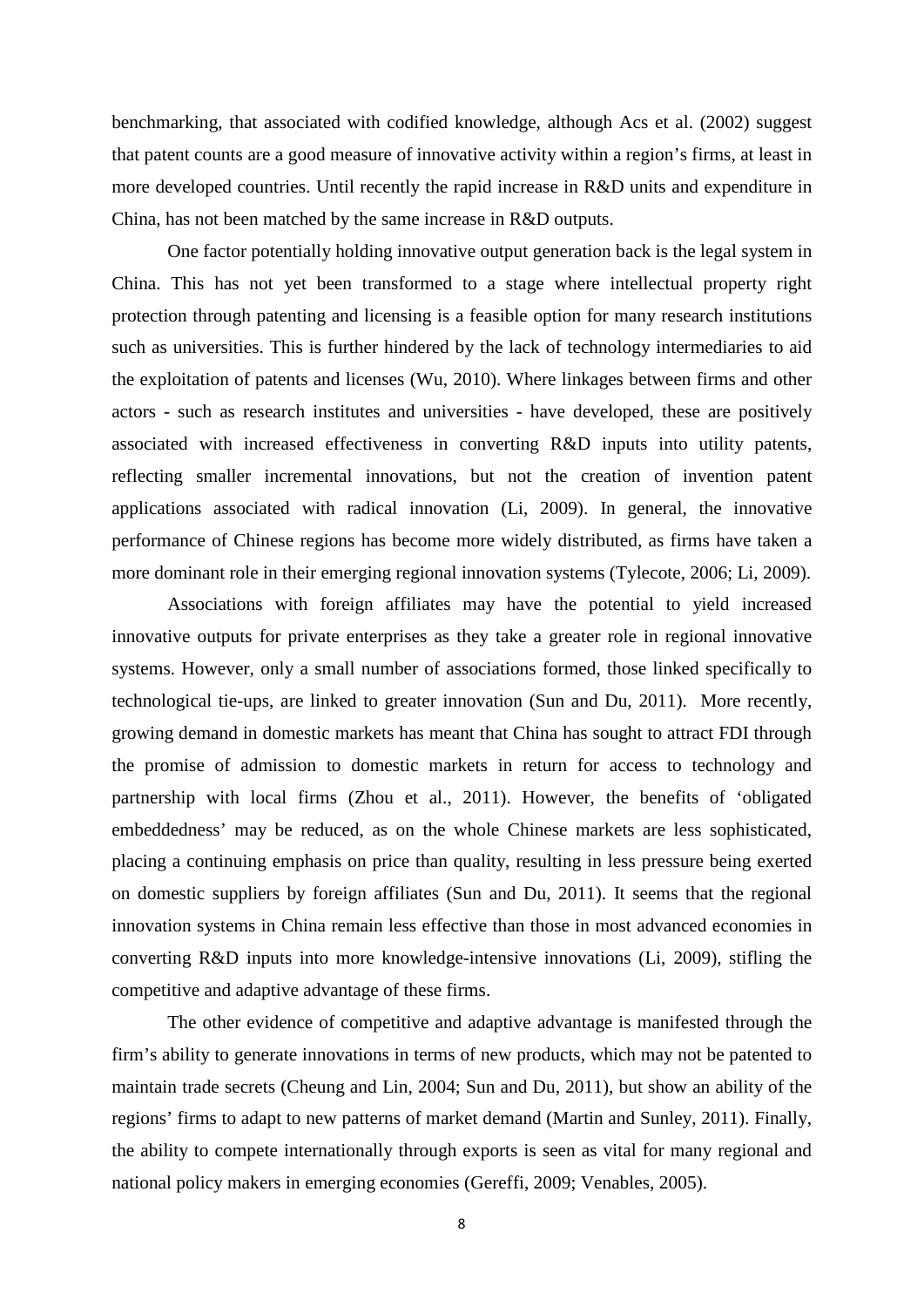*Dynamic regional comparative advantage* - as for overall dynamic regional comparative advantage, this is likely to be reflected in the type of employment and associated remuneration from the competitive and adaptive advantage of a region's firms in the knowledge economy. This will then feed back into a region's knowledge resources. Although measures of regional or national competitiveness have traditionally focused on productivity it is also acknowledged that the welfare of the citizens should be a key priority (Storper, 1997; Huggins, 2003; Aiginger, 2006). This means that as well as considering the success of regional enterprises it is key that this is translated into a sustainable rise in the population's standard of living, with not only average wages, but access to work as captured by the unemployment rate acting as key measures of the extent that this is achieved. Since 2003, Chinese policy has begun to shift from rewarding export focused development to the greater encouragement of domestic innovation (Zhou et al., 2011; Shie et al., 2012), which does provide incentives for regions to generate on-going and sustained dynamic competitive advantage, rather than the more temporary cost advantages associated with labor intensive activities.

Although Figure 1 summarizes the links between the different elements of an adapted dynamic regional comparative advantage model, and indicates some of those potential measures that could be used within performance benchmarking at each stage, it is recognized that this is to some extent a simplification of the overall picture. It is only possible to capture a true notion of the regions' strengths and weaknesses in the knowledge economy by considering not only the quantifiable measures associated with performance benchmarking, but also the more qualitative aspects of the structures and systems underlying these measures through process benchmarking. These have to be put in the context of the government policies currently and previously utilized, which requires a policy benchmarking approach to also be adopted. Only through a combination of all three benchmarking approaches, can the true strengths and weaknesses of the three regions' knowledge economies be identified and compared. The three regions are discussed in the next section, before the operationalization of the benchmarking activities are outlined in section 4.

## **3. Case Study Regions**

The case study regions - consisting of the Bohai Gulf Region (BGR), Yangtze River Delta (YRD), and Pearl River Delta (PRD) - are widely acknowledged as China's most competitive and knowledge-based spatial areas of economic activity. All three regions are situated in the more prosperous eastern coastal region of China. It is possible to distinguish between the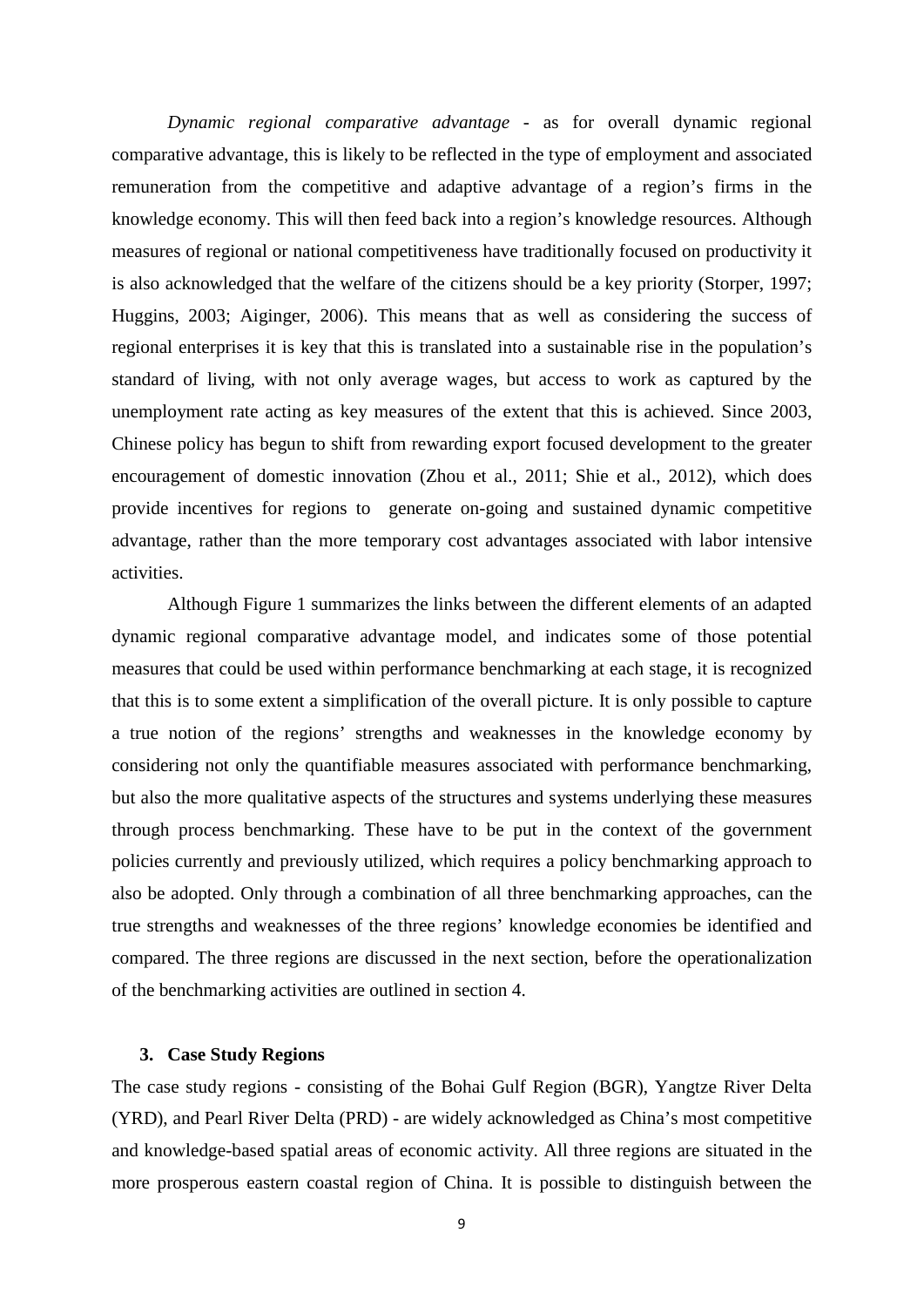'broad' city-region (Zhao and Zhang, 2007), and a 'narrower' spatial definition of the region for each of the regions, and in this study it is the broader city-regions that are the focus of the analysis. In the narrow sense, PRD consists of 9 cities, and extends to 14 in the broader sense - consisting of the whole of Guangdong province. The narrow sense of YRD consists of 16 cities surrounding Shanghai; and in the broader sense it consists of Jiangsu province, Zhejiang province and Shanghai. The narrow sense of BGR consists of 15 cities surrounding Beijing, and in the broader sense the Bohai Gulf region consists of Shandong province, Liaoning province, Hebei province, Beijing and Tianjin.

The three regions include 9 provinces or municipalities covering 9.5% of national surface area and 37.9% of the total Chinese population in 2008, but collectively account for 57.9% of total GDP. GDP per capita across the three regions is 1.5 times the national average, highlighting the economic significance of these regions (Table 1).

## Table 1 About Here

BGR is dominated by the presence of the national capital, Beijing, along with its associated government and public sector activities. The economic development of BGR has been shaped by the presence of a large number of public institutions, and the planned nature of its economy. YRD on the other hand, dominated by the city of Shanghai, has enjoyed a longer tradition of openness than much of China. YRD consists of 80 cities, small and large, which have constituted a hierarchy structure conducive to industrial development and knowledge diffusion. YRD has a strong industrial foundation, and is the birthplace of China's modern industry, which began to take shape in Shanghai, Wuxi and Suzhou in the early 20<sup>th</sup> century. In general, YRD has an advantage in terms of attracting resources, as it possesses the best infrastructure and location, with Shanghai identified as being the most attractive investment location within China (Jefferson and Kaifeng, 2002). Similarly, PRD's geographical proximity to Hong Kong has been an important factor in the region's growth.

Historically, the economic context of PRD is almost the opposite of BGR. Before reform and opening-up, this region is best described by the Chinese saying *Yiqiong erbai:*  poverty and blankness. Under the central planning system, Guangdong province was given very low priority in terms of resource allocation, mainly due to its relatively weak industrial foundation, and the government's concern with its geographical proximity to Hong Kong and Taiwan (Vogel, 1989; Yang and Liao, 2010). However, over the last three decades PRD has developed an export-oriented economy, with the sum of imports and exports, as well foreign capital, the highest of all provinces in China (Lu and Wei, 2007). Although PRD has an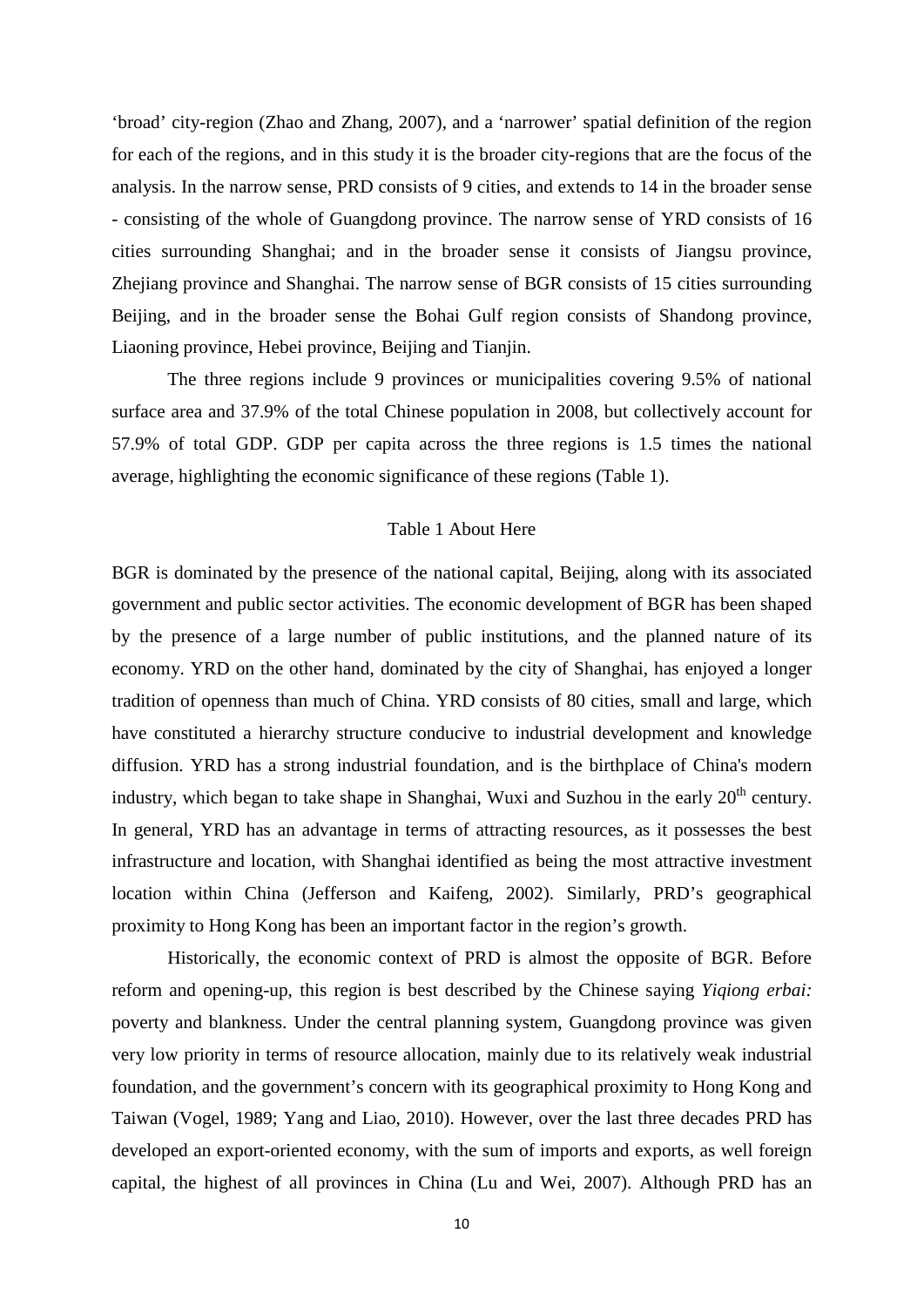outward orientation similar to that of YRD, this has been achieved over a much shorter period of time through considerable government intervention. This means that these three most economically developed regions of China have quite different development trajectories, which have led to their current widely varying sources of regional resource, capability and comparative advantage. The regions, therefore, provide a suitable cross-section to examine via Martin and Sunley's (2011) model of regional competitiveness in terms of past, current and future development.

#### **4. Data and Methods**

This study makes use of the dynamic comparative advantage model of Martin and Sunley (2011) as the base of the investigation into the three leading Chinese regions' strengths in the knowledge economy. In order to operationalize the framework the competitiveness benchmarking approaches outlined by Huggins (2010) are used. This consists of three forms of benchmarking: (1) *performance benchmarking* – which seeks to measure, analysis and compare the relative economic performance of regions; based on a comparison of metrics portraying the relevant characteristics of benchmarked regions; (2) *process benchmarking* – which examines the structures and systems constituting the practices and functioning of benchmarked regions; and (3) *policy benchmarking* – which seeks to compare the types of policy considered to influence the nature of the practices, and subsequently the characteristics, of benchmarked regions. The three competitiveness benchmarking exercises are conducted for each of the key components of the dynamic comparative framework, namely: regional resources; deployment of resources by regional organizations; competitive and adaptive advantage of regional organizations; and overall dynamic regional comparative advantage. This allows the differing strengths and weaknesses influencing the competitiveness of each region to be identified.

For the performance benchmarking element, we incorporate a range of relevant data to quantitatively analyze differences across the three regions, in particular using a variety of input and output measures of innovation. These measures are drawn from the National Bureau of Statistics of China yearbooks. This provides access to comparable measures at the province level, which are then aggregated for the three super regions being examined. The choice of variables utilized is restricted to some degree by the availability of this data at the appropriate level of disaggregation. However, based on the literature outlined in section 2 a number of measures are available for each component of the framework. Table 2 below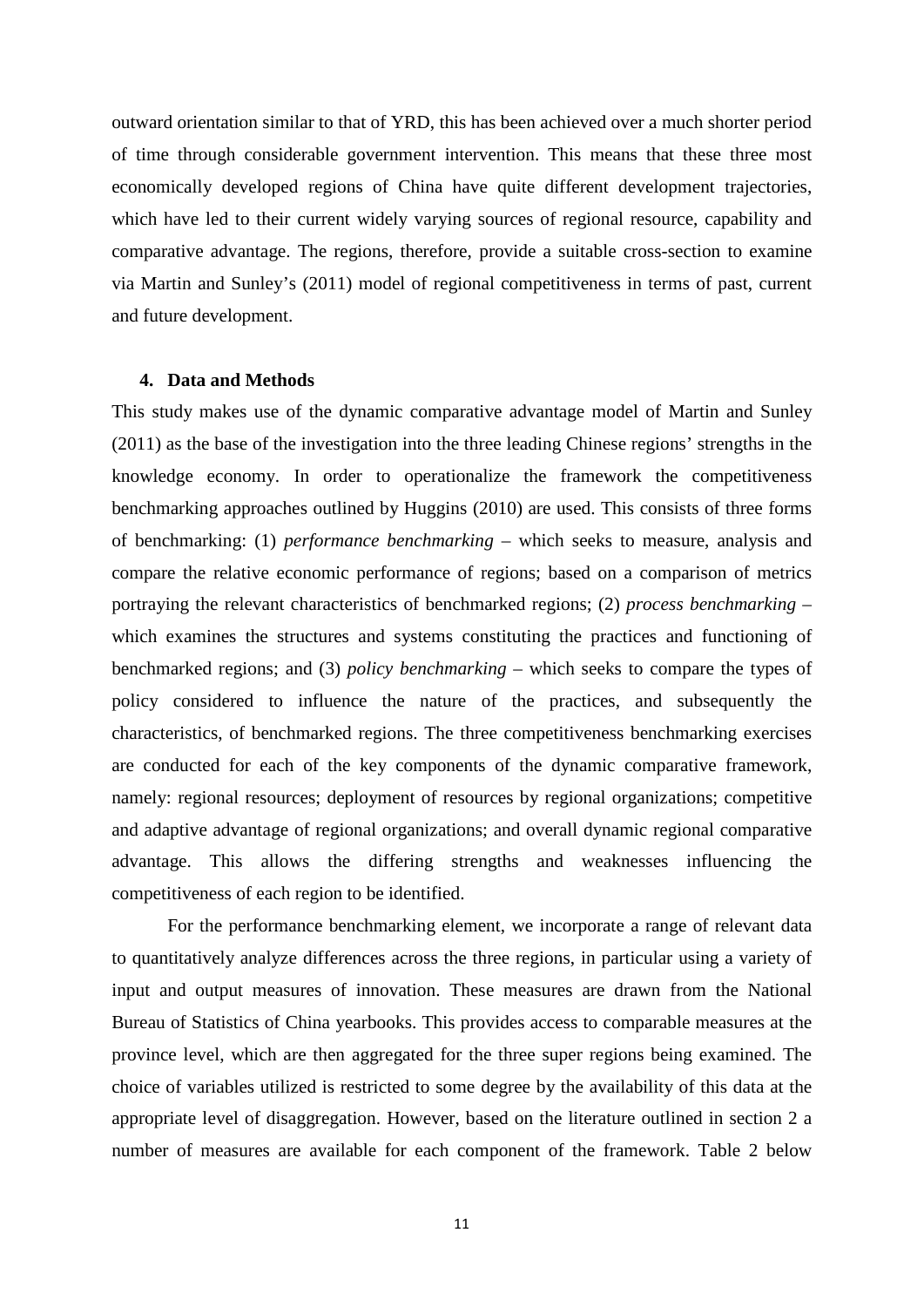outlines the variables used to capture each of the components of the dynamic regional comparative advantage framework.

#### Table 2 About Here

For the process and policy benchmarking, qualitative analysis of data from the extant literature and other relevant studies are utilized to highlight the nature of relationships between, and the effective use of, knowledge resources and policy development. This provides a much more qualitative examination of the competitiveness of the three regions in terms of each of the components. This allows not only the quantity, but also the quality of each of these factors to be incorporated into the assessment of the regions' strengths within the knowledge economy.

Given the qualitative nature of the process and policy benchmarking, the opportunity to test the validity of the framework is limited to the performance measures. A panel regression approach is used to consider the relationships between the components. In order to provide sufficient observations, the data utilized here is at the province level, with data used for all 31 mainland provinces. Where available the time period covered runs from 2001 to 2011, however, missing data requires a shorter period to be considered for some measures. Given the different sizes of the provincial economies all measures are scaled by regional GDP in the case of financial measures, such as expenditure on R&D, or by the population in the case of non-financial measures, such as patents granted. In order to undertake the panel regression it is necessary for the data to be stationary, so that it has no trend. To ensure that this is the case first differences of the scaled data were used, and in the case of college enrollment and patents further detrending was undertaken by regressing the series on a time series and utilizing the residuals created. Levin, Lin and Chu tests were used to confirm the lack of a common unit root process, and the Phillips-Perron Fisher chi-square test to check for individual unit root processes. All series were confirmed as stationary after differencing and detrending.

In each regression a measure from one of the components was regressed on the measures included in the preceding component, for example R&D expenditure was regressed on the regional knowledge resource measures. The independent variables were lagged one period to provide greater clarity of the direction of causality. Although the lag structure may be longer than a single year the limited period of data prevented longer lags being included.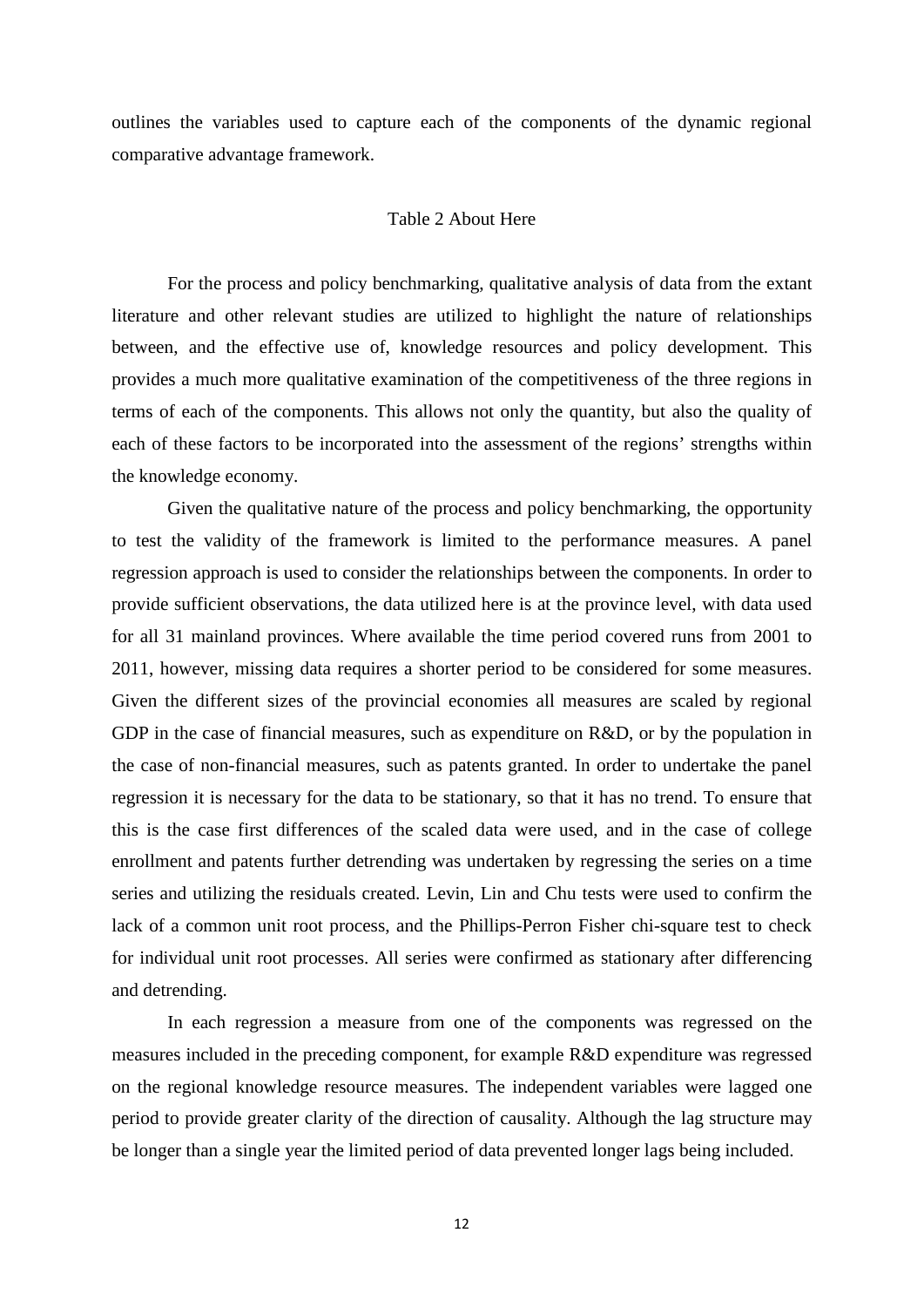#### **5. Regional Resources**

#### *Performance Benchmarks*

Overall, BGR has the strongest infrastructure, in terms of sheer size, for the development of human capital, with 382 of China's 1,794 (21.3%) of universities located in the region. It is also the location for many of the most prestigious universities, including 29 of the 72 universities affiliated with the Ministry of Education, as well as China's top two universities - Tsinghua University and Peking University - and 28 of China's top 100 universities (Wu, 2007a). However, across the three regions YRD displays the highest number of higher education students per 100,000 of population (1,960) (Table 3). PRD actually has a lower proportion of the population in higher education than the Chinese average (84 percent of Chinese average).

## Table 3 About Here

This regional pattern of human capital formation is repeated in the terms of the educational qualifications already held within the population. The YRD proportion of the population with college or higher education is 37 percent above the Chinese national average. BGR also displays an above average proportion of the population holding these higher qualifications. In PRD, the level of college and higher education qualifications held is below the national average, although an above average proportion of the population holds senior secondary education.

In terms of technological resources, China as a later developing economy has been in the position to catch-up with technology in other economies mainly through the attraction of FDI. This has made linking to other East Asian multinational corporations and suppliers important in allowing China to take a lead position in a number of markets (Wei et al., 1999; Gereffi, 2009). Considerable regional disparities in attracting FDI exist. Although in absolute terms BGR and YRD have greater foreign investment and a greater number of foreign enterprises, when scaled by population PRD massively outperforms the national average. Between 1979 and 2009, total foreign investment in PRD was US\$233.2 billion. In 2009 the region attracted US\$19.5 billion of investment - 17.5% of the national total. In 2011 the region was the host for 97,084 enterprises with foreign investment (21.7% of the Chinese total). In 2001, the foreign investment attracted by PRD as a proportion of foreign investment in China reached a peak of 31.7% of the national total, although this has slipped back in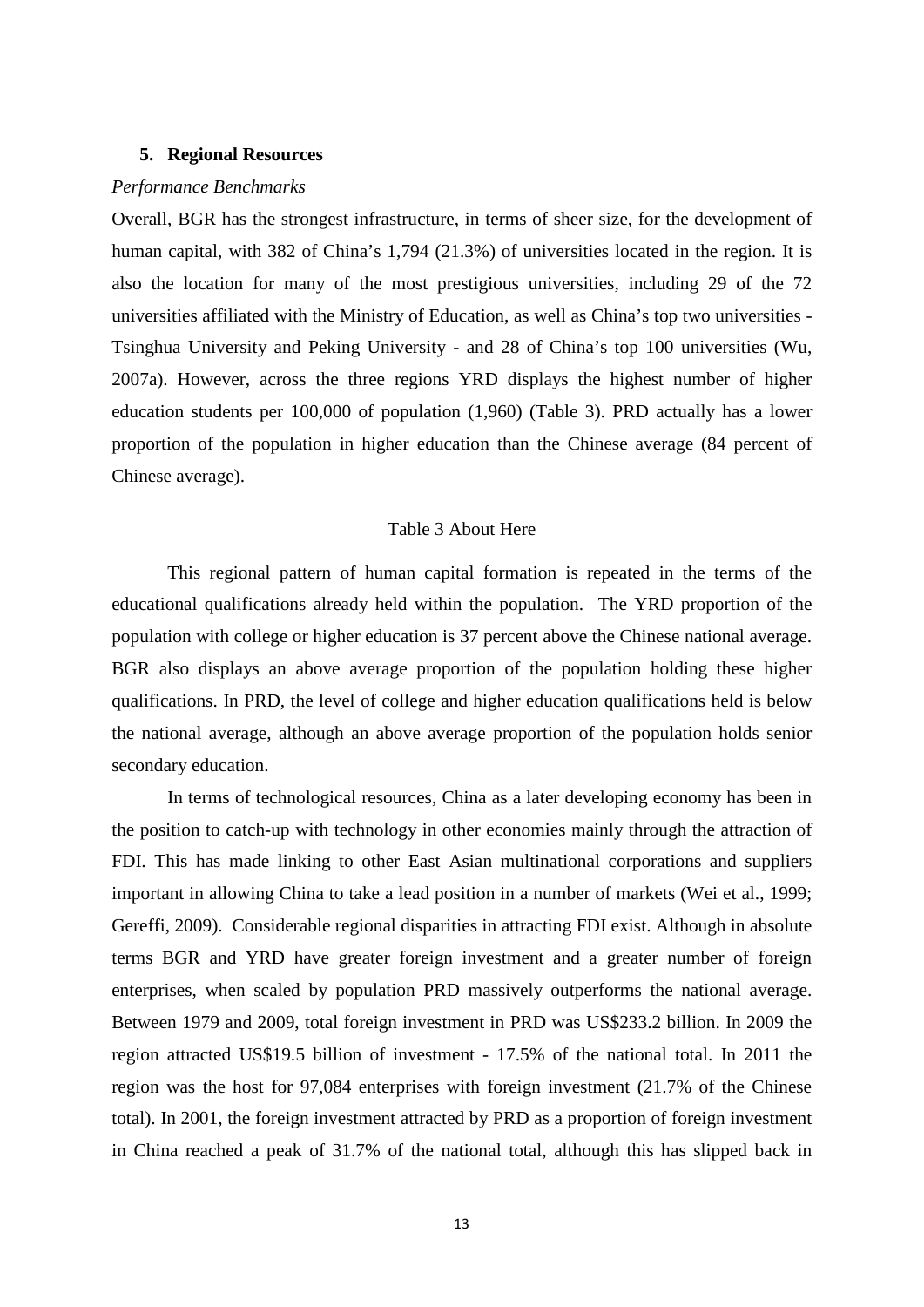recent years. This pattern is evident in Figure 2, where foreign registered investment at the year end as a percentage of regional GDP has decline sharply.

#### Figure 2 about here

As well as disparities in the scale of investment there are variations in the source and nature of this investment. In 2009 the proportion of FDI from Europe and North America in YRD is double that of PRD, which is more reliant on investment from other emerging Asian industrialized economies, with Southeast Asia accounting for 70.9% of foreign investment in PRD compared to only 11.3% from developed countries.

### *Process Benchmarks*

As well as the physical resources present the institutions within a region have an important role to play as part of a region's 'fundamentals', with their impact tending to be evident through processes of knowledge creation. Given the geographic proximity required to benefit from knowledge spillovers from foreign affiliates (Jaffe, 1986; 1989; Huang et al., 2012), the concentration of FDI in PRD placed the region in a good position to grow using both foreign and domestic enterprise (He et al., 2008; Yang, 2009; Zheng, 2006; Lu and Wei, 2007). In YRD, investment is characterized by far more joint ventures and collaborative agreements between foreign investors and domestic firms - between 1978 and 2005, 57% of FDI in Shanghai was in the form of joint and cooperative ventures, compared with only 19% in PRD.

FDI from the west has tended to be significantly more advanced than other foreign investors in relation to technology and integrated management, and the diffusion effects of technology and synthesized knowledge are apparent, playing a vital role in improving the technological and industrial structure of YRD (Gan, 2003). This has resulted in YRD drawing the highest proportion of new technology from overseas, with 88.3 per cent coming from abroad. In Shanghai, this was as high as 94.1 per cent (Fu, 2008).

BGR possesses many of China's leading academic and research institutions, especially institutions with reputations allowing integration into the global scientific knowledge network. Liefner and Hennemann (2011) find high levels of international coauthorships with Beijing's academics in disciplines such as optical technology. In addition Beijing has a special central role in the national scientific knowledge network, with academics in other cities collaborating frequently with those in Beijing.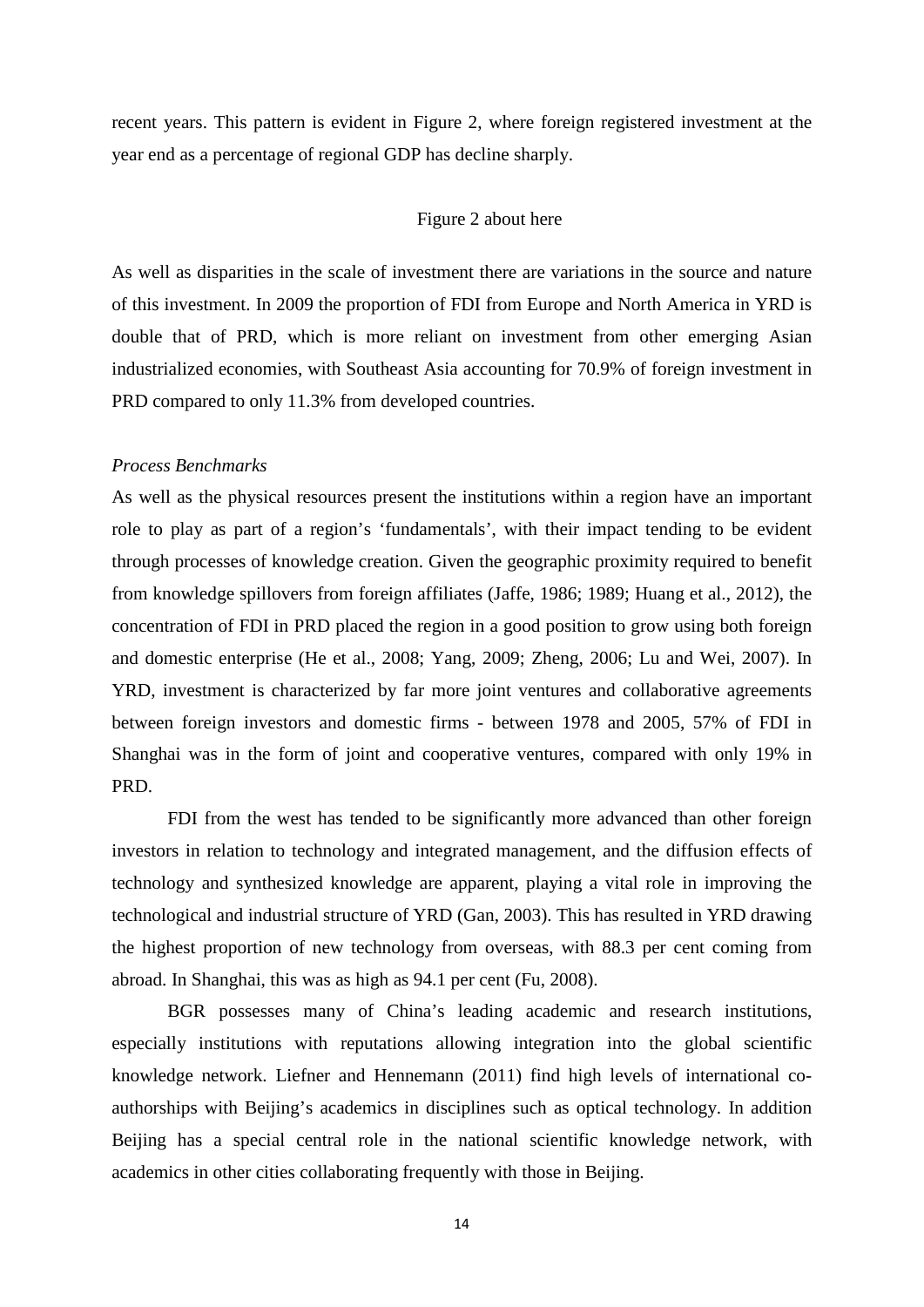Section 2 discussed those studies outlining the general problems faced by China in adapting to new rules and regulations that provide intellectual property right protection, of the three regions YRD has superiority in terms of industrialization, urbanization and a historically rooted form of openness, facilitating better access to, and integration, within this institutional framework. Before reform and opening-up, state-owned enterprises in YRD were the largest, with industrial output for Shanghai alone accounting for 12.5% of national output in 1980. At the same time, collective enterprises in the region - at that time called 'township enterprises' – were the most advanced in China, especially in Jiangsu province, with the volume and output value of township enterprises accounting for almost half of the nationwide total (Luo and Zeng, 2001).

#### *Policy Benchmarks*

Although government intervention is high by western standards, there are varying degrees of government control across the three case study regional economies. BGR generally retains the greater centralization and is the most heavily planned regional economy, and it has remained an important receiver of national investment for many years. For example, the Liaoning province of the region was a key investment target as far back as the 1950s, receiving 1.45 billion RMB in 1950-1952, 20% of the aggregate investment for the nation during the period. In general, Beijing has remained the key city receiving investment, particularly financial, educational and R&D.

In a more contemporary sense, PRD was the pilot region for Chinese reform and economic investment, which has subsequently provided it with a range of institutional advantages that have stimulated rapid economic development (Xie and Costa, 1991; Lu and Wei, 2007). In 1978, when China first chose the path towards reform, PRD was selected as the pilot area for three of four special economic zones - Shenzhen, Zhuhai, and Shantou - are in PRD (the other Xiamen is in Fujian province), and among the 14 opened coastal port cities established in 1984, two cities - Guangzhou and Zhanjiang – in PRD were included (Wang and Bradbury, 1986). As part of its pilot status, PRD was granted a range of 'special polices and flexible measures', with the region playing the role of both a testing ground and a showcase for China's new economic policies. Measures relating to extremely preferential taxation rates were initiated, with a tax rate of only 15% imposed for overseas investors, compared to 33% for domestic enterprises (as well as a tax holiday during the first two years of business) - a policy which remains in effect - along with a plethora of land-use policies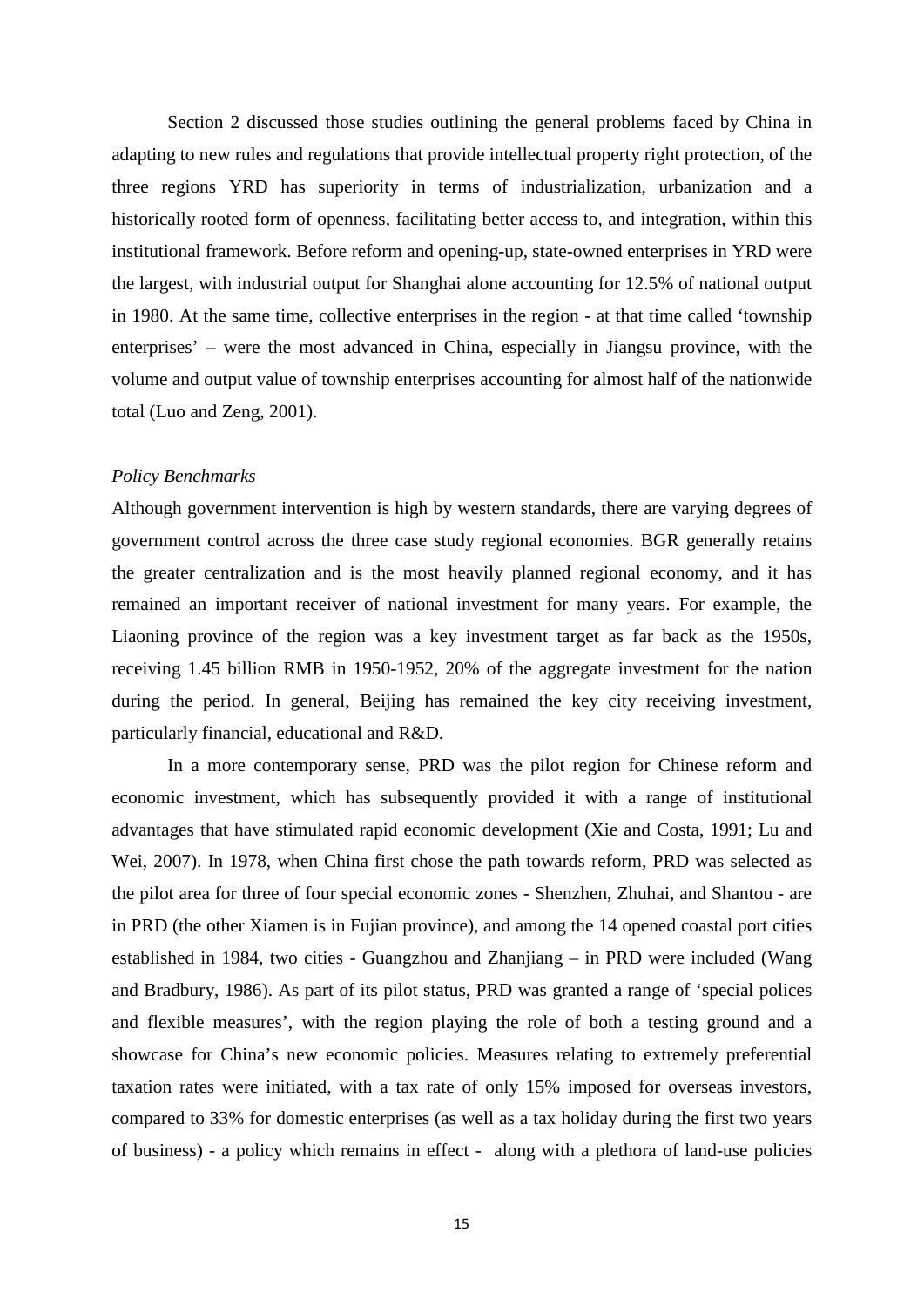(Lin, 2009). PRD was also the first region to allow output of foreign affiliates to be targeted at the Chinese domestic, rather than the export, market (Wang and Meng, 2004).

YRD has traditionally been one of China's most open regions, and after the Opium War Shanghai, as part of the first batch of modern Chinese cities, opened its gates and began the process of modernization, developing significant links with the capitalist production model. In YRD, local authorities have played an important role in developing industrial clusters using FDI, for instance setting-up industrial parks to house major Taiwanese original design producers and their suppliers in the notebook manufacturing industries (Greenaway et al., 2002). In recent years, government incentives and policies have played a lesser role in the decision to locate in YRD, but factors such as industrial infrastructure, land use fees, and attitudes to FDI still influence the decision of where to locate within YRD (Wei, 2010).

## **6. Deployment of Resources by Regional Organizations**

## *Performance Benchmarks*

The preceding component of regional knowledge resources provided an indication of the resources that were available as inputs into the knowledge creation process within the region. However, in order for these resources to be utilized effectively it is important that resources are dedicated to appropriate activities. Private enterprises have come to account for an increasing proportion of R&D expenditure and employment in China, but this has occurred at different speeds across its regions (Li, 2009). Combined with different initial government spending on R&D across Chinese regions, this has led to significant differences in the structure of R&D expenditure across the three regions. According to 2009 figures, 26.5% of the nation's R&D researchers are based in BGR, with the aggregate number of scientists and engineers accounting for 28.3% of China's total. Reliance upon the university and state sector is clear, with only 42.5 per cent of the R&D employees in the region employed in large firms, compared to a national average of over 51 per cent. Table 4 indicates that technical and scientific employment in state-owned enterprises is much more prevalent in BGR, with the number of such employees per 10,000 population approximately double that of YRD and eight to 10 times that of PRD.

#### Table 4 About Here

In 2009 enterprises accounted for 61.1% of total R&D expenditure in Shanghai and 89.9% in Guangdong, but only 15.1% in Beijing. Considering the R&D employment and expenditure of enterprises in 2011 there are clear differences between the regions. R&D employment and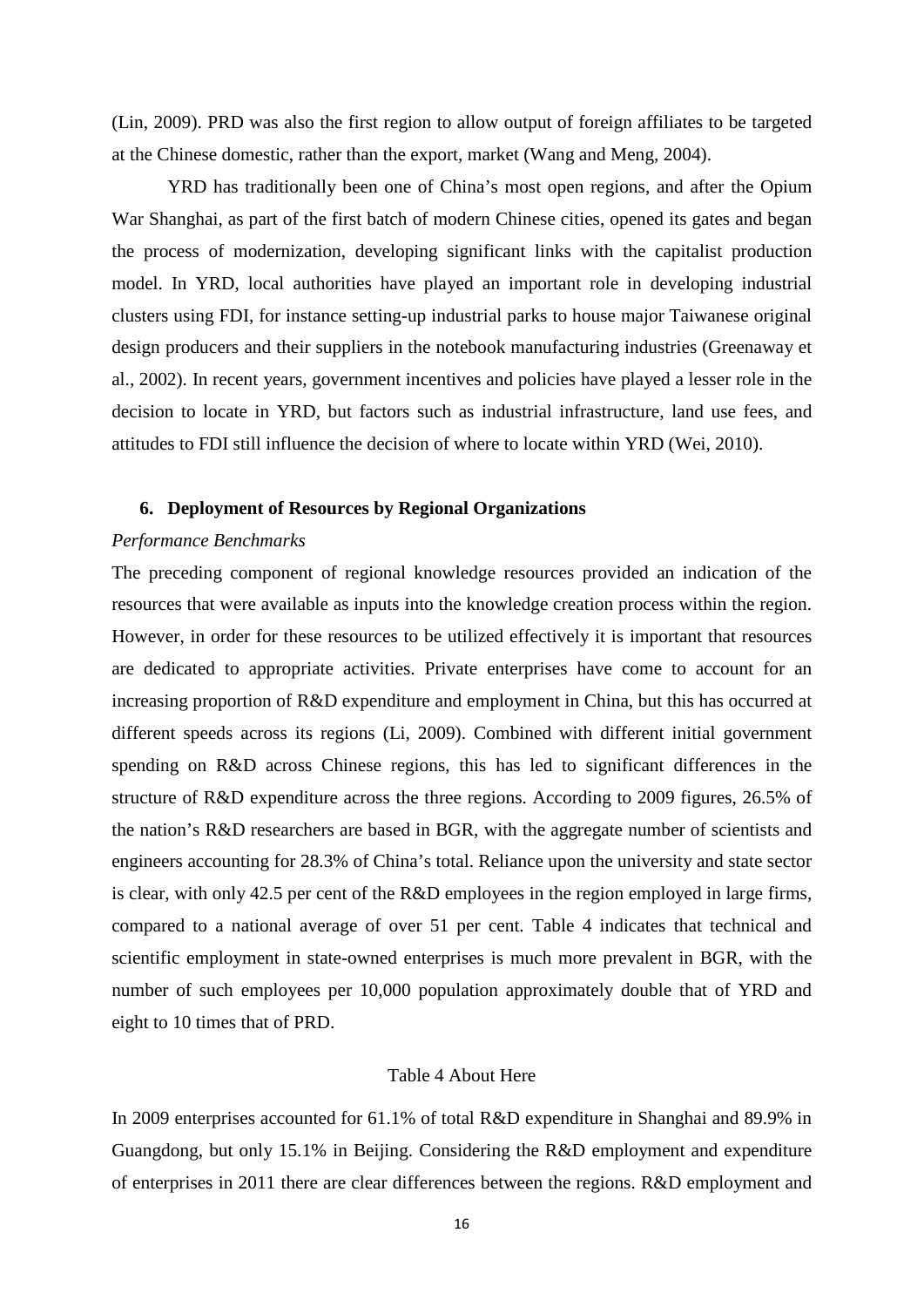expenditure is highest in YRD, with R&D expenditure reaching US\$23.4 billion in 2011. Although expenditure in BGR is similar, R&D employment is approaching 200,000 full-time equivalents lower. The performance figures, therefore, indicate that there is a much higher level of R&D activity within BGR and YRD than PRD. However, scaling employment by population and expenditure by GDP suggests that in this more privately-driven expenditure YRD and PRD perform quite similarly, with BGR lagging behind.

## *Process Benchmarks*

It was noted in section 2 that the state tradition of direct control of innovative activities has left China's state-owned enterprises still possessing the highest quantity and best quality specialized technological human resources, with Shanghai's state-owned enterprises being China's strongest. Therefore, many technological problems arising in private enterprises and collectively-operated enterprises throughout YRD can potentially be solved by specialized talent residing in these state-owned enterprises.

As early as the 1980s, when Jiangsu and Zhejiang's township enterprises and private enterprises lacked technical talents, they invited engineers from Shanghai to help them solve technological problems largely in their spare time, a phenomenon known as the 'weekend engineer' which became more formalized in the 1990s (Rui, 2006). At a firm level, stateowned enterprises in Shanghai also have a long tradition of supplier relationships with collectively-operated and private enterprises in Jiangsu, Zhejiang and the Shanghai suburban districts, which have acted as an important diffuser of knowledge stimulating the initial growth of private enterprises located in the region's smaller and more medium-sized cities (Wei, 2010).

Although BGR has the advantage of hosting many of the top universities and government research institutes, to an extent this actually constrains diffusion. BGR has adopted a model of resource leverage placing a reliance on public sector institutions, including universities, to start the process of technology diffusion. Such is the relative glut of government research funding to universities and research institutions, most are not 'reliant' on forming industrial collaborations, which are generally weakly developed (Scherngell and Hu, 2011; Wu, 2007a; 2010). Instead, the development of spin-off companies has become the most viable option for many researchers in BGR seeking to commercialize their knowledge or technology, leading to the development of a number of science parks to house these firms and others (Zhou, 2005).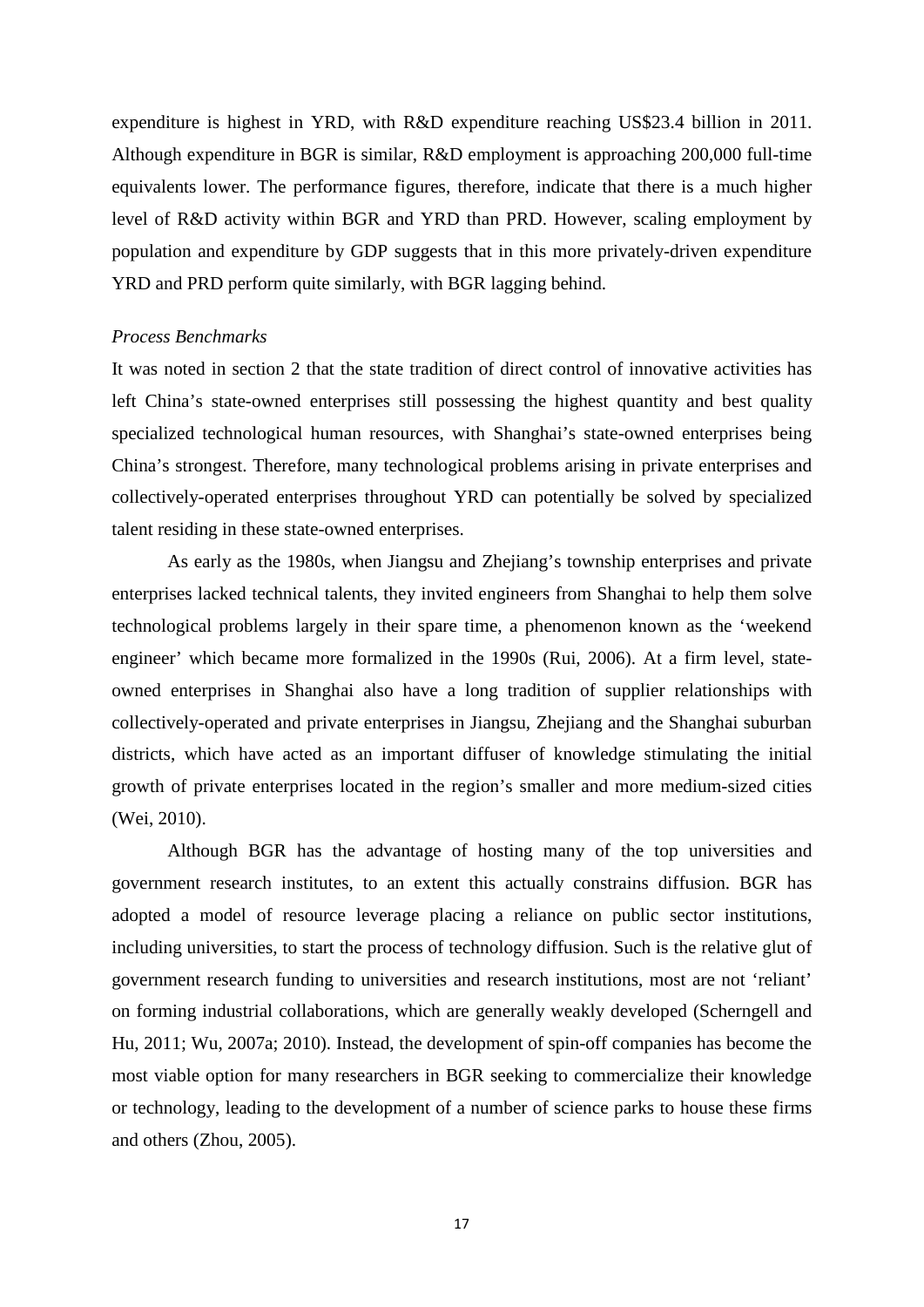The number of universities in Shanghai is smaller than that of Beijing, but their ability to undertake technological commercialization is much stronger. An important difference is that while the main research funds for Beijing's universities are sourced from national and local government, Shanghai's universities obtain much of their funds from the private sector (Li, 2009). The more developed industrial base in YRD has heightened demand for these services and research, and universities in Shanghai have taken a strong initiative in meeting this demand, with R&D projects funded to ensure they are close to market demand. As such, two thirds of R&D expenditure in all organizations in Shanghai is directed at product or process development, with only 6 percent being allocated to basic research (Wu, 2007b).

Given the potential for FDI to have both positive and negative influences it is the relationships between foreign affiliates and domestic firms that are the parameter of key importance, rather than the presence of foreign affiliates per se. In general, YRD has enjoyed better knowledge diffusion from overseas firms to domestic firms. Both firms and universities play important roles within a city-network framework based around Shanghai (Wei et al., 2007). However, there is still evidence in YRD of a dual economy, with foreign owned firms more likely to trade with other foreign affiliates than local firms (Wei, 2010). In part, this is a result of development policy that has established greenfield technology parks where domestic firms have little or no presence (Wei, 2010).

In PRD, on the other hand, there has traditionally been poor workforce and skills development, principally due to the historic lack of an industrial base and an associated welltrained pool of workers. In the 1980s, as Hong Kong's local manufacturing costs increased, more production took place in PRD, with transport costs being relatively low due to close proximity, with most of the PRD region being only one hour's driving time from Hong Kong (Cheng et al., 2004). More recently, domestic firms have made more investments in R&D, with firms regarding cities such as Shenzhen as innovative hubs, although many foreign firms continue to regard them as little more than large-scale workshops (Zhou et al., 2011).

## *Policy Benchmarks*

Overall, the growth model of regional development in BGR can be considered governmentdriven due to the knowledge-based investment emanating from central government. During the 1990s, China focused more on the development of technology and education, particularly in BGR. The decision to accelerate the development of technology was taken by the CPC Central Committee and State Council in 1995, which proposed a strategy of strengthening the nation through the development of technology and education, especially scientific and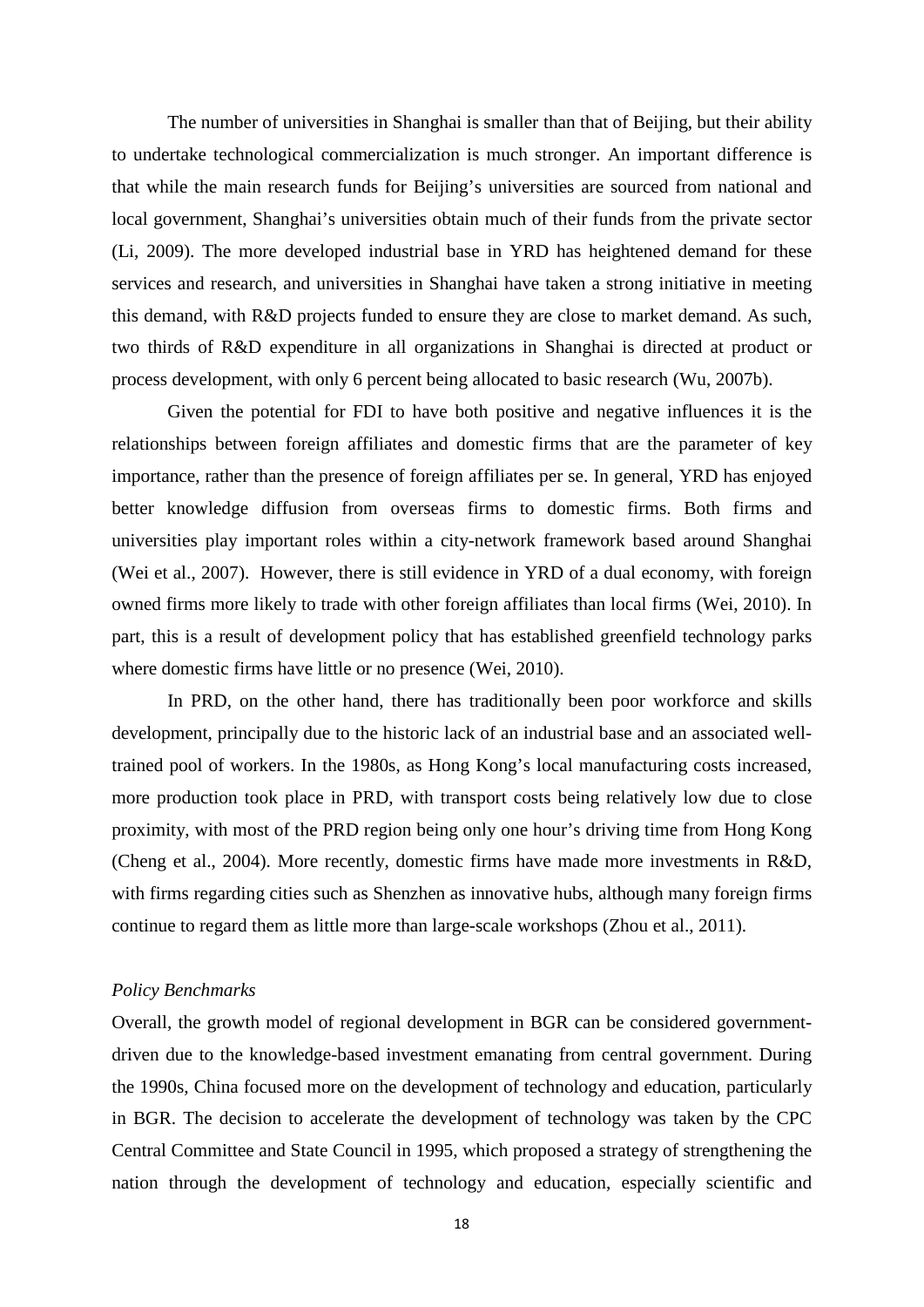industrial upgrading. The main methods consisted of increasing R&D investment in universities and other related research institutions, as well as promoting cooperation and the development of networks between enterprises and research institutions (Liu and Jiang, 2001; Asheim and Vang, 2004; Kroll and Liefner, 2008). The Chinese Academy of Science affiliates in BGR received a significant proportion of related investments, and in recent years government R&D investment in the region has continued to grow, and on a per capita basis is ranked third across the globe.

In YRD, enterprises have played a greater role in R&D with the proportion of R&D expenditure by enterprises increasing over time. In particular, policy has encouraged this through the merger of some major research institutions with existing state enterprises (Wu, 2007b). Although already possessing one of the most skilled workforces, to further encourage this Shanghai has provided incentives for Chinese foreign trained scientists to return to YRD, as well relaxing rules on the employment of non-local scientists (Wu, 2007b).

In order to increase the level of technological transfer from foreign affiliates and move production up the value chain, in PRD the Shenzhen local government has implemented policies to encourage greater investment by high technology businesses, with policymakers playing a role in selecting the spatial and sectoral distribution of FDI (Wang and Meng, 2004; Lu and Wei, 2007). Furthermore, the Special Economic Zone (SEZ) has stopped accepting applications from *Sanlai Yibu* (overseas) firms except those representing high-technology sectors (Lüthje, 2004).

### **7. Competitive and Adaptive Advantage of Regional Organizations**

## *Performance Benchmarks*

In the previous section the correct positioning and combination of regional knowledge resources to undertake activities that lead to innovation was discussed. However, the success of this allocation of resources will be judged by the innovative outputs that this creates, the easiest to measure of these being patents, leading to a competitive and adaptive advantage for regional organizations (Cheung and Lin, 2004, Martin and Sunley, 2011). Although, China as a whole has been portrayed as having a poor conversion rate of R&D inputs into innovative outputs (Li, 2009), Figure 3 shows the YRD has seen a rapid increase in the number of patents granted per capita since 2008.

Insert Figure 3 about here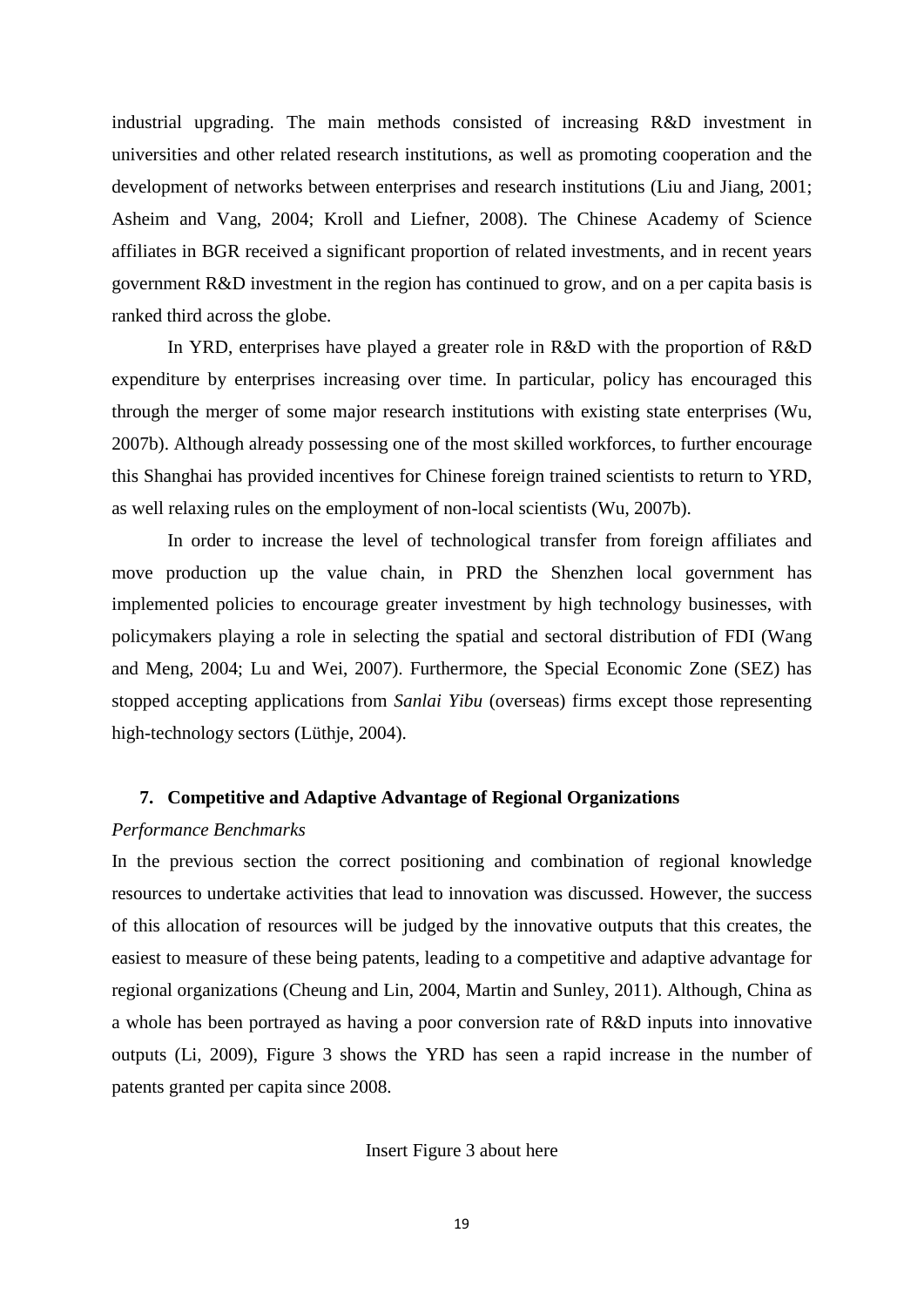In absolute terms YRD generates the greatest number of innovative outputs (Table 5). However, it should be noted that a vast bulk of these are design patents, largely representing smaller incremental innovations. There is a much less difference in the number of invention patents granted, with PRD generating a similar level of invention patents per head of population as YRD. Over the last ten years the proportion of patents granted classed as invention patents, associated with more radical innovation, have increased for all three regions. However, it is here that BGR has led the other three regions.

## Table 5 About Here

YRD is most productive in terms of the number of new products being generated with a matching higher level of spending on creating these goods. Although PRD lags in these terms, after controlling for its smaller economy the commercial focus of YRD and PRD compared to BGR is evident, with a larger percentage of GDP dedicated to these activities. YRD is clearly the most successful in generating sales revenue from these new products, in absolute terms and also as a percentage of GDP. Where PRD potentially lags is its ability to convert its investment in developing new products into sales, with this ratio lagging that of BGR and YRD. However, a much larger proportion of these sales come from exports in PRD, with BGR the most domestically orientated. With regard to international trade the value of all three regions' exports has increased rapidly over the last eight years. PRD's openness has ensured that it has the greatest export intensity per head, although its rate of increase is less than that of BGR and YRD. YRD exports the largest amount by value in absolute terms, and has also displayed the greatest increase in exports since 2000.

## *Process Benchmarks*

A region's success in converting R&D inputs into innovative outputs from a process perspective will hinge to a degree on the institutions and partners that are in place to ensure the successful commercialization of research. The lack of reform of the legal system and scarcity of technology intermediaries mean that BGR, with its reliance on government funded R&D and state-owned nature of university research, faces considerable difficulties in ensuring that these institutions work effectively with the private sector (Eun et al., 2006; Wu, 2010). Studies have also found that only a minority of relationships with foreign affiliates are associated with greater innovative outputs (Sun and Du, 2011). As such BGR and YRD are likely to have seen greater gains through this process than PRD, and domestic technology clearly plays a more important role in PRD than the other regions, with 19.2 per cent of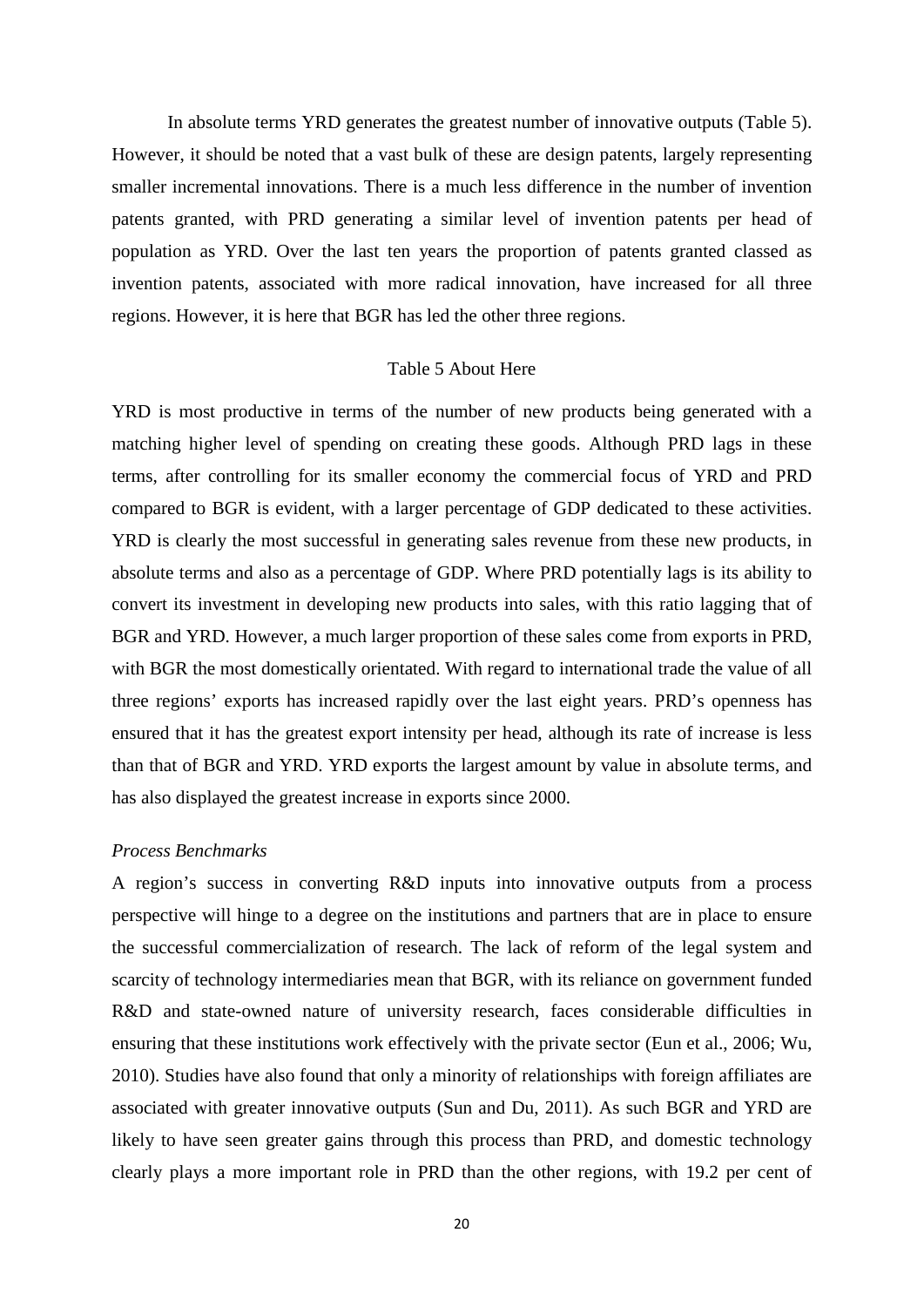technology acquired domestically - the highest figure for the three regions (Fu, 2008). From an initial focus on 'imitated innovation', more firms in PRD are now establishing 'selfinitiated innovation' that can compete with the foreign investors. For example, the capacity of self-initiated innovation among firms such as Huawei, ZTE, and TCL has improved markedly in recent years.

## *Policy Benchmarks*

Up until the late 1990s, ownership restrictions prevented many academic entrepreneurs from starting their own businesses. This meant that the only alternative was the development of a University Owned Technology Enterprise (UOTE) (Kroll and Liefner, 2008). However, a lack of incentives meant that these UOTEs were less successful than many had hoped for (Sanders and Yang, 2003). A more market-oriented approach has been adopted since the late 1990s, with academic personnel given more freedom to start and own enterprises, leading to greater pull-entrepreneurship (Kroll and Liefner, 2008).

Linking universities to local enterprise has been seen as a policy priority with neither party used to collaborating in this fashion. To encourage such collaboration universities in both BGR, and in particular in YRD, have been encouraged to develop science parks on their campuses (Wu, 2007b). To aid technology transfer between universities and enterprise, state sponsored National Technology Transfer Centres (NTTC) have been given the role of linking to both multinational and domestic enterprises, acting as gatekeepers to imported technology (Wu, 2010).

## **8. Dynamic Regional Comparative Advantage**

#### *Performance Benchmarks*

Clearly, all three regions have achieved very high levels of growth since 1978, although such growth and development has not been uniform, with PRD experiencing the most rapid economic development and BGR the least. Between 1978 and 2005, the compound annual GDP growth rates of BGR, PRD and YRD are 14.9%, 16.8% and 15.4% (at current prices), respectively. In 2006, YRD's GDP per capita was twice the national average, reaching US\$6,422, which based on purchasing power parity equates to US\$ 22,304. When comparing the two Delta regions, we find that although GDP per capita in YRD is higher in absolute terms, PRD's growth performance is higher due to its low starting base. As Table 6 indicates, official figures suggest that this growth has translated into low unemployment across the three regions, although this may partly reflect the fact that many rural migrants do not appear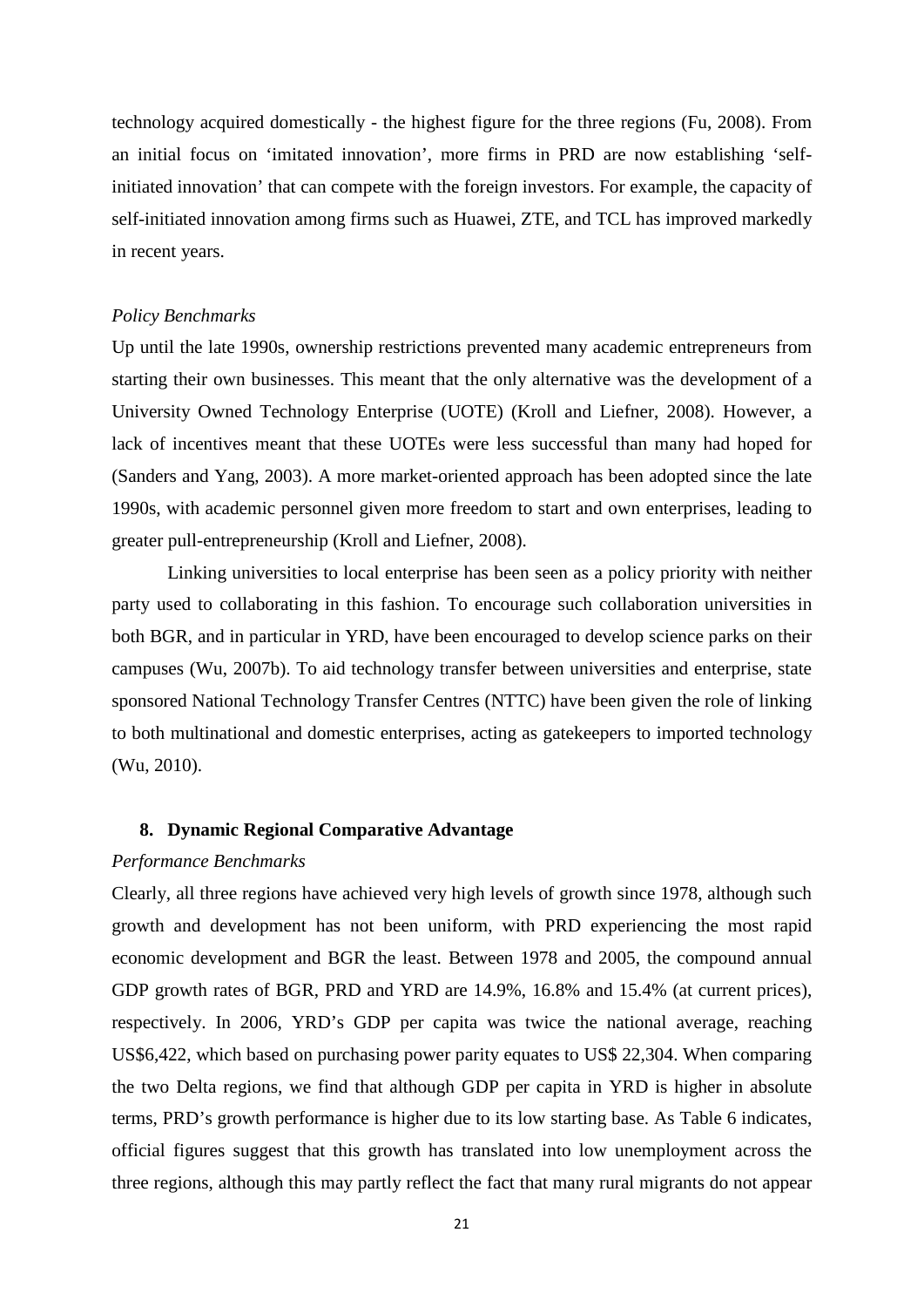in official unemployment figures (Solinger, 2006). In general, rapid growth has seen GDP per capita increase quickly, with average wages following a similar pattern, although in BGR wages are relatively low compared to those in YRD and PRD.

## Table 6 About Here

### *Process Benchmarks*

The state-driven approach to development in BGR clearly has certain advantages, but there is a danger that continuing that the government's directing of innovation activities, through its funding policies, may stifle development in the long-run (Wu, 2007a; 2010). Furthermore, whilst state owned enterprises have traditionally have provided relatively high levels of remuneration (Zhao, 2002), the lower commercial orientation of knowledge-creating institutions may mean that such enterprises will struggle to compete with the private enterprise-based models in other regions (Wu, 2007b).

In the more FDI-driven model adopted in PRD there is a danger that resources will become drawn into a growth pole of internationally owned firms, resulting in little interaction with domestic enterprises (Myrdal, 1957; Fu, 2004; 2007; 2008; Aghion et al., 2005; Du et al., 2008; Kim et al., 2010; Wang and Meng, 2004). In combination with relatively poor working conditions and detrimental impacts on the general environment from rapid urbanisation (Wei, 2010), PRD's relatively lower technology base may over time struggle to attract the type of capital and labour associated with continuous economic upgrading (Zhou et al., 2011). Therefore, although currently holding a competitive advantage, facilitated by a high level of exports, PRD's firms may lack an adaptive advantage (Perkmann, 2006; Yang, 2009).

Overall, YRD can be considered to have the best economy in terms of aggregate competitiveness, but a potential downside of such competitiveness is that it could create pressures for domestic firms in terms of human capital retention (Wu, 2007b). There is some evidence that this may already be occurring with domestic market and agglomeration effects influencing the decision to locate in YRD, especially the central areas of the region in and around Shanghai (Wei, 2010).

#### *Policy Benchmarks*

As noted above, nationally the move from policies promoting an export orientation to encouragement of a more innovation based approach would be expected to start yielding greater more sustainable benefits in terms of rising living standards (Zhou et al., 2011; Shie et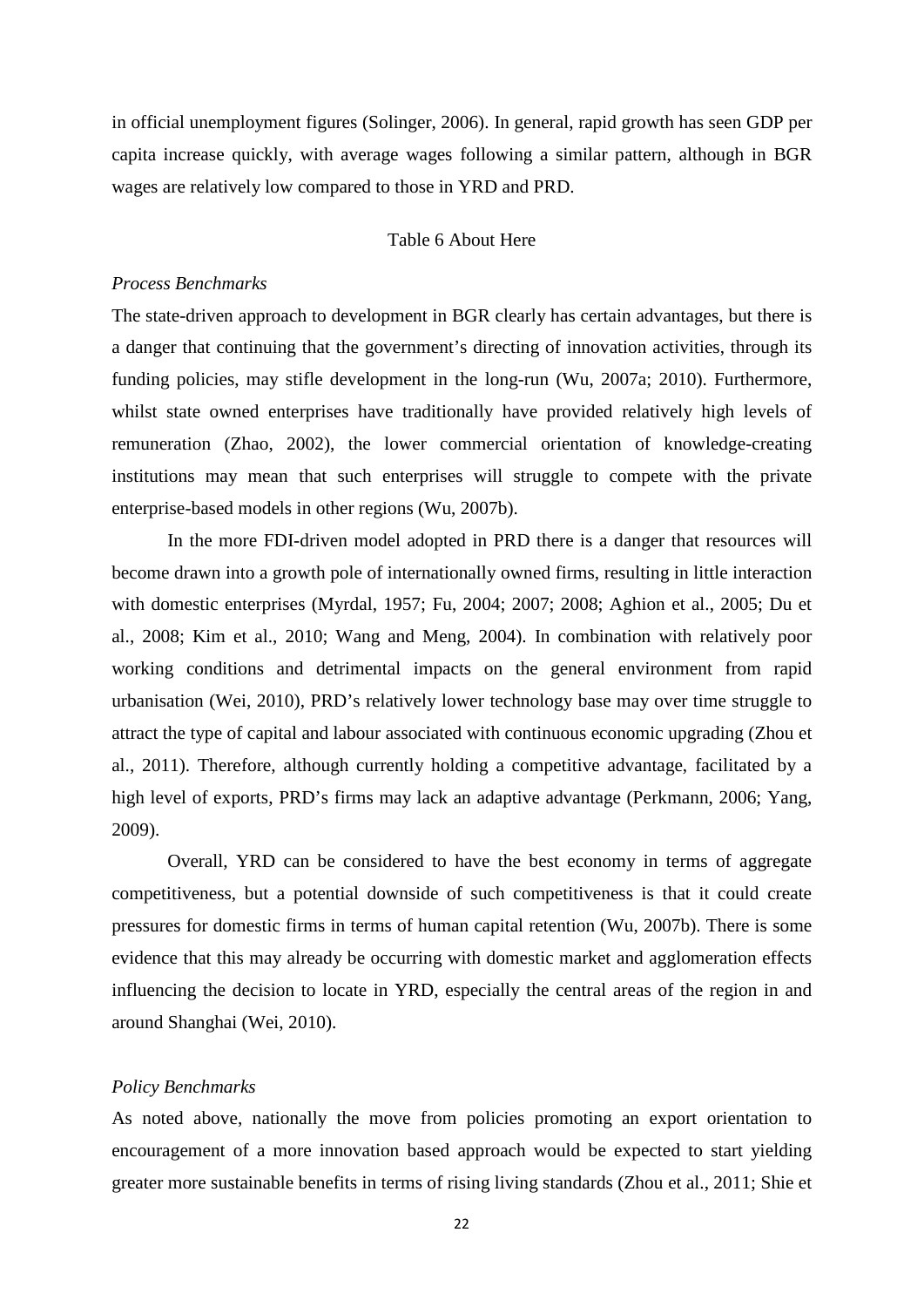al., 2012). At the regional level, however, PRD is held back by earlier policies requiring foreign affiliates to export their output, which limited the type and diversity of economic activity and created a degree of inflexibility (Yang, 2009). Lower local government interference has made YRD more attractive (Yang, 2009), and the mechanisms that have facilitated the feeding back of the fruits of attracted investment into the region's knowledge resources has led to Shanghai possessing a stronger innovation environment (Wu, 2007b).

#### **9. Relations between the components of the dynamic competitive advantage model**

Although considerable differences have been found between the three regions in terms of the components of the model of dynamic competitive advantage in a knowledge economy, it is not clear to what extent that the model is appropriate for an emerging economy, such as China. To what extent do the various components of the framework link actually relate to one another? This section undertakes an exploratory analysis of the correlations between the measures constituting each component examined in the preceding sections and the measures in the next component based on the performance benchmarking measures, meaning a lack of relationship may be due to the framework being inappropriate for the Chinese context at this point in its development, or alternatively because the qualitative elements captured by the process and policy benchmarking are not be taken into consideration.

#### Table 7 About Here

The results indicate that some of the relationships between the components of the dynamic comparative advantage framework are stronger than others (Table 7). There is only weak evidence connecting enrolment in college and university to deployment of knowledge resources within firms to undertake innovative activities when captured by R&D expenditure, and no evidence to connect human capital creation with R&D personnel. Foreign investment shows no significant relationship with regional organizations' comparative advantage of knowledge resources, which is consistent with the concerns raised by authors such as Gu and Lundvall (2006) suggesting many regions of China lack the absorptive capacity to take advantage of any technological spillovers, and Fan and Hu's (2007) suggestion that R&D activities will be largely absent from foreign affiliates. However, where knowledge resources are deployed appropriately, R&D expenditure is associated with both greater exports and patents being granted, whilst higher employment of R&D personnel is linked to patent generation (Panel B).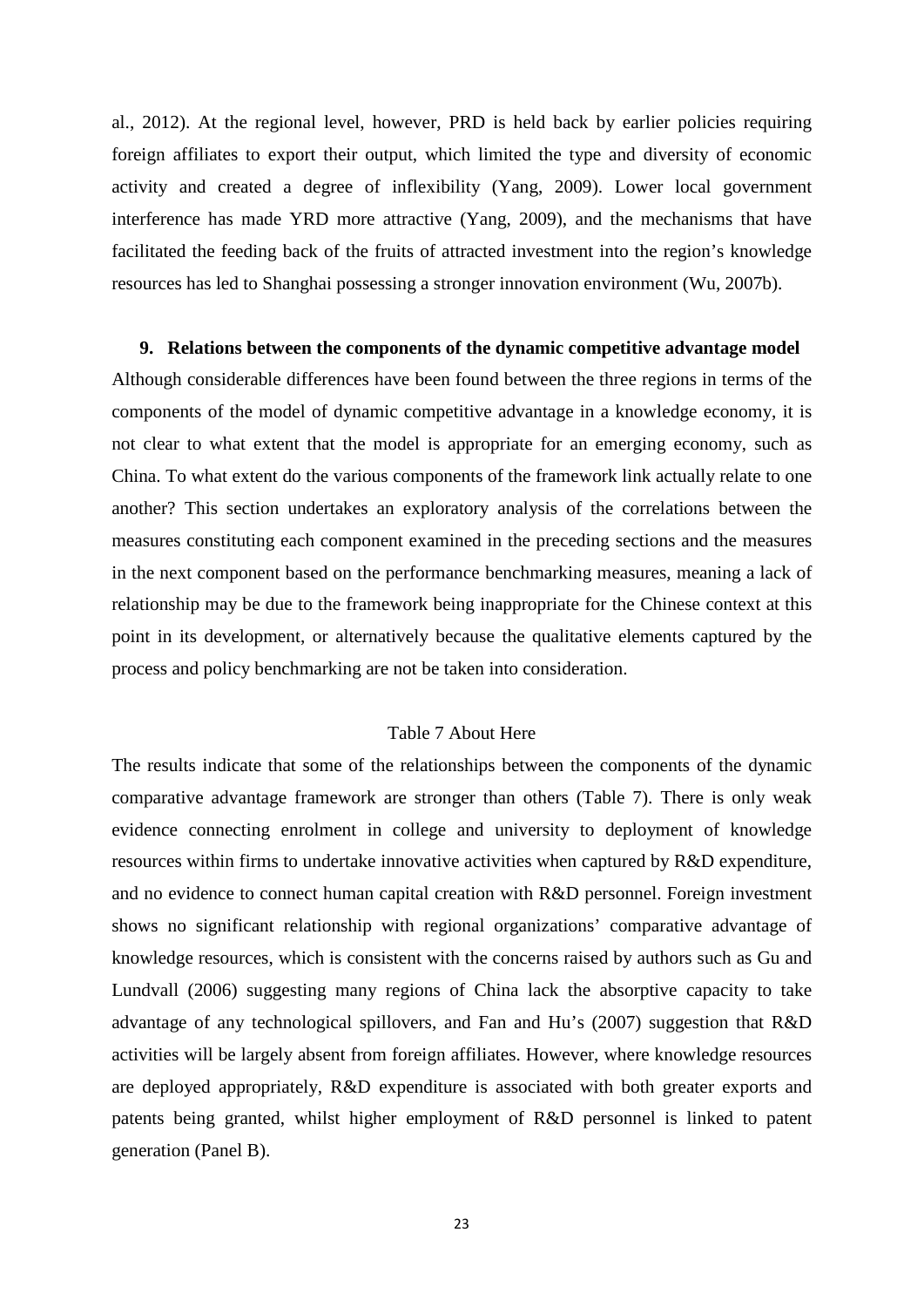Overall, China's regions appear to struggle to turn such innovative outputs into higher standards of living (Panel C). The one exception is a positive relationship between invention patents granted and the average wage. Whilst bearing in mind the limitations of only considering performance related measures it appears that the relative under-development of the knowledge economy in China means that the population at large is only currently receiving benefits in terms of rising average wages in a small number of more successful clusters even within the three leading regions considered within this study.

The results of this section and those preceding it can be used to summarize the strengths and weaknesses of the three regions in terms of each of the main components of the dynamic competitive advantage model as appropriate for the knowledge economy (Table 8).

## Table 8 About Here

The analysis throughout this study indicates that whilst both BGR and PRD have strengths in some components of the dynamic competitive advantage framework system, both have been hindered in achieving their maximum potential. In the case of BGR the high level of state involvement has hindered the commercial exploitation of the strong knowledge resources present. PRD, on the other hand, faced with a low level of knowledge resources initially, has adopted policies, which have led to a development path, which did not initially rely upon or encourage the appropriate deployment of knowledge resources. Although recently efforts have been made to exploit those knowledge resources now present, it is not possible to change the nature of development immediately. YRD has largely benefited from a combination of stronger knowledge resources and a more commercial deployment of these resources, which as shown in this section is likely to be reflected in greater innovative outputs. However, there is still a weaker element in terms of the knowledge competitive and adaptive advantage of organizations created with less emphasis on those innovative outputs that will raise living standards.

### **10. Conclusion**

Through the theoretical lens of dynamic comparative advantage, this paper has benchmarked the competitiveness of China's leading three 'super-regions' with a view to determining which region, at this stage in its development, is likely to become the most dominant knowledge-based economic force. It has been shown that each region has hugely increased its competitiveness through dynamic improvements in the capacity to absorb and diffuse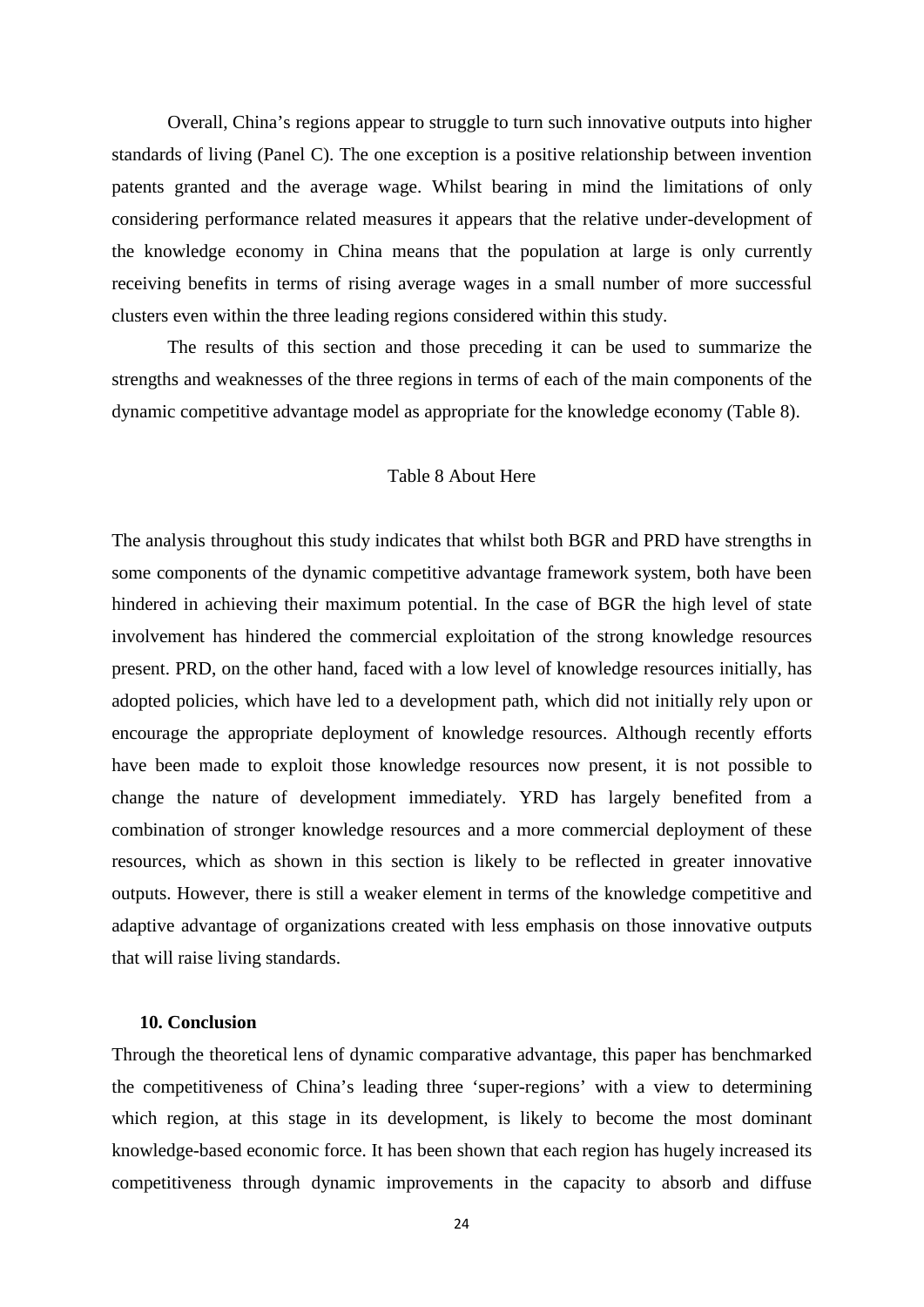economically beneficial knowledge. In particular, the number of innovative outputs created has increased as the deployment of knowledge resources has increased. However, the importance of benchmarking competitiveness both in terms of processes and policy as well as the more widely used performance approach is clear given the lack of connection found between most of the components of the dynamic competitive advantage framework. Similarly, simply increasing knowledge inputs such as the human capital encapsulated within the labour force and availability of new technology and working procedures through foreign investment is unlikely to be successful.

In overall terms, the competitiveness benchmarking exercise suggests that YRD, incorporating the Shanghai metropolis, is best positioned to become the dominant hub of the knowledge economy in China. YRD's advantages are multi-dimensional, with the region possessing the most advanced infrastructure, and generally being the most attractive location for investment. Coupled with a relatively highly skilled workforce, this has led to the region becoming the premier knowledge-based location for both indigenous and overseas investment.

YRD, especially Shanghai, has advantages in terms of its embedded industrialization and urbanization, which pre-dates the period of reform. Since reform, however, the region has rapidly evolved its economic structure, such that it is clearly the most innovative and technology-driven region in China, possessing relatively well developed regional knowledge diffusion and absorption channels. It has the most evolved economic and technological base, allowing it to absorb advanced technology from developed nations, and establish cooperation between local enterprises and foreign capital, which reinforces the development of the region. In essence, the more pronounced shift toward a capitalist and market oriented economy in YRD has led to it becoming the leading region based on aggregate competitiveness. Although government intervention has been relatively light touch in the region, where is has occurred it has met with a significant degree of success, such as policies to stimulate industrial clusters anchored by FDI.

Although YRD has developed a dynamic regional comparative advantage at this point in time, some further policy adjustments will be required. For instance, while appropriate policies are being used to attract foreign knowledge assets to the region, these policies are not necessarily appropriate to maximize the diffusion of knowledge, and access to these resources, throughout the region (Huang, 2008). This means that although possessing a comparative advantage of resources, which generates an adaptive advantage for its firms, this advantage has not yet matched the region's potential.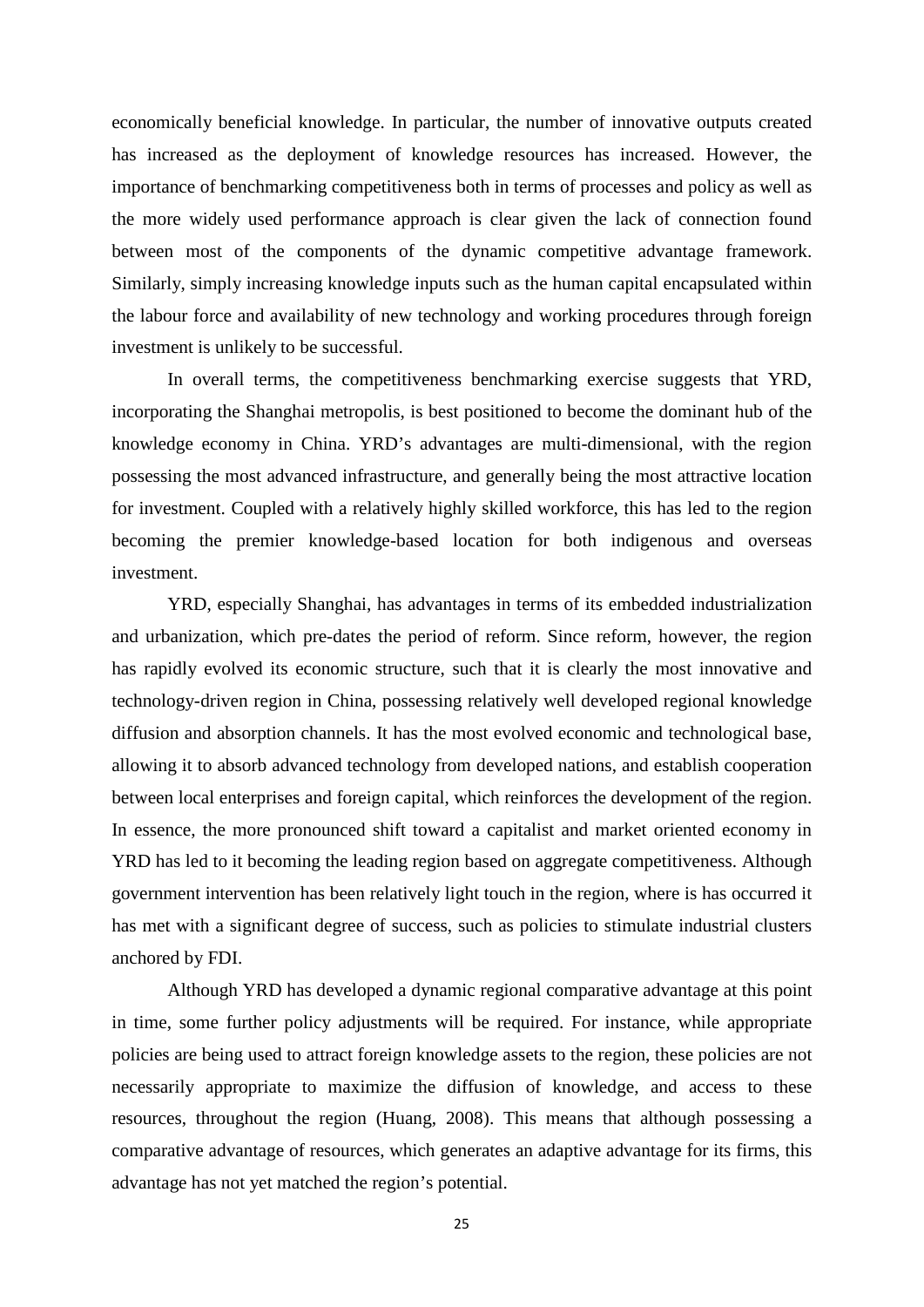The growth models across all three regions are clearly linked to their pre-existing regional resources and institutions, and although PRD is lagging in terms of knowledge resources, it is making advances through the efficient use of available knowledge resources. However, its lack of resources suggests that it will struggle to overhaul YRD as the most likely candidate to become the dominant knowledge centre in future years. Although lacking the knowledge resources of the other two regions, it is a very market-oriented region, with the market playing a critical role in resource allocation. A lack of absorptive capacity has prevented PRD from maximizing the potential of the knowledge resource that is its huge foreign investment, but the market-driven approach has enabled some firms within the region to generate an adaptive advantage. Combined with an appropriate shift in policy to promote the knowledge economy, there is evidence that the economy is beginning to elevate itself above what has sometimes been seen as an insurmountable lock-in to low cost, low value added production.

Although BGR possesses resource advantages in terms of regional externalities, it is currently limited by the prevailing institutional structure. At the outset of reform, the region would have appeared to be best positioned in terms of the resources available for the use within the knowledge economy, but it has not moved as swiftly towards a market-oriented system as the two Deltas, mainly due to historical factors and the continuing momentum of a planned economy approach. In BGR resources have proved less appropriate when processes are examined, and policy places a rigid hold on these resources. This has meant that the resource advantage has not generally led to a comparative advantage of knowledge resources for enterprises operating within the region. This ultimately appears to place the enterprises within BGR at an adaptive disadvantage, which could limit the potential of the region to become the dominant hub of the Chinese knowledge economy, even though its knowledge institutions are well resourced and internationally linked.

The continuance of marked differences in their knowledge bases means that while all three regions will more than likely continue to grow, they will do so through different ways. A convergence in growth models will be more than partly dependent on the extent to which central and regional policymakers seek to, and are able to effectively, transfer policy lessons from across and within regions, such as policies aimed at increased marketization in BGR, or policies focused on indigenous innovation in PRD (Zhao and Tong, 2001; Wei and Ye, 2009). A key policy issue for the regions, and China as a whole, is the future relationship between FDI and GDP. The strength of this relationship is by no means certain, and will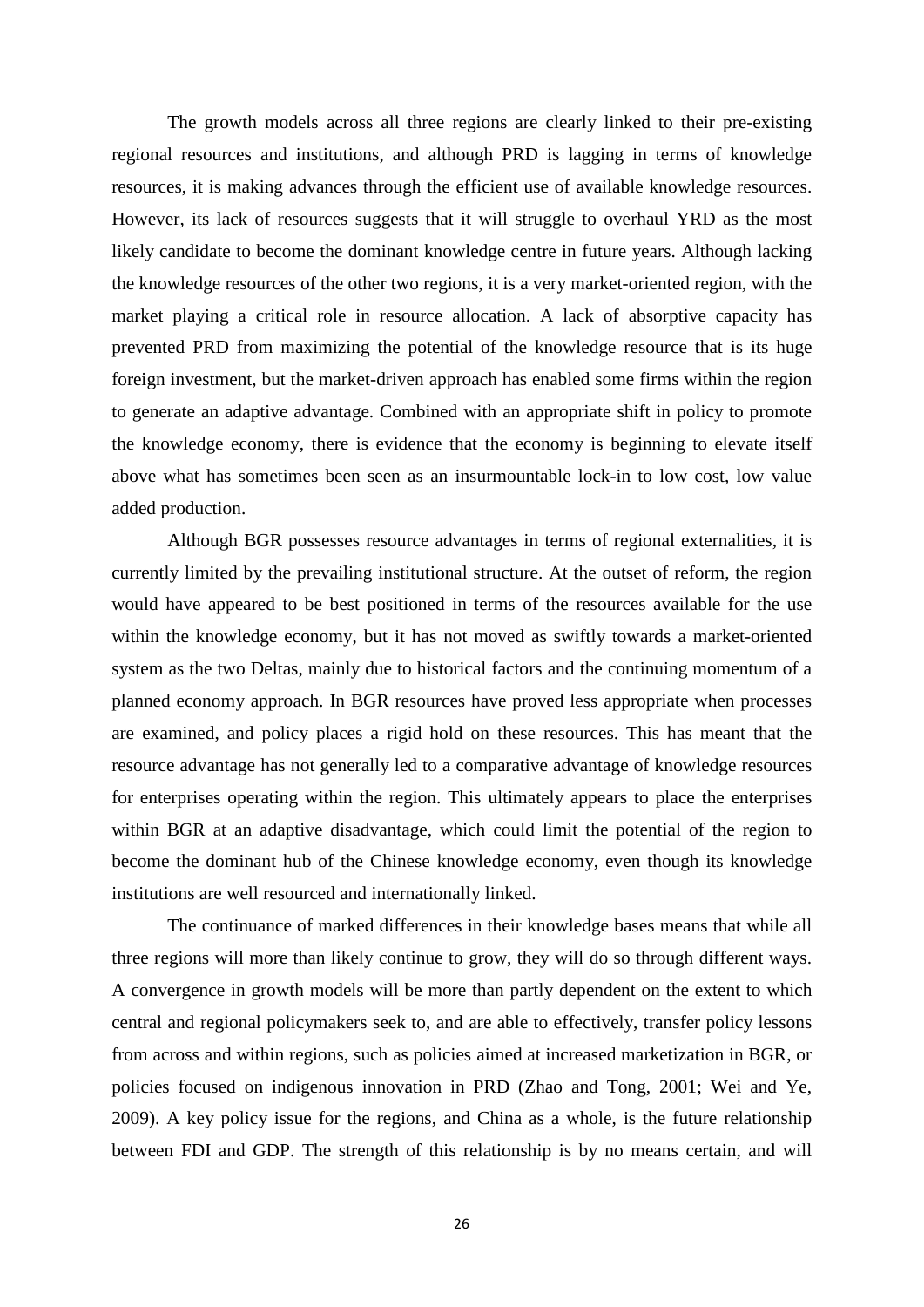depend in part on the type of FDI undertaken, especially whether it is oriented toward exports or import substitution (Li and Liu, 2005; Fleisher et al., 2010; Lu, 2010).

Wider economic conditions in China will clearly play a role in this respect, and while economic reforms have helped provide a more liberalized trade regime, encouraging export oriented FDI, the emergence of skills shortages suggest that education and workforce could be an Achilles heel in the future (Zhang, 2001; Zhou et al., 2011). At a regional level, some findings suggest that FDI located outside the key coastal regions tends to crowd out domestic investment (Wen, 2007; Ran et al., 2007), which has led to policy moves away from the development of new special economic zones - and their associated tax benefits - to allow domestic firms to compete on a more level playing field (Fleisher et al., 2010). In terms of university-driven development, a number of barriers associated the commercialization of university research remain in place (Wu, 2010), with communication channels between universities and the private sector generally found to be of poor quality (Guan et al., 2005).

Finally, this paper has sought to benchmark the super-regions of China, in order to speculate on their economic trajectories. Future research in this area would be advised to examine competitiveness at a less aggregated spatial level, in order to assess the extent to which intra-region connections have developed, and the extent to which the benefits are evenly or unevenly spread throughout the regions as a whole.

#### **References**

- Acs, Z. J. Anselin, L. and Varga, A. 2002. Patents and innovation counts as measures of regional production of new knowledge. *Research Policy* 31(7): 1069-1085.
- Aghion, P. Blom, N. Blundell, R. Griffith, R. and Howitt, P. 2005. Competition and innovation: An inverted U relationship. *Quarterly Journal of Economics* 120(2): 701- 728.
- Aiginger, K. 2006. Competitiveness: from a dangerous obsession to a welfare creating ability with positive externalities. *Journal of Industry, Competition and Trade* 6(2): 161-177.
- Asheim, B and Vang, J. 2004 .What can regional systems of innovation and learning offer developing countries?, Paper presented at the Second Globelics Conferences, 16<sup>th</sup>-20<sup>th</sup> October, Beijing.
- Awokuse, T. O. and Yin, H. 2010. Intellectual property rights protection and the surge in China. *Journal of Comparative Economics* 38(2): 217-224.
- Ballot, G. Fakhfakh, F. and Taymaz, E. 2001. Firms' human capital, R&D and performace: a study on French and Swedish firms. *Labour Economics* 8(4): 443-462.
- Barney, J. B. 1995. Looking inside for competitive advantage. *Academy of Management Executive* 9(4): 46-61.
- Bathelt, H. Malmberg, A. and Maskell, P. 2004. Clusters and knowledge: local buzz, global pipelines, and the process of knowledge creation. *Progress in Human Geography* 28(1):31-56.
- Bilbao-Osorio, B. and Rodríguez-Pose, A. 2004. From R&D to innovation and economic growth in the EU. *Growth and Change* 35(4), 434-455.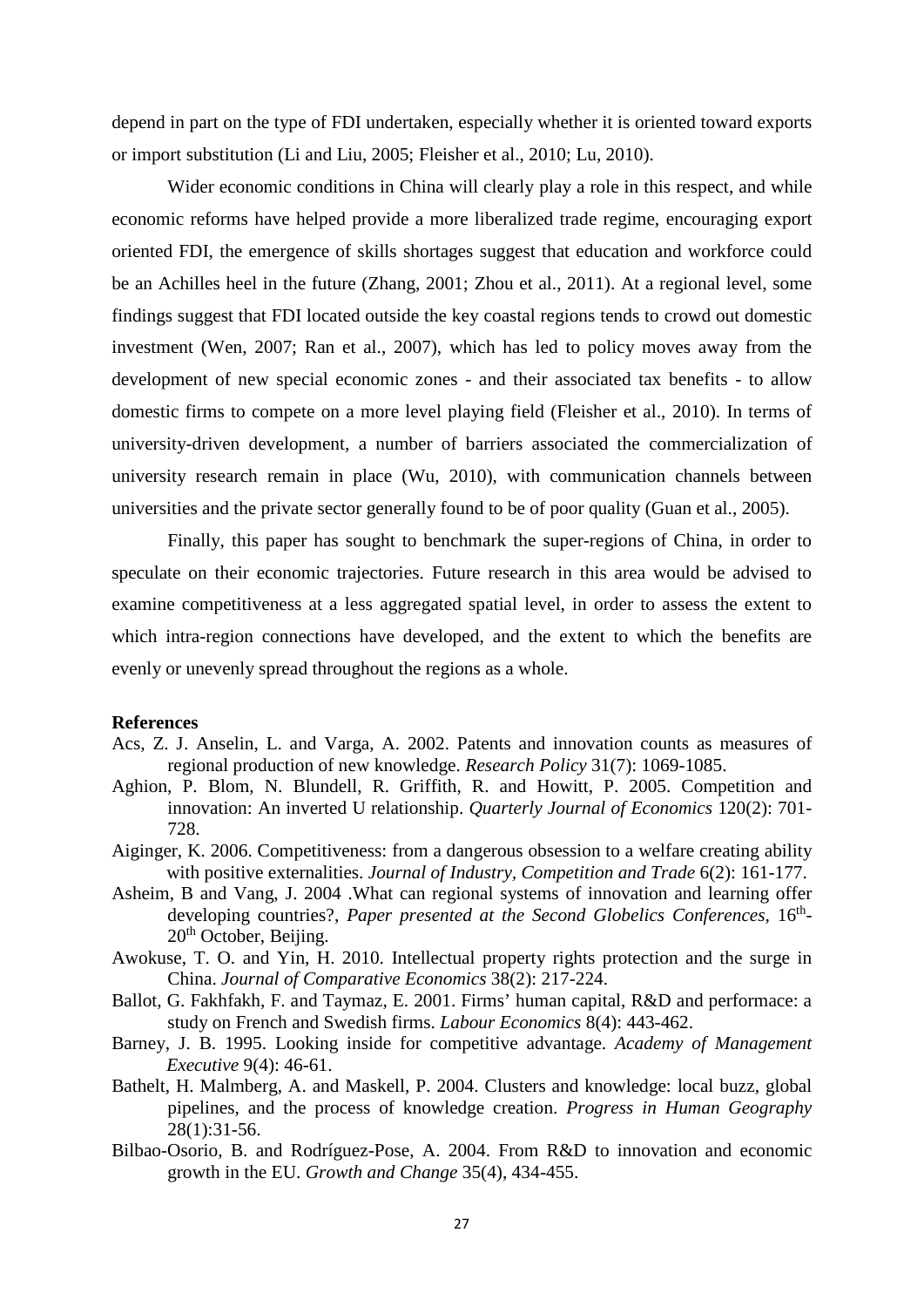- Blomström, M. and Kokko, A. 1998. Multinational corporations and spillovers. *Journal of Economic Surveys* 12(3): 1-31.
- Boschma, R. and Frenken, K. 2006. Why is economic geography not an evolutionary science? Towards an evolutionary economic geography, *Journal of Economic Geography* 6(3): 273–302.
- Chang, G. 2008. Restructuring of large industrial SOEs in transitional China: A case study in Lanzhou. *Tijdschrift voor Economische en Sociale Geografie*, 99(1), 84-93.
- Cheng, G. He, L. and Dong, W. 2004. In the depth of the global factories: An investigation of living circumstances of off-farm workers in the Pearl River Delta of China. *China Youth Daily*, 12, 31.
- Cheung, K-Y. and Lin, P. 2004. Spillover effects of FDI on innovation in China: Evidence from the provincial data. *China Economic Review* 15(1): 25-44.
- Coe, D.T. and Helpman, E. 1995. International R&D Spillovers. *European Economic Review* 39(5): 859-887.
- Cohen, W. and Levinthal, L. 1990. Absorptive Capacity: A New Perspective on Learning and Innovation. *Administrative Science Quarterly* 35(1): 128–152.
- Cooke P. 2004. Regional innovation systems: An evolutionary approach, in Cooke P., Heidenreich M. and Braczyk H. (Eds) *Regional Innovation Systems: The Role of Governance in a Globalised World*, pp. 1–18, Routledge: London.
- Crossley, M. and Murby, M. 1994. Textbook provision and the quality of the school curriculum in developing countries: issues and policy options. *Comparative Education* 30(2): 99-114.
- Dai, D. and Xu, T. 2000. Research on the policy and legislation environment of enterprise technology innovation. *Paper Presented in the China-US Joint Conference on Technology Innovation Management*, Beijing, 24-27 April.
- Démurger, S. 2001. Infrastructure development and economic growth: an explanation for regional disparities in China? *Journal of Comparative Economics* 29(1): 95-117.
- Du, J. Lu, Y. and Tao, Z. 2008. Economic institutions and FDI location choice: evidence of US multinationals in China. *Journal of Comparative Economics* 36(3): 412-429.
- Eun, J-H. Lee, K. and Wu, G. 2006. Explaining the "university-run enterprises" in China: A theoretical framework for university-industry framework in developing countries and its application to China. *Research Policy* 35(9): 1329-1346.
- Fan, C. S. and Hu, Y. 2007. Foreign direct investment and indigenous technological efforts: evidence from China. *Economics Letters* 96(2): 253-258.
- Fleisher, B. Li, H. and Zhao, M. Q. 2010. Human capital, economic growth, and regional inequality in China. *Journal of Development Economics* 92(2): 215-231.
- Friedmann, J. 2006. Four theses in the study of China's urbanization*. International Journal of Urban and Regional Research* 30(2): 440-451.
- Fu, X. 2004. Limited linkages from growth engines and regional disparities in China. *Journal of Comparative Economics* 32 (1), 148-164.
- Fu, X. 2007. Trade-cum-FDI, human capital inequality and the dual economy in China: The Signer perspective. *Economic Change and Restructuring* 40(1/2): 137-155.
- Fu, X. 2008. Foreign direct investment, absorptive capacity and regional innovation capabilities: Evidence from China. *Oxford Development Studies* 36(1): 89-110.
- Fu, X. Pietrobelli, C. and Soete, L. 2011. The role of foreign technology and indigenous innovation in the emerging economies: technological change and catching-up. *World Development* 39(7): 1204-1212.
- Gan, C. K. 2003. The relationship between FDI and the development of Shanghai industries. *Shanghai Economy* 3: 35-39.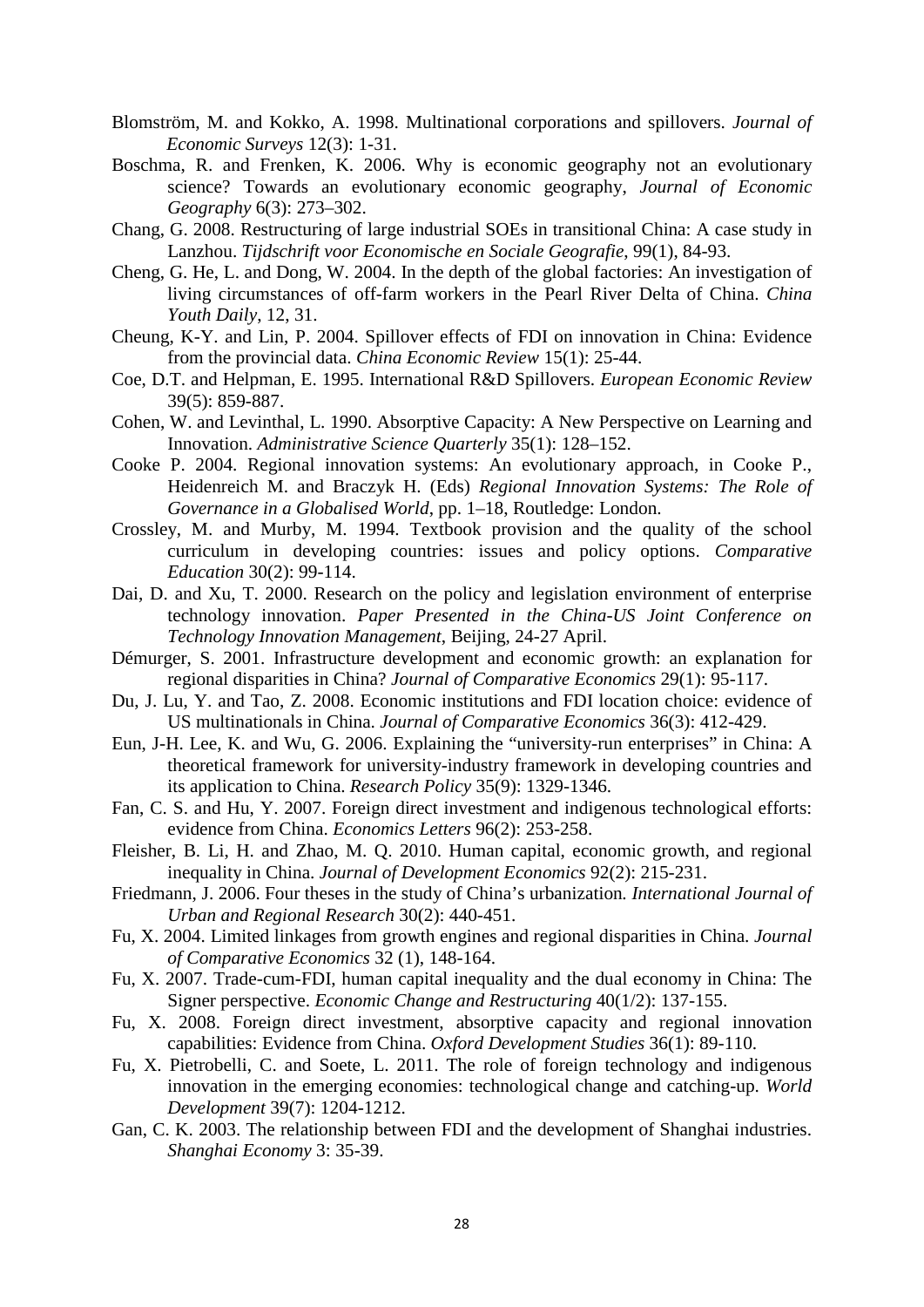- Gao, J. 2000. Growing technological innovation capability of Chinese firms before S&T take-off. *Paper presented at the China-US Joint Conference on Technological Innovation*, Beijing 24-27 April.
- Gao, J. and Fu, J. 1996. The key problems of technological innovation in business firms. *Zhongwai Keji Zhengce Yu Guani [Science and Technology International]*, 1: 24-33.
- Garofoli, G. (ed.) 1992. *Endogenous Development and Southern Europe*. Aldershot: Avebury.
- Garofoli, G. 2002. Local development in Europe: Theoretical models and international comparisons. *European Urban and Regional Studies* 9(3): 225-239.
- Gereffi, G. 2009. Development models and industrial upgrading in China and Mexico. *European Sociological Review* 25(1): 37-51.
- Gilson, L. 2005. Trust and the development of health care as a social institution. *Social Science and Medicine* 56(7): 1453-1468.
- Giuliani, E. 2005. Cluster absorptive capacity: Why do some clusters forge ahead and others lag behind? European Urban and Regional Studies 12(3): 269-288.
- Goolsbee, A. 1998. Does government R&D policy mainly benefit scientists and engineers? *American Economic Review* 88(2): 298-302.
- Greenaway, S. Upward, R. and Wright, P. 2002. Sectoral and geographic mobility of labour markets and structural adjustment. *University of Nottingham Research Paper*, #2002/18.
- Groenewold, N. Lee, G. P. and Chen, A. P. 2007. Regional output spillovers in China: Estimates from a VAR model. *Papers in Regional Science* 86(1): 101-122.
- Groenewold, N. Chen, A. and Lee, G. 2010. Inter-regional spillovers of policy shocks in China. *Regional Studies* 44(1): 81-101.
- Gu, S. and Lundvall, B. Å. 2006. China's innovation system and the move toward harmonious growth and endogenous innovation. *Innovation: Management, Policy and Practice* 8(1): 1-26.
- Guan, J. and Liu, S. 2005. Comparing regional innovative capacities of PR China-based on data analysis of the national patents. *International Journal of Technology Management* 32(3/4): 225-245.
- Guan, Q. and Zhu, H. (eds.) 1992. *Studies on Guangdong's Foreign Trade*. Guangzhou: South China University of Science and Technology Press.
- Harris R.G. 2001. The knowledge-based economy: Intellectual origins and new economic perspectives. *International Journal of Management Reviews* 3(1): 21–40.
- He, C., Wei, Y.D., and Xie, X. 2008. Globalization, institutional change, and industrial location: Economic transition and industrial concentration in China. *Regional Studies* 42(7): 923-945.
- Hooley, G. and Greenley, G. 2005. The resource underpinnings of competitive positions. *Journal of Strategic Marketing* 13(2): 93-116.
- Hu, A. and Jefferson, G. 2002. FDI impact on spillover: evidence from China's electronic and textile industries. *World Economy* 25(8): 1063-1076.
- Hu, A. and Jefferson, G. 2004. Returns to research and development in Chinese industry: evidence from state-owned enterprises in Beijing. *China Economics Review* 15(1): 86-107.
- Hu, M-C. and Mathews, J. A. 2005. National innovative capacity in East Asia. *Research Policy* 34(9): 1322-1349.
- Huang, L., Liu; X. and Xu, L. 2012. Regional innovation and spillover effects of foreign direct investment in China: A threshold approach. *Regional Studies*, 46(5): 583-596.
- Huang, Y. (2008) *Capitalism with Chinese Characteristics: Entrepreneurship and the State*. Cambridge: Cambridge University Press.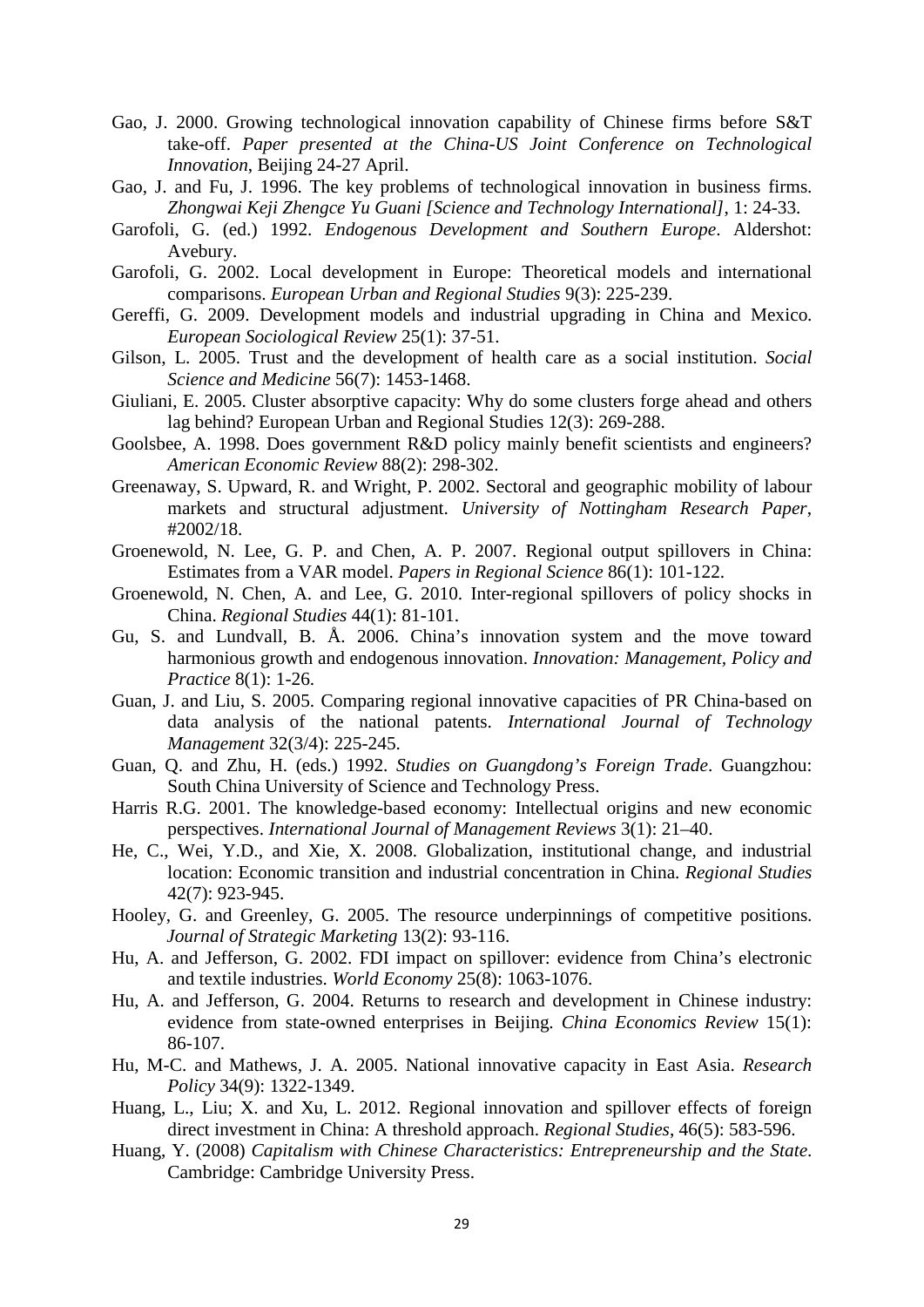- Huggins, R. 2003. Creating a UK competitiveness index: regional and local benchmarking. *Regional Studies* 37(1): 89-96.
- Huggins, R. 2010. Regional competitiveness intelligence: benchmarking and policy-making. *Regional Studies*, 44(5), 639-658.
- Huggins, R. and Izushi H. 2007. *Competing for Knowledge: Creating, Connecting, and Growing*. London: Routledge.
- Huggins, R. and Izushi, H. (Eds) 2011. *Competition, Competitive Advantage, and Clusters: The Ideas of Michael Porter*, Oxford: Oxford University Press.
- Huggins, R., Demirbag, M. and Ratcheva, V. 2007.Global knowledge and R&D foreign direct investment flows: Recent patterns in Asia Pacific, Europe, and North America. *International Review of Applied Economics* 21(3): 437-451.
- Jaffe, A. 1986. Technological opportunity and spillovers of R&D: Evidence from firms; patents, profits and market value. *American Economic Review* 76(5): 984-1001.
- Jaffe, A. 1989. Characterizing the 'technological position' of firms, with application to quantifying technological opportunity and research spillovers. *Research Policy* 18(2): 87-97.
- Jefferson, G. H. and Kaifeng, Z. 2002. An investigation of firm-level R&D capabilities in East Asia. *Davidson Institute Working Paper* #583.
- Ke, S. 2010. Determinants of economic growth and spread-backwash effects in western and eastern China. *Asian Economics Journal* 24(2): 179-202.
- Ke, S. and Feser, E. 2010. Count on the growth pole strategy for regional economic growth? Spread-backwash effects in Greater Central China. *Regional Studies* 44(9): 1131- 1147.
- Kim, T.-Y., Delios, A. and Xu, D. 2010. Organizational geography, experiential learning and subsidiary exit: Japanese foreign expansions in China, 1979–2001. *Journal of Economic Geography* 10(4): 579-597.
- Kroll, H. and Liefner, I. 2008. Spin-off enterprises as a means of technology commercialisation in a transforming economy: Evidence from three universities in China. *Technovation* 28(5): 298-313.
- Krugman, P. (2005) 'Second winds for industrial regions?', in D. Coyle, W. Alexander, and B. Ashcroft (eds.) *New Wealth for Old Nations: Scotland's Economic Prospects*, Princeton, NJ: Princeton University Press, pp. 35-47.
- Li, H. S. 2004. Balanced and unbalanced strategies-on the evolution of development strategies in regional economy of new China. *Development Researches* 2, 20-21.
- Li, X. 2002. The changing spatial networks of large state–owned enterprises in reform–era China: A company case study. *Tijdschrift voor Economische en Sociale Geografie*, 93(4), 383-396.
- Li, X. 2009. China's regional innovation capacity in transition: an empirical approach. *Research Policy* 38(2): 338-357.
- Li, X. and Liu, X. 2005. Foreign direct investment and economic growth: An increasingly endogenous relationship. *World Development* 33(3): 393-407.
- Liefner, I., Hennemann, S. and Xin, L. 2006. Cooperation in the innovation process in developing countries: empirical evidence from Zhongguancun, Beijing. *Environment and Planning A* 38(1): 111–130.
- Liefner, I. and Hennemann, S. 2011. Structural holes and new dimensions of distance: the spatial configuration of the scientific knowledge network of China's optical technology sector, *Environment and Planning A*, 43(4), 810-829.
- Lin, G. C. S. 1999. 'State policy and spatial restructuring in post-reform China, 1978-95', *International Journal of Urban and Regional Research*, 23(4), 670-696.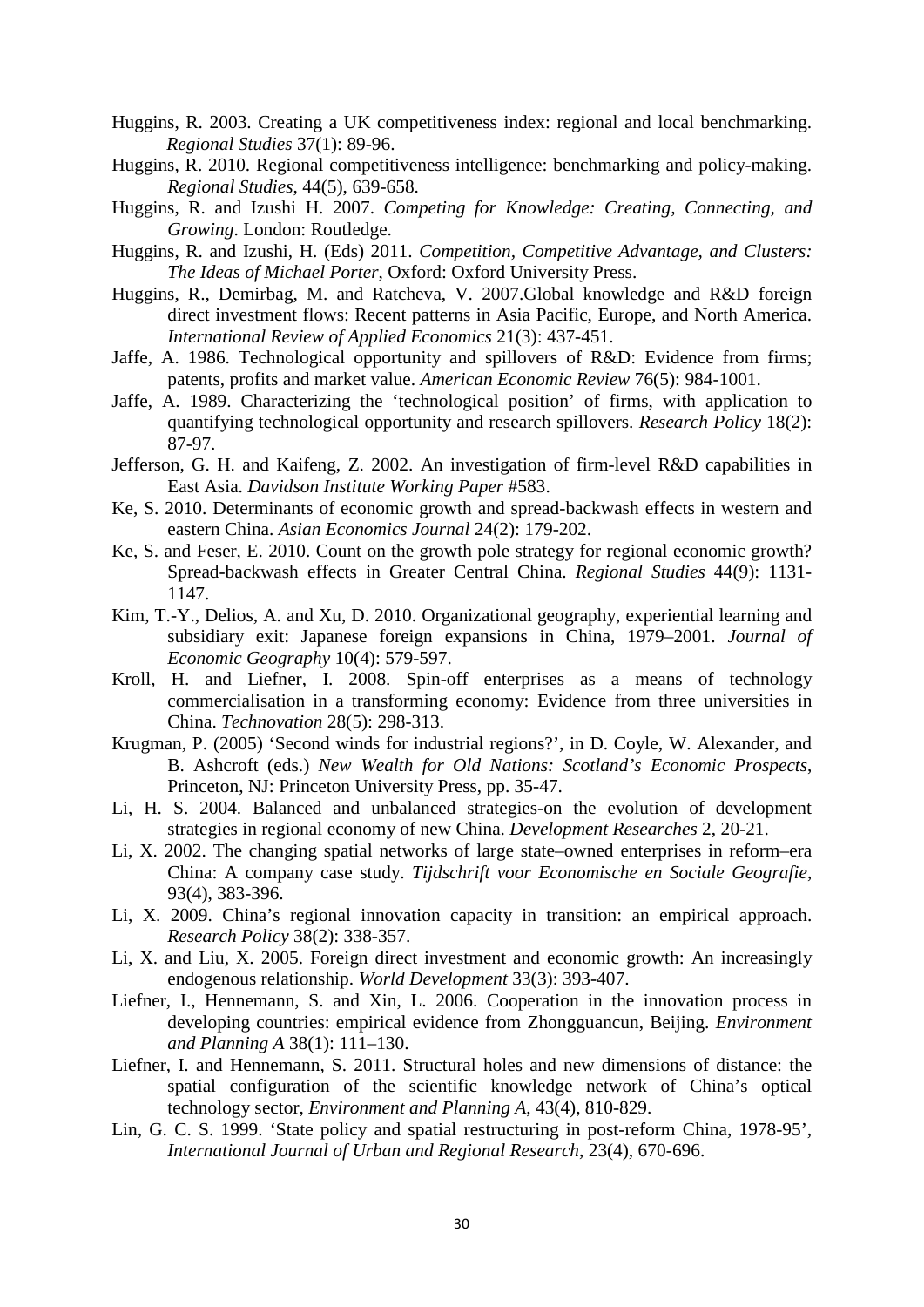- Lin, G.C.S. 2009. Scaling-up regional development in globalizing China: Local capital accumulation, land-centred politics, and reproduction of space. *Regional Studies* 43(3): 429-447.
- Lin, P. (2002) 'R&D in China and the Implications for Industrial Restructuring', *Centre for Public Policy Studies Working Paper Series*, #128.
- Liu, H. and Jiang, Y. 2001. Technology transfer from higher education institutions to industry in China: nature and implications. *Technovation* 21(3): 175-188.
- Liu, X. and White, S. 2000. China's national innovation system in transition: An activitybased analysis. *Paper presented at the Sino-US Conference on Technological Innovation*, April 24<sup>th</sup>-26<sup>th</sup>, Beijing.
- Liu, X. and White, S. 2001a. Comparing innovation systems: a framework and application to China's transitional context. *Research Policy* 30(7): 1091-1114.
- Liu, X. and White, S. 2001b. An exploration into regional variation in innovative activity in China. *International Journal of Technology Management* 21(1/2): 114-129.
- Liu, Z. 2008. Foreign direct investment and technology spillovers: theory and evidence. *Journal of Development Economics* 85(1/2): 176-193.
- Lu, J. 2010. Agglomeration of economic activities in China: Evidence from establishment censuses. *Regional Studies* 44(3): 281-297.
- Lu, L. and Wei, Y.D. 2007. Domesticating globalisation, new economic spaces and regional polarisation in Guangdong province, China. *Tijdschrift voor Economische en Sociale Geografie* 98(2), 225-244.
- Lu, M. and Wang, E.R. 2002. Forging ahead and falling behind: changing regional inequalities in post-reform China. *Growth and Change* 33(1): 42-71.
- Luo, S.G. and Zeng, Z.G. 2001. Analyses of sustainable development mechanism in southern Jiangsu province. *UNCRD Research Report Series* 42, 103-115.
- Lüthje, B. 2004. Global production networks and industrial upgrading in China: the case of electronics contract manufacturing, *East-West Centre Working Papers*, #74.
- Mahroum, S., Huggins, R., Clayton, N., Pain. K. and Taylor, P. 2008. *Innovation by Adoption: Measuring and Mapping Absorptive Capacity in UK Nations and Regions*. London: NESTA.
- Martin, R. and Sunley, P. 2006. Path dependence and regional economic evolution, *Journal of Economic Geography*, 6 (4), 395-437.
- Martin, R. and Sunley, P. 2011. Regional competitiveness: clusters or dynamic competitive advantage? In R. Huggins and H. Izushi (Eds.) *Competition, Competitive Advantage, and Clusters: The Ideas of Michael Porter*, Oxford: Oxford University Press, pp.211- 238.
- Mathews, J. A. 2001. National systems of economic learning: the case of technology diffusion management in East Asia. *International Journal of Technology Management*, 22(5/6): 455-479.
- Myrdal, G. 1957. *Economic Theory and Underdeveloped Regions*. New York, NY: Harper and Row.
- Nahapiet, J. and Ghoshal, S. 1998. Social capital, intellectual capital, and the organizational advantage. *Academy of Management Review* 23(2): 242–266.
- Perkmann, M. 2006. Extraregional linkages and the territorial embeddedness of multinational branch plants: Evidence from the south Tyrol region in Northeast Italy. *Economic Geography* 82(4): 421-441.
- Phan P.H, Venkataraman S. and Velamuri S.R. (Eds) 2008. *Entrepreneurship in Emerging Regions around the World: Theory, Evidence and Implications*. Cheltenham: Edward Elgar.
- Porter M. 1998. *On Competition*. Cambridge, MA: Harvard Business School.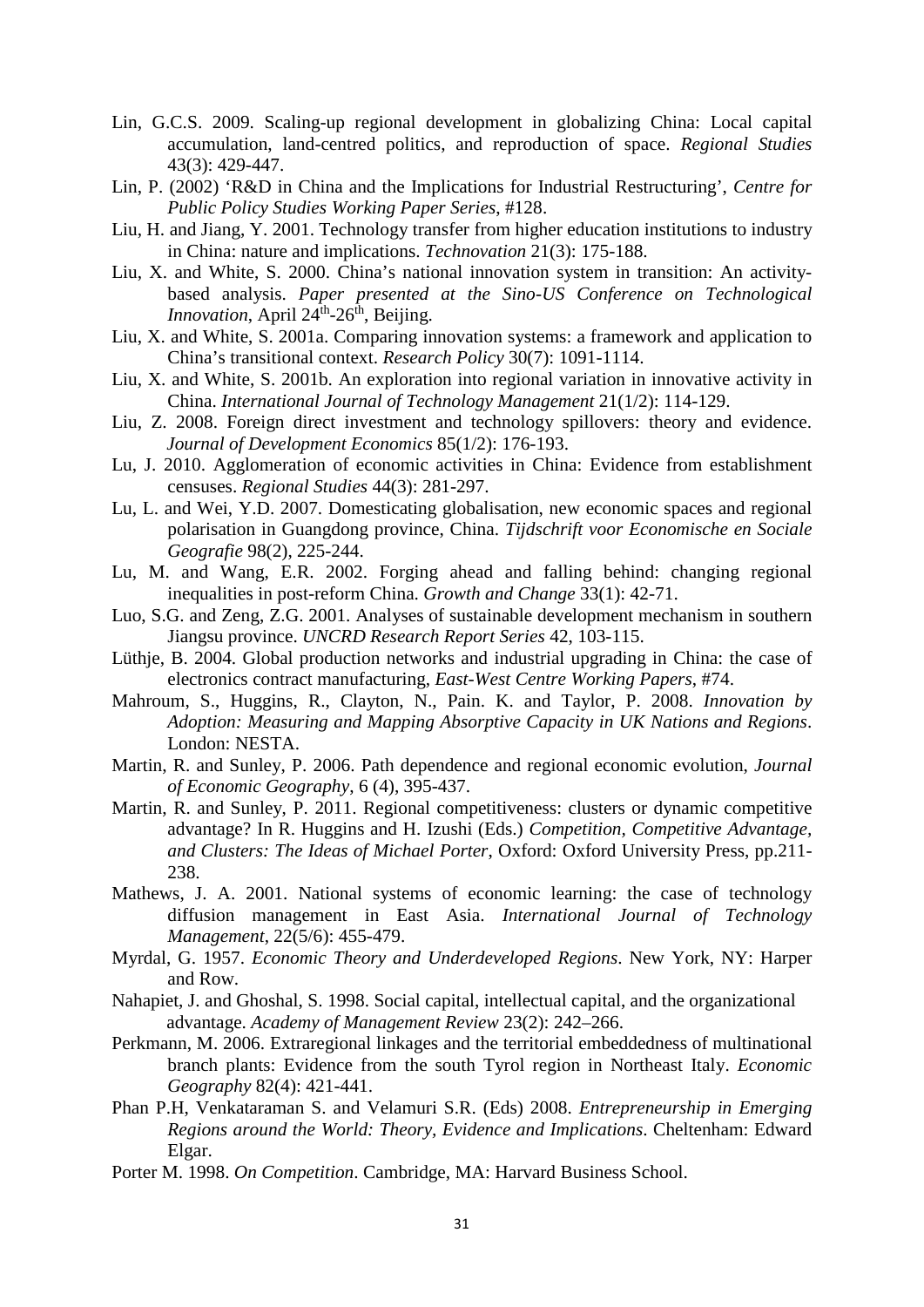- Radosevic, S. 2002. Regional innovation systems in central and eastern Europe: Determinants, organizers and alignments. *Journal of Technology Transfer* 27(1): 87- 96.
- Ran, J. Voon, J. P. and Li, G. 2007. How does FDI affect China? Evidence form industries and provinces. *Journal of Comparative Economics* 35(4): 744-799.
- Romer, P.M. 1993. Idea gaps and object gaps in economic development. *Journal of Monetary Economics* 32(3): 543-573.
- Rui, L. M. 2006. The weekend engineers in South Jiangsu and some implications. *Hongqi Literature* 18, 21-23.
- Sanders, R. and Yang, C. 2003. China's path to the new economy: an institutional approach. *Journal of Transforming Economies and Societies*, 10(2): 32-45.
- Scherngell, T. and Hu, Y. 2011. Collaborative knowledge production in China: Regional evidence from a gravity Model Approach. *Regional Studies*, 45(6): 755-772.
- Scott A.J. and Garofoli G. (Eds) 2007. *Development on the Ground: Clusters, Networks and Regions in Emerging Economies*. London: Routledge.
- Shie, V.H., Meer, C.D. and Shin, N.-F. (2012) Locating China in the twenty-first-century knowledge-based economy, *Journal of Contemporary China*, 21(73): 113-130.
- Solinger, D. J. 2006. The creation of a new underclass in China and its implications, *Environment and Urbanization* 18(1): 177-193.
- Storper, M. 1997. *The Regional World: Territorial Development in a Global Economy*, New York, NY: Guilford.
- Sun, Y. 2003. Geographic patterns of industrial innovation in China during the 1990s. *Tijdschrift voor Economische en Sociale Geografie*, 94(3), 376-389.
- Sun, Y. and Du, D. 2011. Domestic firm innovation and networking with foreign firms in China's ICT industry. *Environment and Planning A*, 43(4): 786-809.
- Tan, Y. 2011. *Chinnovation: How Chinese Innovators are Changing the World*. London: John Wiley & Sons.
- Tylecote, A. 2006. Twin innovation systems, intermediate technology and economic development: history and prospect for China. *Innovation: Management, Policy and Practice*, 8(1): 62-83.
- Van den Bosch, F.A.J., Volberda, H.W. and de Boer, M. 1999. Co-evolution of firm absorptive capacity and knowledge environment: Organizational forms and combinative capabilities. *Organization Science* 10(5): 551-568.
- Vázquez-Barquero, A. 2007. Endogenous development: Analytical and policy issues, in Scott A.J. and Garofoli G. (Eds) *Development on the Ground: Clusters, Networks and Regions in Emerging Economies*, pp. 23-43, London: Routledge.
- Venables, A.J. 2005. Spatial disparities in developing countries: cities, regions, and international trade. *Journal of Economic Geography*, 5(1): 3-21.
- Viotti, E. B. 2002. National learning systems. A new approach on technical changes in later industrializing economies and evidences from the cases of Brazil and South Korea. *Technological Forecasting and Social Change* 69(7): 653-680.
- Vogel, E. 1989. *One Step Ahead in China: Guangdong Under Reform*. Cambridge, MA: Harvard University Press.
- Wang, C. and Kafouros, M. I. 2009. What factors determine innovation performance in emerging economies? Evidence from China. *International Business Review* 18(6): 606-616.
- Wang J. and Bradbury J. 1986. The changing Industrial geography of the Chinese Special Economic Zones. *Economic Geography* 62(4): 307-320.
- Wang, M. Y. and Meng, X. 2004. Global-local initiatives in FDI: The experience of Shenzhen, China. *Asia Pacific Viewpoint* 45(2): 181-196.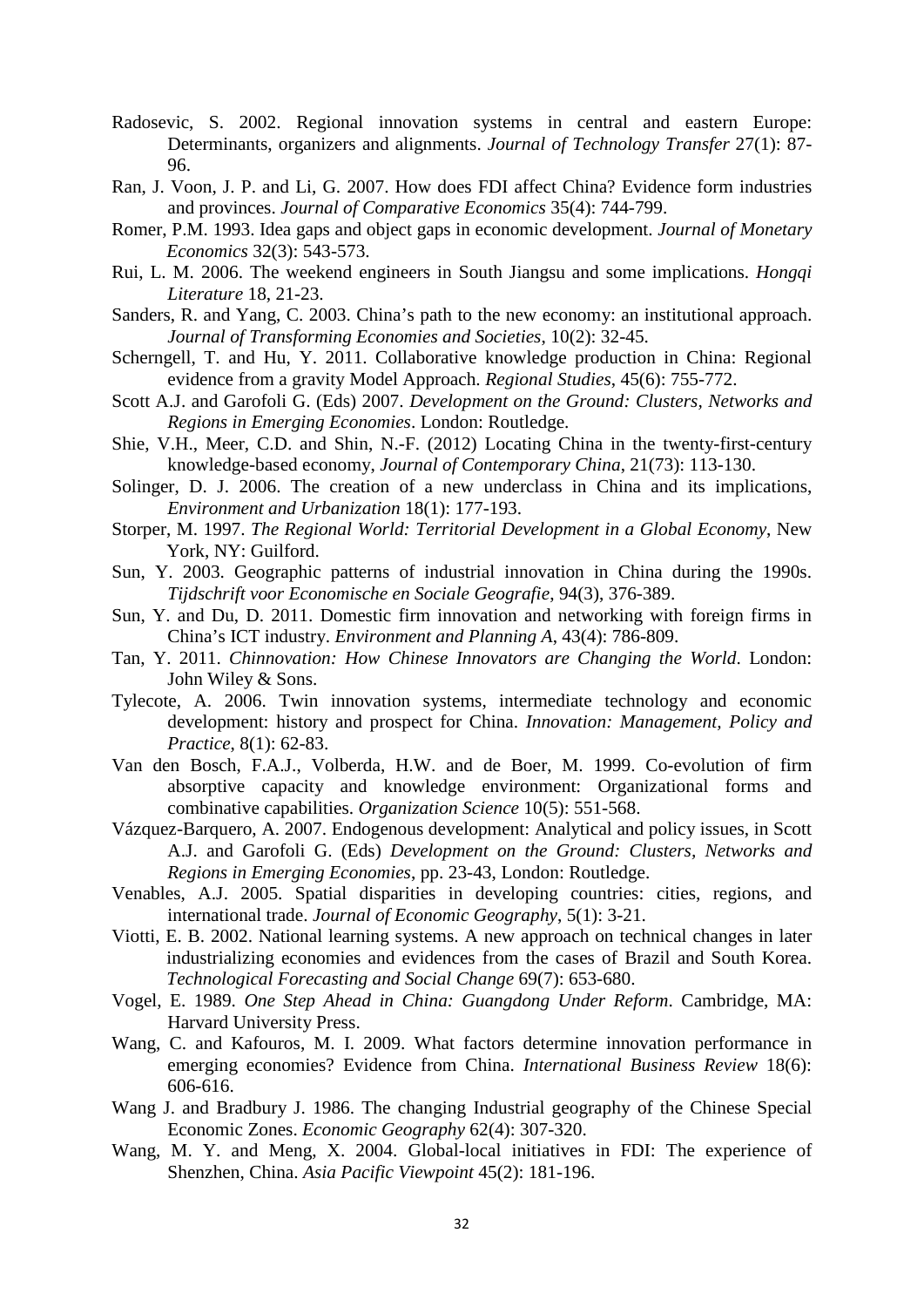- Wei, Y. H. D. 2010. Beyond new regionalism, beyond global production networks: remaking the Sunan model China. *Environment and Planning C*, 28(1), 72-96.
- Wei, Y.H.D. and Ye, X. 2009. Beyond convergence: Space, scale, and regional equality in China. *Tijdschrift voor Economische en Sociale Geografie* 100(1), 58-90.
- Wei, Y., Liu, X., Parker, D. and Vaidya, K. 1999. The regional distribution of foreign direct investment in China. *Regional Studies* 33(9): 857-867.
- Wei, Y.D., Li, W. and Wang, C. 2007. Restructuring industrial districts, scaling up regional development: A study of the Wenzhou model, China, *Economic Geography* 83(4): 421-444.
- Wen, M. 2007. Foreign direct investment, regional market conditions, and regional development: A panel study on China. *Economics of Transition* 15(1): 125-151.
- Wu, W. 2007a. Cultivating research universities and industrial linkages: The case of Shanghai, China. *World Development* 35(6): 1075-1093.
- Wu, W. 2007b. State policies, enterprise dynamism, and innovation system in Shanghai, China. *Growth and Change*, 38(4), 544-566.
- Wu, W. 2010. Managing and incentivizing research commercialization in Chinese universities. *Journal of Technology Transfer* 35(2): 203-224.
- Xie, Y. C. and Costa, F. J. 1991. The impact of economic reforms on the urban economy of the People's Republic of China. *The Professional Geographer* 43(3): 318-335.
- Xu, Q. Gao, J. and Yan, M. C. 2005. Community centers in urban China: context, development, and limitations. *Journal of Community Practice* 13(3), 73-90.
- Xue, L. 2004. University-market linkages in China: The case of university-affiliated enterprises. *Paper presented at the symposium on University, Research Institute and Industry Relations in the U.S., Taiwan and Mainland China*, September  $7<sup>th</sup> - 8<sup>th</sup>$ , Palo Alto, CA.
- Yang, C. 2009. Strategic coupling of regional development in global production networks: Redistribution of Taiwanese personal computer investment from the Pearl River Delta to the Yangtze River Delta, China. *Regional Studies* 43(3): 385-407.
- Yang, C. and Liao, H. 2010. Backward linkages of cross-border production networks of Taiwanese PC investment in the Pearl River Delta, China, *Tijdschrift voor Economische en Sociale Geografie*, 101(2), 199-217.
- Zhang, K. H. 2001. Does foreign direct investment promote economic growth? Evidence from East Asia and Latin America. *Contemporary Economic Policy* 19(2): 175-185.
- Zhang, X. and Kanbur, R. 2005. Spatial inequality in education and health care in China. *China Economics Review* 16(2): 189-204.
- Zhao, S.X. and Tong, S.P. 2001. Unequal economic development in China: Spatial disparity and regional policy: 1985-95. *Regional Studies* 34(6): 549-561.
- Zhao, S.X.B. and Zhang, L. 2007. Foreign direct investment and the formation of global cityregions in China. *Regional Studies* 41(7): 979–994.
- Zhao, Y. 2002. 'Earnings differentials between state and non-state enterprises in urban China', *Pacific Economic Review*, 7 (1), 181-197.
- Zheng, Y. 2006. The comparison of FDI technology diffusion between the Yangtze River Delta and the Pearl River Delta. *Commercial Research* 344(12): 23-34.
- Zhou, Y. 2005. The making of an innovative region from a centrally planned economy: institutional evolution in Zhongguancun Science Park in Beijing. *Environment and Planning A* 37(6): 1113–1134.
- Zhou, Y. and Xin, T. 2003. An innovative region in China: interaction between multinational corporations and local firms in a high-tech cluster in Beijing. *Economic Geography* 79(2): 129-152.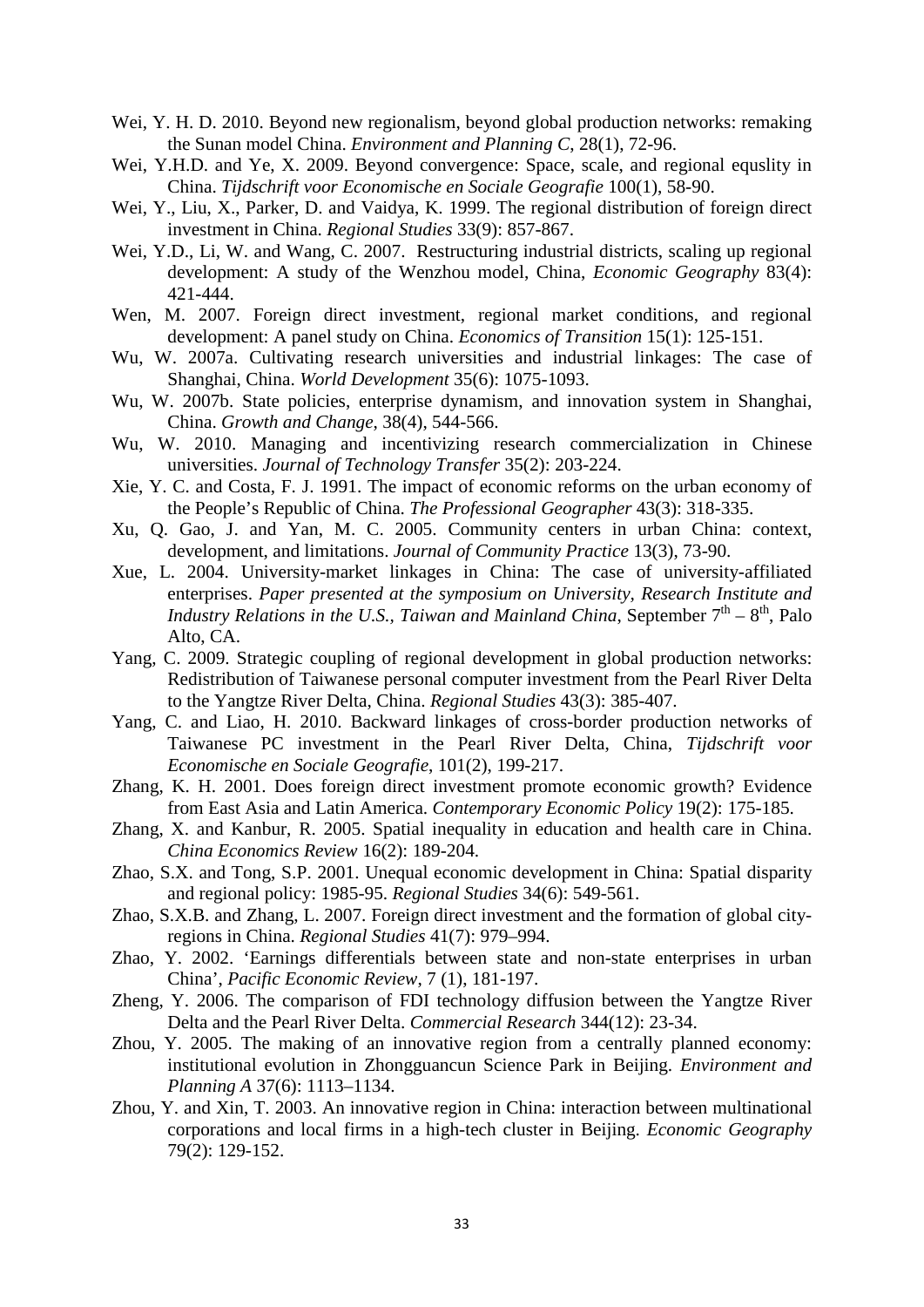Zhou, Y., Sun, Y., Wei, Y.H.D. and Lin, G.C.S. 2011. De-centering 'spatial fix': Patterns of territorialization and regional technological dynamism of ICT hubs in China. *Journal of Economic Geography* 11(1): 119-150.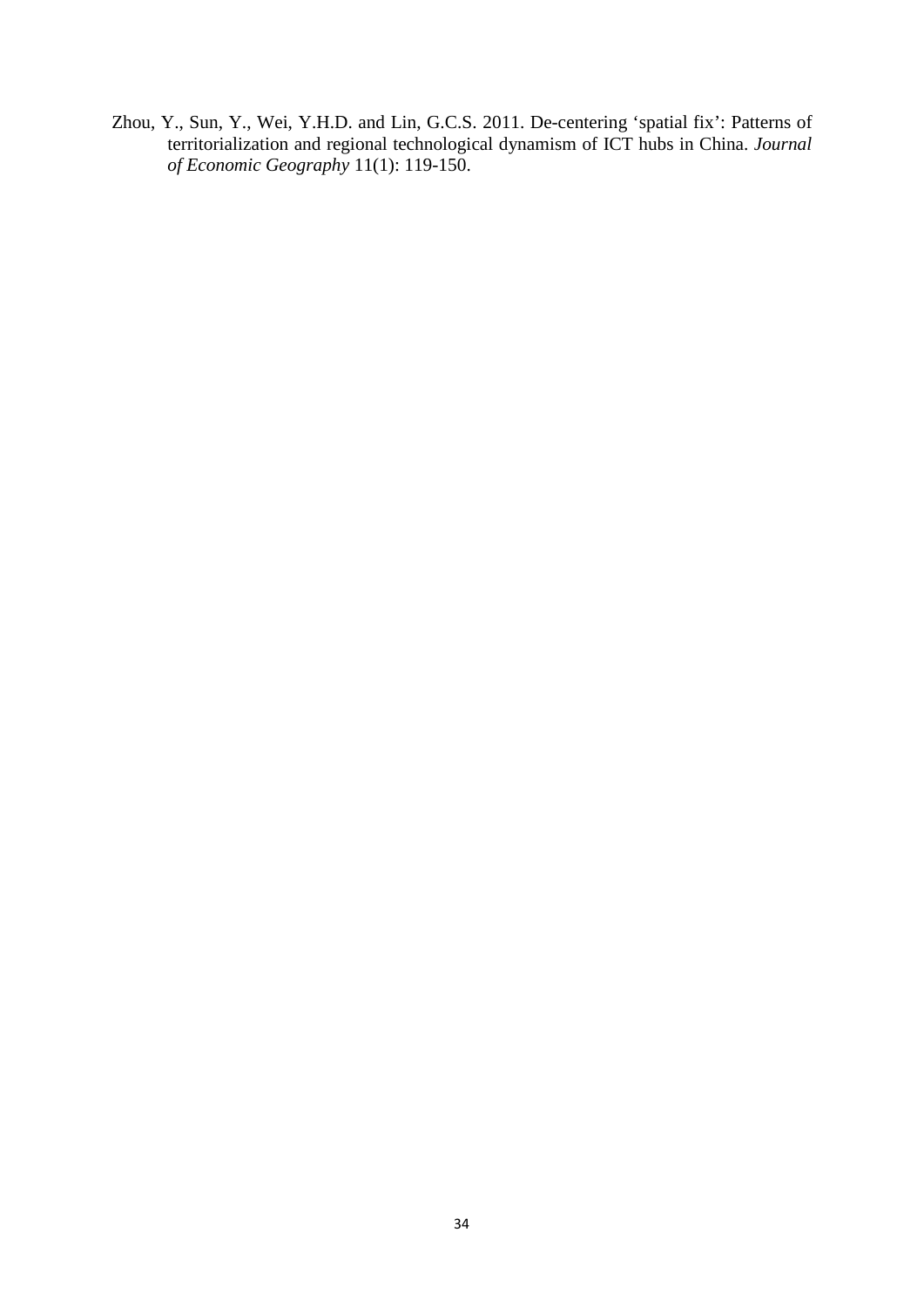Figure 1: Regional competitiveness and dynamic competitive advantage in the knowledge economy



Source: Adapted from Martin and Sunley (2011)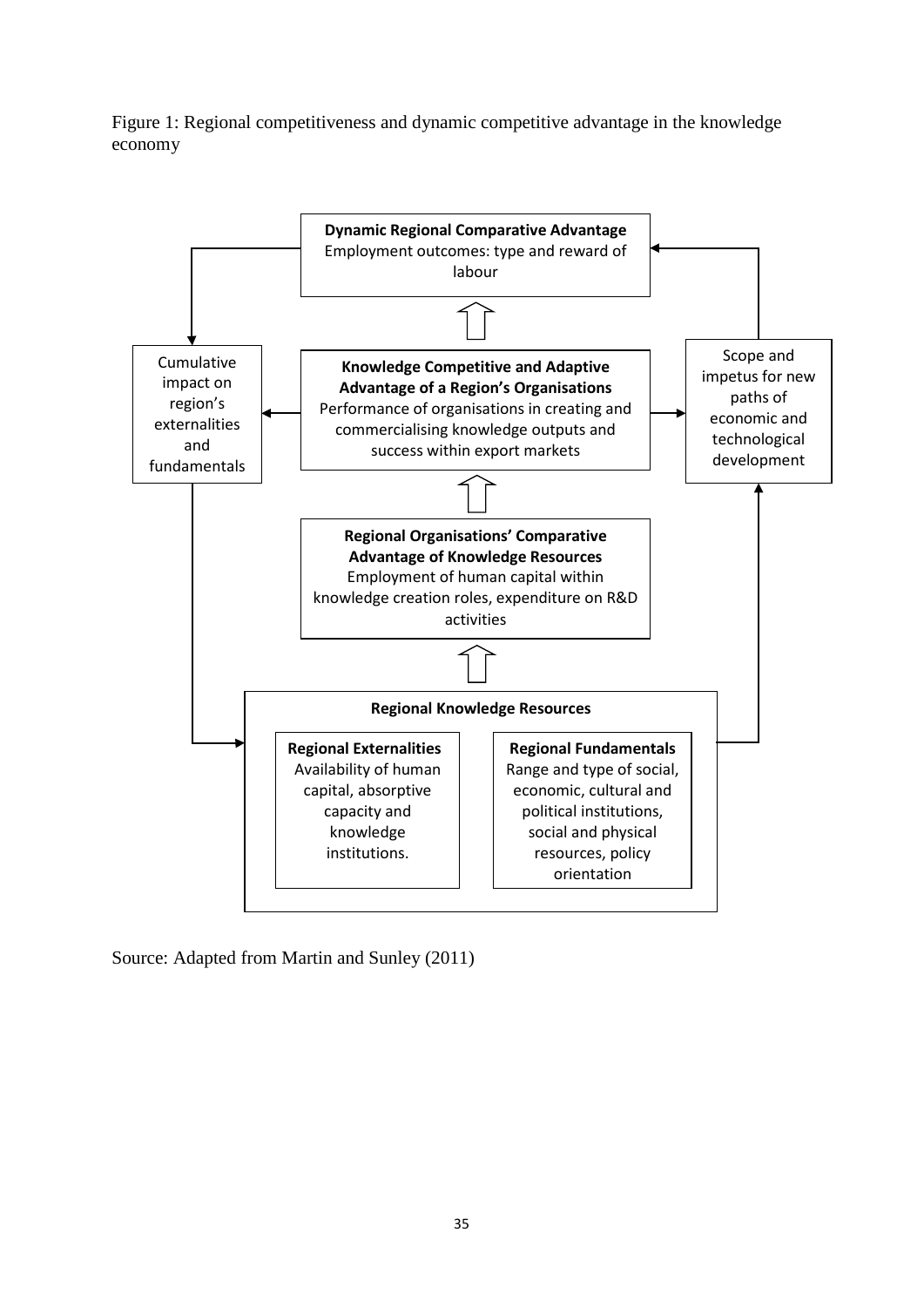

Figure 2: Registered foreign investment as a proportion of GDP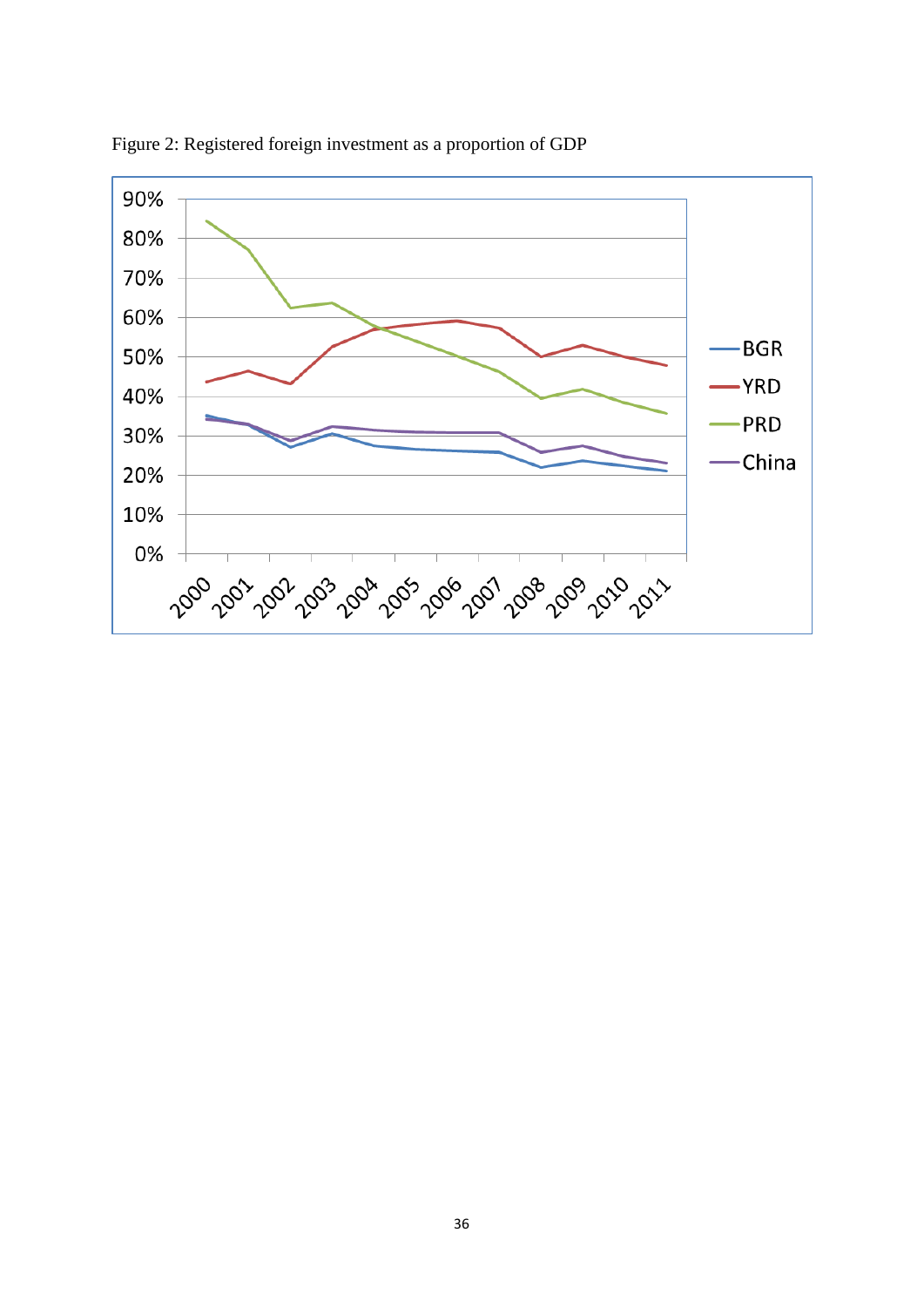

Figure 3: Patents granted per capita 1998-2011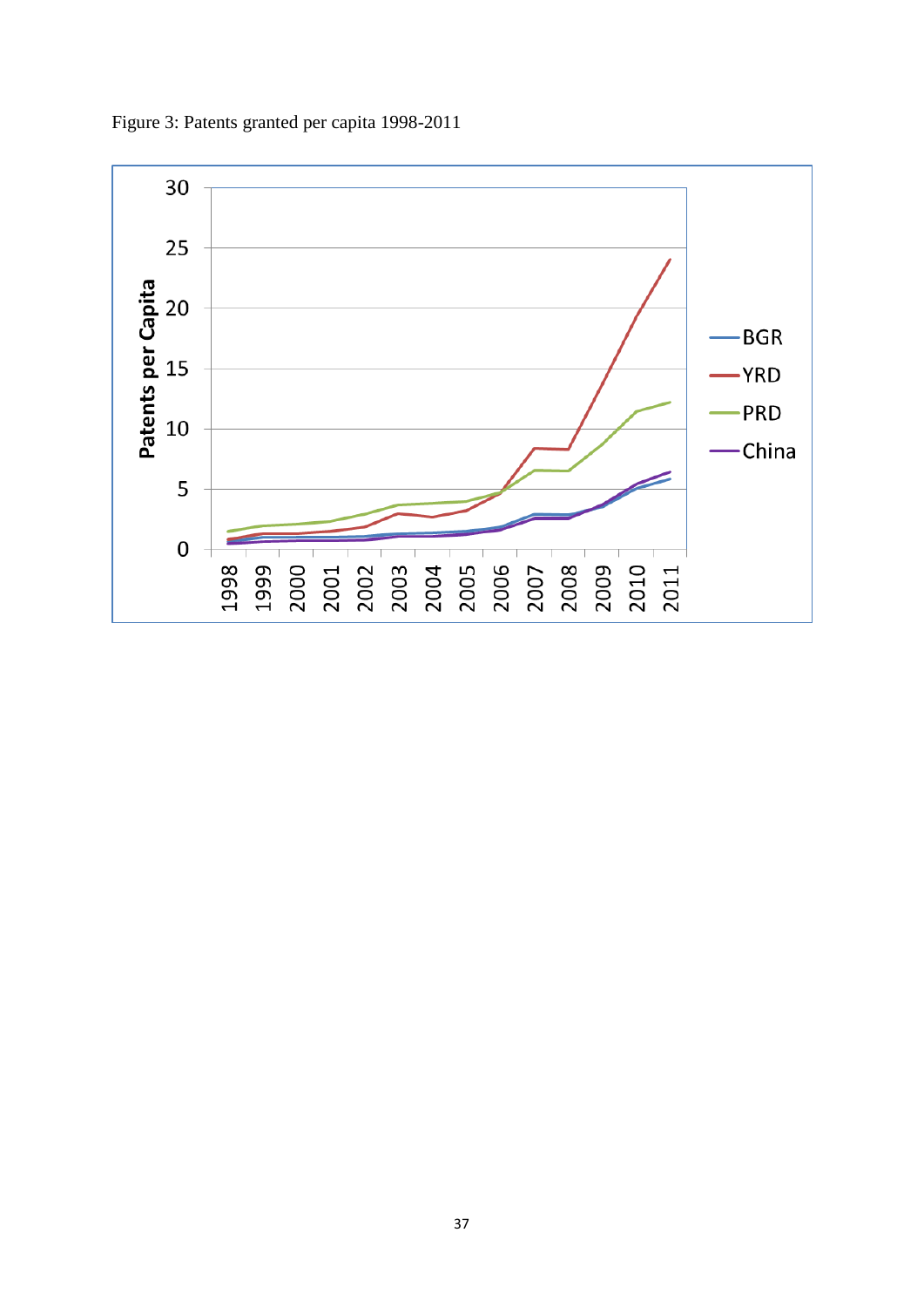

Figure 4: Invent patents granted as a percentage of all patents granted, 1995-2011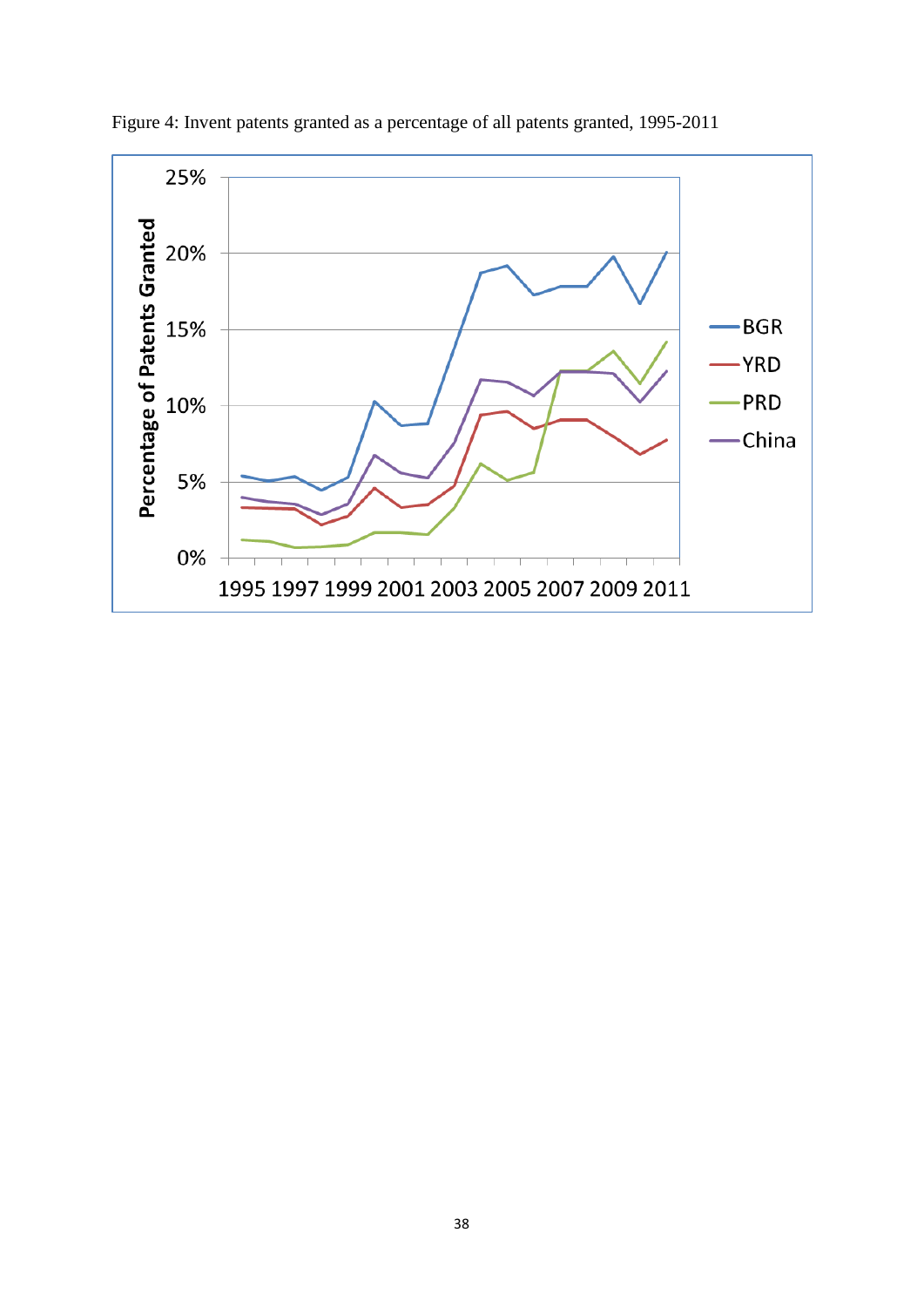| Region                | Area $(km^2)$ | Population<br>(million<br>persons) | $GDP$ (US $$$<br>billion) | GDP per capita<br>$(US \$ |
|-----------------------|---------------|------------------------------------|---------------------------|---------------------------|
| <b>BGR</b>            | 520,906       | 246.35                             | 2,857.18                  | 11,598.06                 |
| <b>YRD</b>            | 210,741       | 157.09                             | 2,402.60                  | 15,294.41                 |
| <b>PRD</b>            | 179,800       | 105.05                             | 1,270.49                  | 12,094.16                 |
| Three Region<br>Total | 911,447       | 508.49                             | 6,530.27                  | 12,842.48                 |
| <b>National Total</b> | 9,600,000     | 1,340.42                           | 11,272.60                 | 8,400.10                  |

Table 1: Area, Population and GDP for the Three Regions (2011)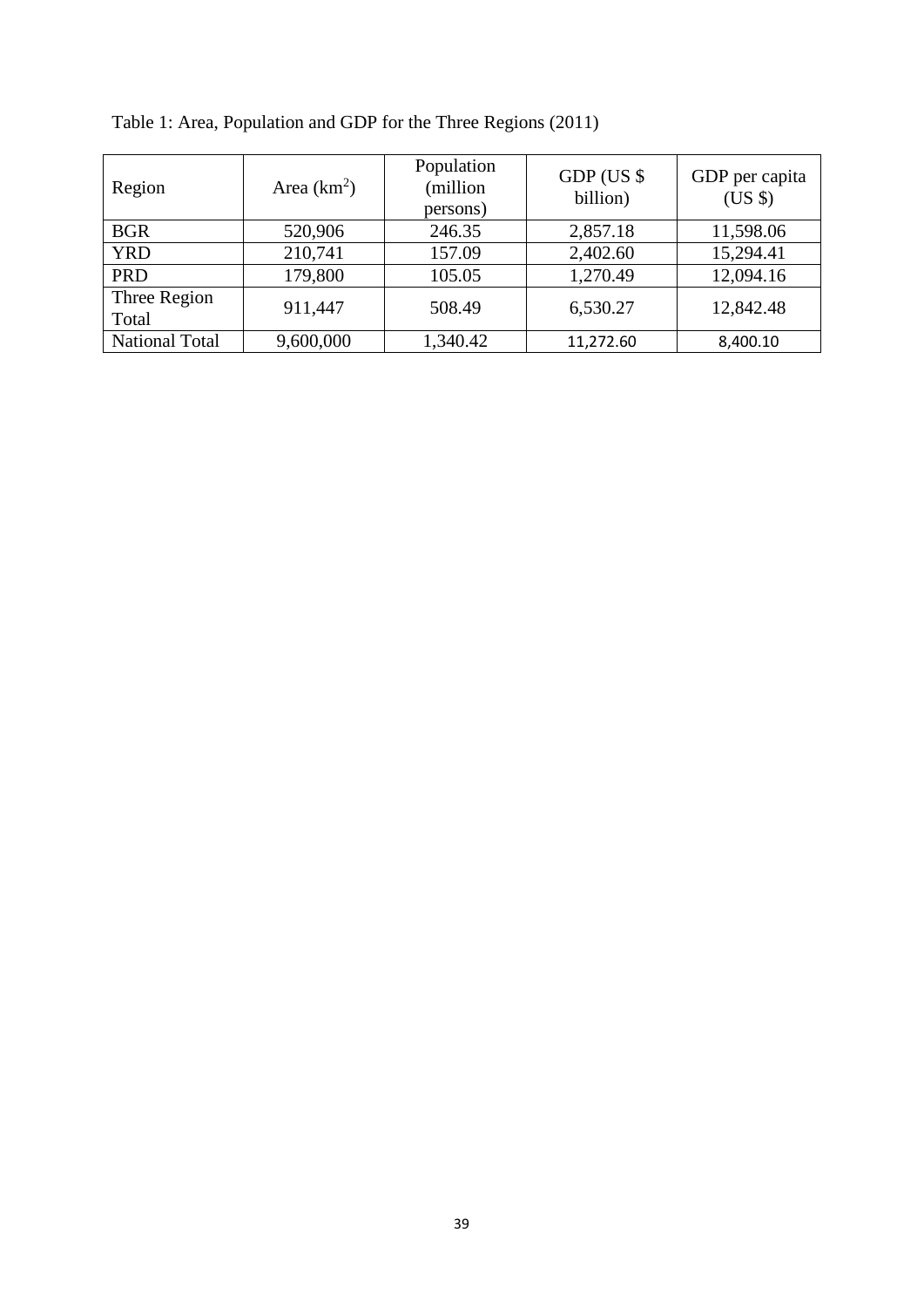|                        |                                                           | Period of     |
|------------------------|-----------------------------------------------------------|---------------|
| Component              | Measure                                                   | Data Included |
|                        |                                                           | in Regression |
|                        | Senior Secondary School Enrolment                         | n/a           |
|                        | <b>College and University Enrolment</b>                   | 2000-2011     |
|                        | Senior Secondary School Qualifications held by Population | n/a           |
| Regional               | College and University Qualifications held by Population  | n/a           |
|                        | Number of Foreign Enterprise                              | n/a           |
| Knowledge<br>Resources | Foreign Investment at Year End                            | 2000-2011     |
|                        | <b>Health Care Institutions</b>                           | 2000-2011     |
|                        | Passenger Traffic                                         | 2000-2011     |
|                        | <b>Textbooks Published</b>                                | 2000-2011     |
|                        | <b>Community Service Providers</b>                        | 2000-2011     |
|                        |                                                           |               |
| Deployment             | Scientific and Technical Staff by Sector                  | n/a           |
| of                     | R&D Employees (full-time equivalent)                      | 2006-2011     |
| Knowledge              | R&D Expenditure                                           | 2000-2011     |
| Resources              | R&D Projects                                              | n/a           |
|                        | <b>Total Patents Granted</b>                              | 2000-2011     |
|                        | <b>Invention Patents Granted</b>                          | 2000-2011     |
| Knowledge              | <b>Utility Model Patents Granted</b>                      | n/a           |
| Competitive            | Design Patents Granted                                    | n/a           |
| and Adaptive           | New Products (units)                                      | n/a           |
| Advantage of           | <b>Expenditure on New Products</b>                        | n/a           |
| Organizations          | <b>Sales Revenue of New Products</b>                      | n/a           |
|                        | New Products sold as Exports                              | n/a           |
|                        | Value of Exports                                          | 2000-2011     |
|                        |                                                           |               |
| Dynamic                | Average Wage                                              | 2000-2011     |
| Regional               |                                                           |               |
| Comparative            | <b>Urban Unemployment Rate</b>                            | n/a           |
| Advantage              |                                                           |               |

Table 2: Performance benchmarking measures of competitiveness by component of dynamic regional comparative framework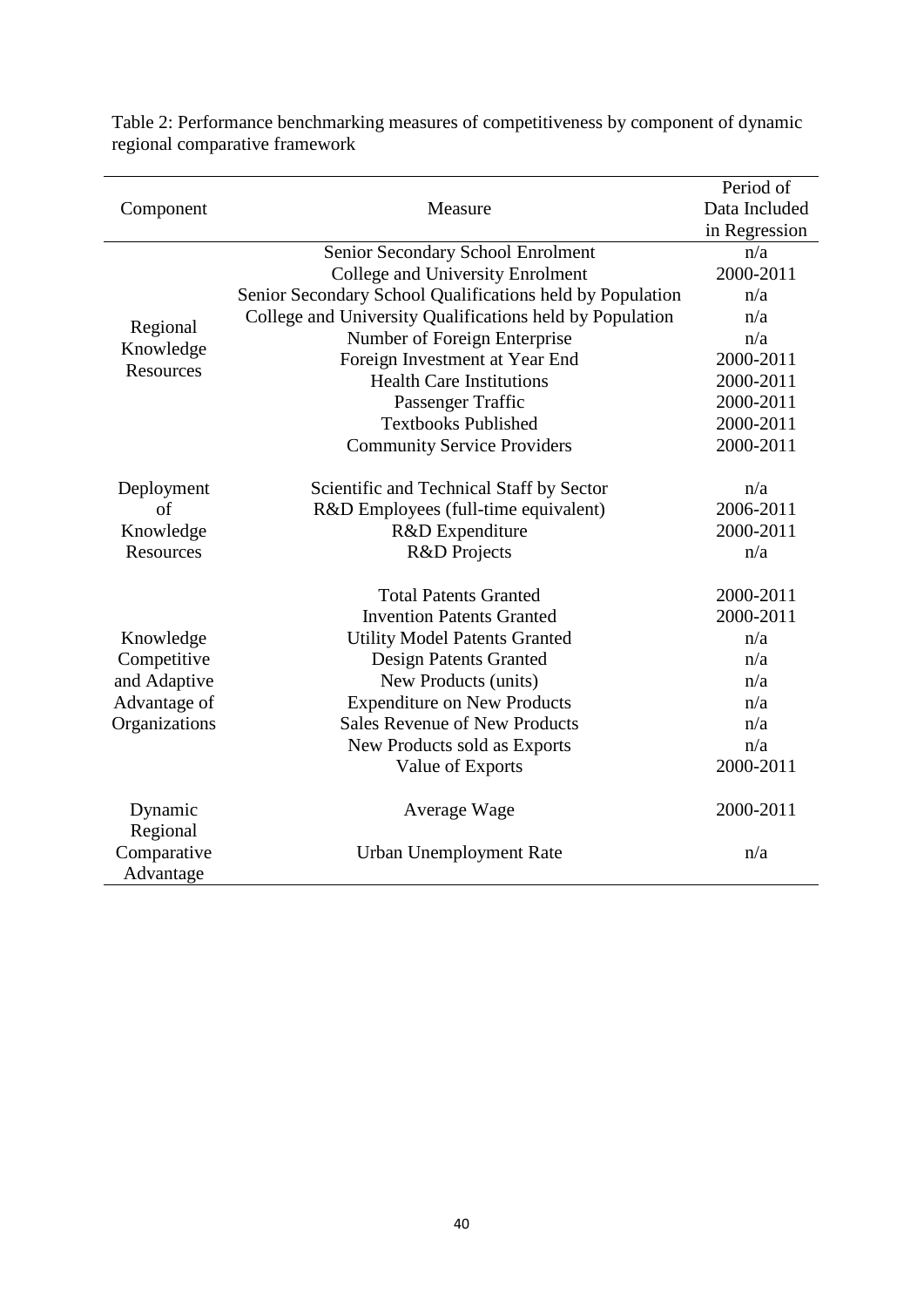|                                                                                                            |                                 | <b>BGR</b> | <b>YRD</b> | <b>PRD</b> |
|------------------------------------------------------------------------------------------------------------|---------------------------------|------------|------------|------------|
|                                                                                                            | Primary Education               | 83.4       | 71.1       | 105.7      |
| Index of Proportion<br>of Population in                                                                    | Junior Secondary                | 79.1       | 68.8       | 120.6      |
| Education                                                                                                  | Senior Secondary                | 86.2       | 81.6       | 114.6      |
|                                                                                                            | <b>Higher Education</b>         | 111.6      | 113.8      | 84.4       |
| <b>Index of</b><br><b>Proportion of</b><br><b>Population in</b><br><b>Holding</b><br><b>Qualifications</b> |                                 | <b>BGR</b> | <b>YRD</b> | <b>PRD</b> |
| Index of Proportion<br>of Population<br>Holding<br>Qualifications                                          | Senior Secondary                | 104.4      | 107.9      | 129.8      |
|                                                                                                            | College and Higher<br>Education | 113.2      | 137.2      | 105.2      |
| Foreign<br><b>Investment</b>                                                                               |                                 | <b>BGR</b> | <b>YRD</b> | <b>PRD</b> |
| Number of foreign<br>Enterprises                                                                           |                                 | 93,418     | 141,240    | 97,084     |
| Foreign Investment<br>(US\$100 million)                                                                    |                                 | 6042       | 11,521     | 4525       |
| Index of foreign<br>enterprises per<br>capita <sup>a</sup>                                                 |                                 | 113.9      | 270.1      | 277.6      |
| Index of foreign<br>investment per<br>capita                                                               |                                 | 114.2      | 341.4      | 200.5      |

# Table 3: Human capital resources 2011

## **Note: China = 100**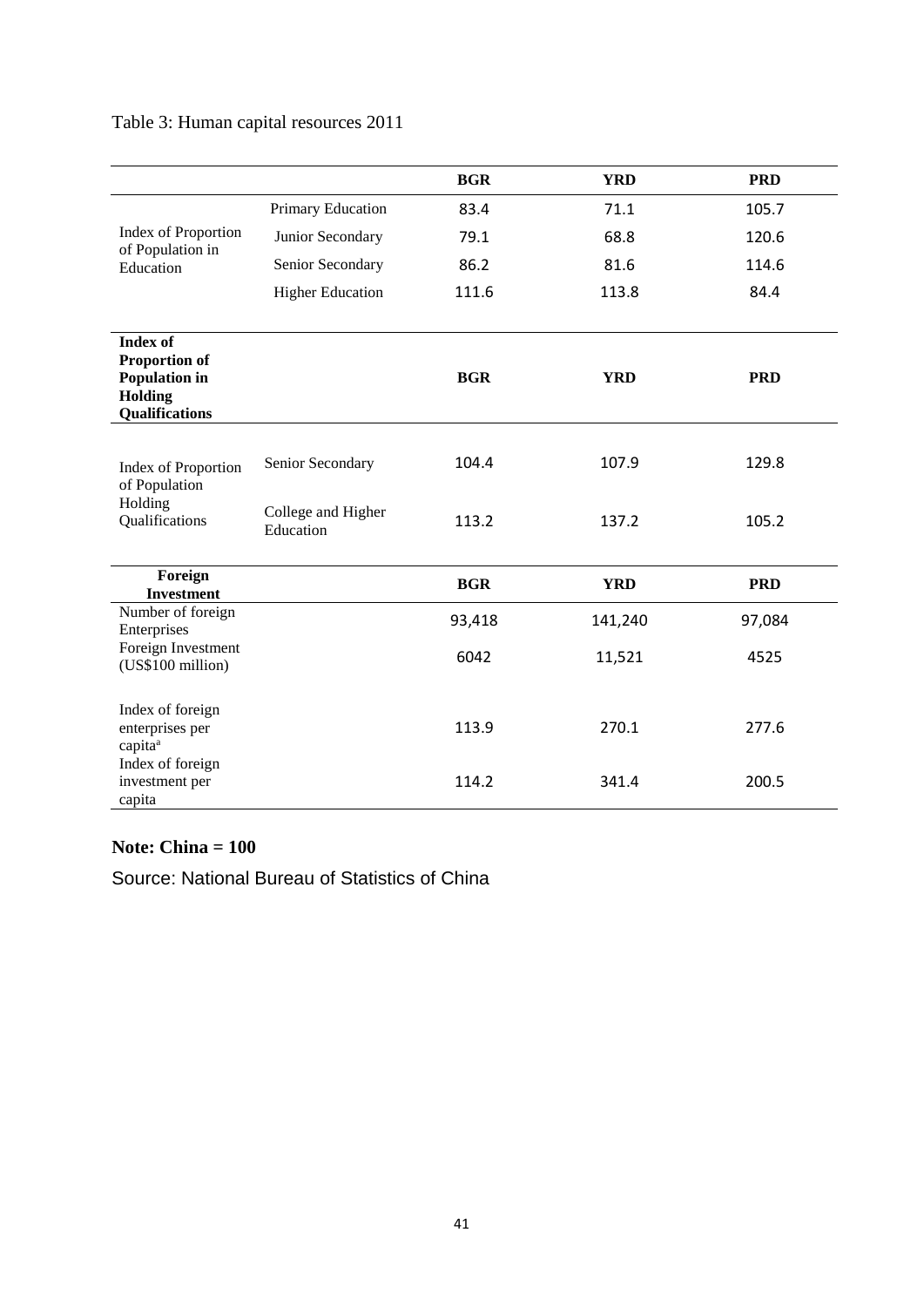| radio +. Deproyment or K&D inputs across the time regions<br>Employment of |            |            |            |  |
|----------------------------------------------------------------------------|------------|------------|------------|--|
| Scientific and                                                             | <b>BGR</b> | <b>YRD</b> | <b>PRD</b> |  |
| <b>Technical Staff</b>                                                     |            |            |            |  |
| Engineering                                                                | 179.3      | 90.5       | 15.9       |  |
| Agriculture                                                                | 19.9       | 9.5        | 1.6        |  |
| Scientific Research                                                        | 9.3        | 5.6        | 0.6        |  |
| <b>Health Care</b>                                                         | 180.4      | 110.8      | 27.9       |  |
| Teaching                                                                   | 470.1      | 249.0      | 88.9       |  |
| Total                                                                      | 858.9      | 465.4      | 135.0      |  |
|                                                                            |            |            |            |  |
| Enterprise R&D                                                             | <b>BGR</b> | <b>YRD</b> | <b>PRD</b> |  |
| Inputs $(2011)$                                                            |            |            |            |  |
| R&D Employees                                                              | 377,500    | 570,498    | 346,260    |  |
| (full-time equivalent)                                                     |            |            |            |  |
| R&D Employees                                                              |            |            |            |  |
| (per $10,000$                                                              | 15.3       | 36.3       | 33.0       |  |
| population)<br>R&D Expenditure                                             |            |            |            |  |
| (US\$ million)                                                             | 22,589     | 23,391     | 13,371     |  |
| R&D Expenditure                                                            |            |            |            |  |
| $(% \mathcal{L}_{0}^{\infty}$ (% of GDP)                                   | 2.2%       | 2.2%       | 2.0%       |  |
| R&D                                                                        |            |            |            |  |
| Projects                                                                   | 55,610     | 72,983     | 29,243     |  |
| R&D Projects                                                               |            |            |            |  |
| (per 10,000)                                                               | 2.3        | 4.6        | 2.8        |  |
| population)                                                                |            |            |            |  |

Table 4: Deployment of R&D inputs across the three regions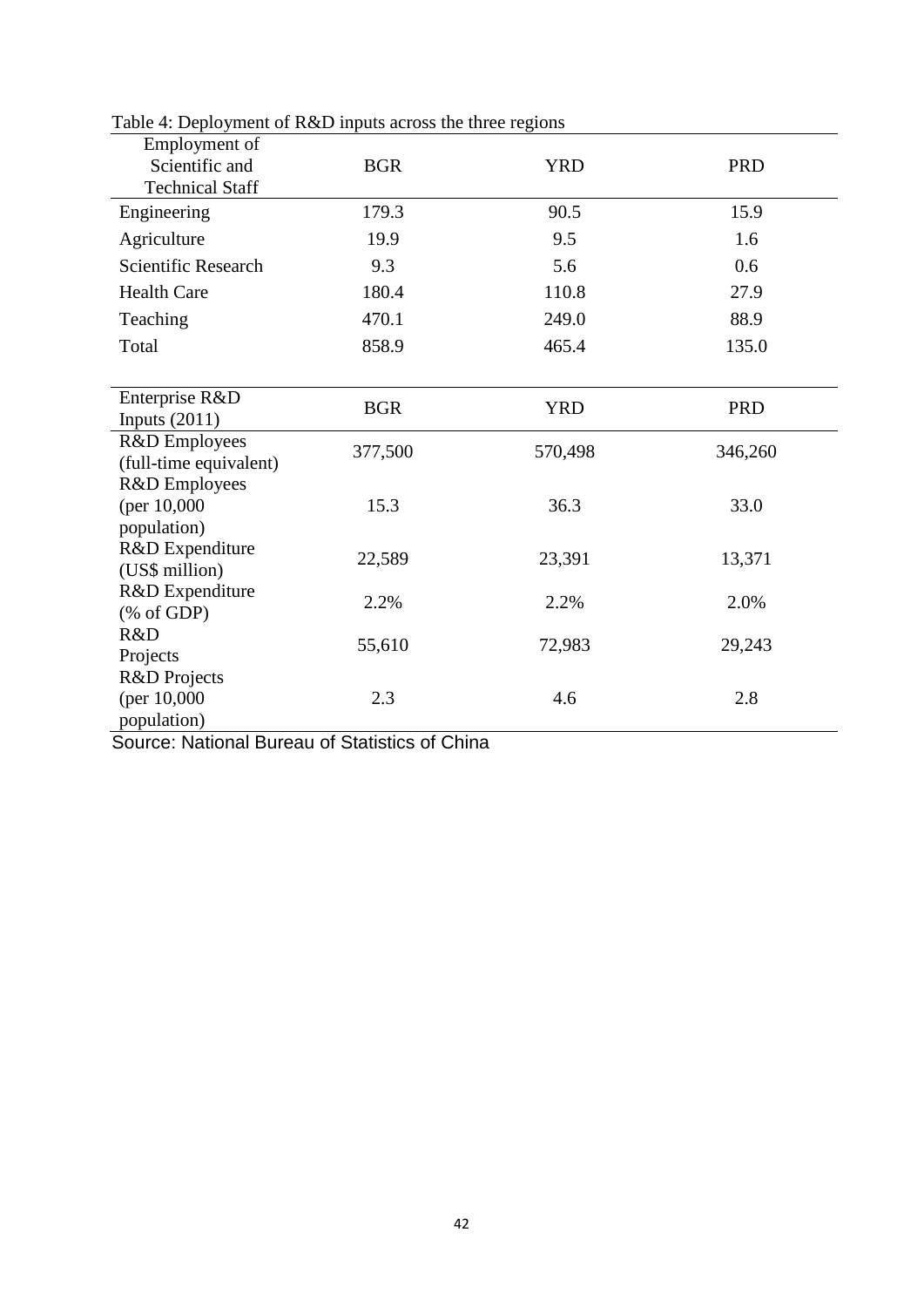| <b>Patents Granted</b>                                   | <b>BGR</b> | <b>YRD</b> | <b>PRD</b> |
|----------------------------------------------------------|------------|------------|------------|
| <b>Total Patents Granted</b>                             | 144,009    | 377,964    | 128,413    |
| Total Patents Granted (per 10,000 population)            | 5.8        | 24.1       | 12.2       |
| <b>Invention Patents Granted</b>                         | 28,897     | 29,338     | 18,242     |
| Invention Patents Granted (per 10,000 population)        | 1.2        | 1.9        | 1.7        |
| <b>Utility Model Patents Granted</b>                     | 93,106     | 132,794    | 51,402     |
| Utility Model Patents Granted (per 10,000<br>population) | 3.8        | 8.5        | 4.9        |
| Design Patents Granted                                   | 22,006     | 215,832    | 58,769     |
| Design Patents Granted (per 10,000 population)           | 0.9        | 13.7       | 5.6        |
| Product Development and Sales                            | <b>BGR</b> | <b>YRD</b> | <b>PRD</b> |
| <b>New Products</b><br>(units)                           | 60,644     | 87,921     | 32,879     |
| Expenditure on new products<br>(US\$ million)            | 35,746     | 53,282     | 25,460     |
| Expenditure on new products<br>$(% \mathbf{GDP})$        | 1.3%       | 2.2%       | 2.0%       |
| Sales revenue new products<br>(US\$ million)             | 557,644    | 779,905    | 190,084    |
| Sales revenue new products<br>$(% \mathbf{GDP})$         | 19.5%      | 32.5%      | 27.0%      |
| Ratio of expenditure<br>to sales                         | 16.4       | 16.1       | 14.5       |
| Proportion sold                                          | 16.3%      | 24.4%      | 39.5%      |
| as exports                                               |            |            |            |
| <b>International Markets</b>                             | <b>BGR</b> | <b>YRD</b> | <b>PRD</b> |
| Value of Exports (US\$ million)                          | 308,804    | 738,613    | 531,927    |
| Value of Exports (US\$ per capita)                       | 1,254      | 4,702      | 5,064      |
| Percentage of GDP                                        | 10.8%      | 30.7%      | 41.9%      |

Table 5: Innovative outputs by type and region, 2011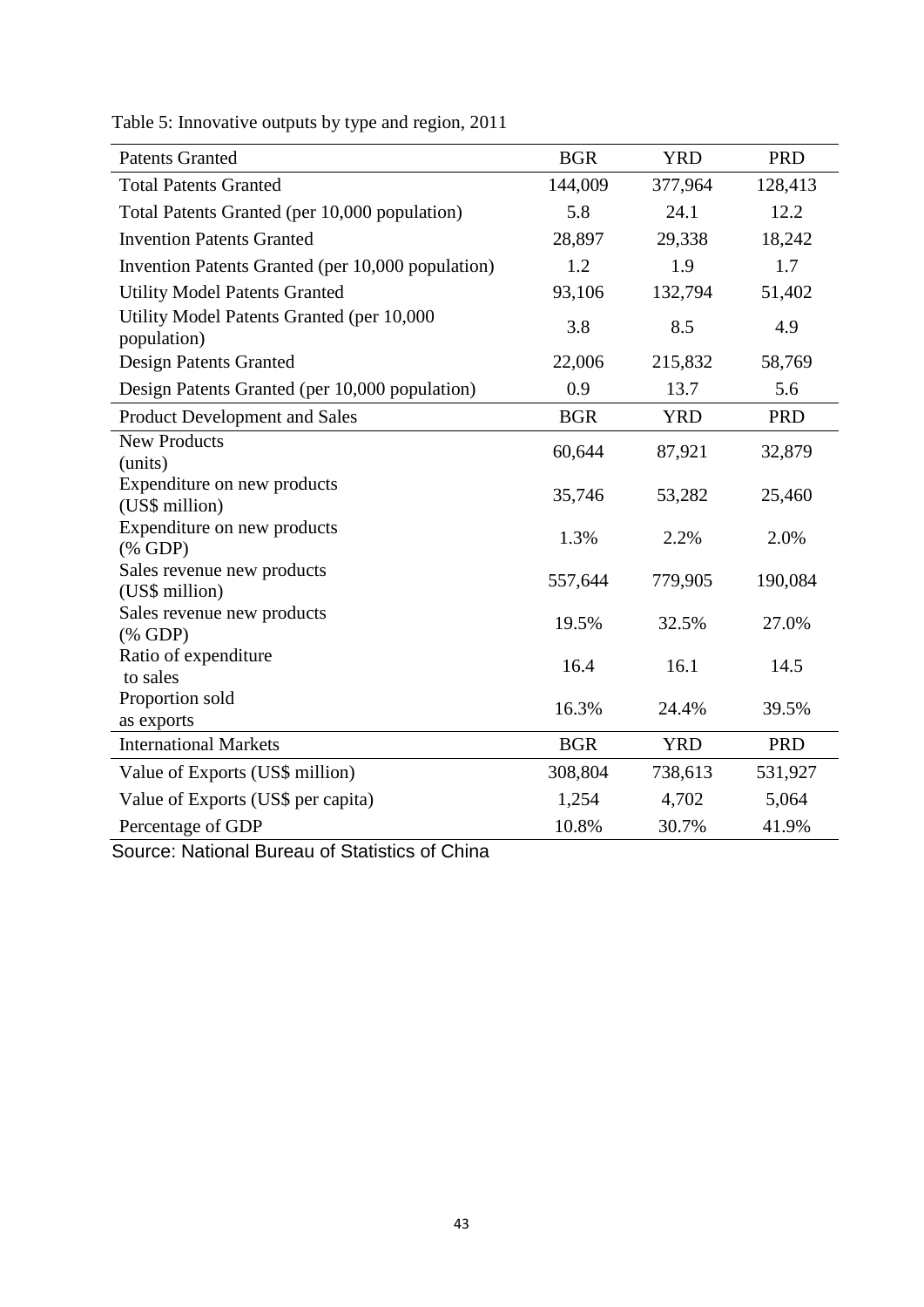|                             | <b>BGR</b> | YRD    | <b>PRD</b> |
|-----------------------------|------------|--------|------------|
| Average Wage (US\$)         | 9821       | 11,908 | 10,759     |
| Average Wage Index          | 104.7      | 127.0  | 114.7      |
| Unemployment in urban areas | 3.4%       | 3.2%   | 2.5%       |
| Unemployment Index          | 97.7       | 91.7   | 71.4       |
| .                           | .          |        |            |

Table 6: Employment as a proportion of working age population and unemployment rates, 2011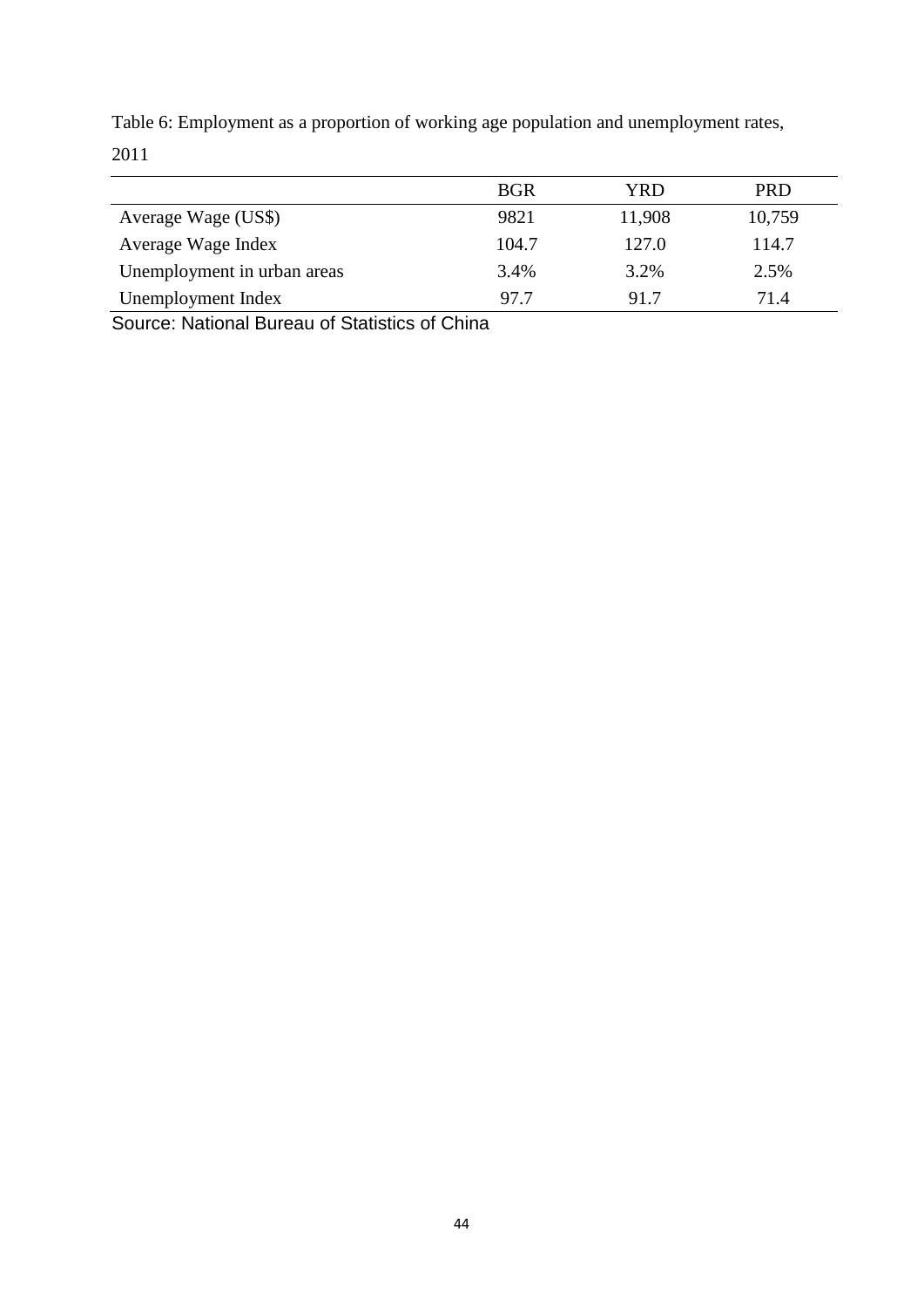| Panel A – Comparative Advantage of Knowledge Resources |             |            |  |  |
|--------------------------------------------------------|-------------|------------|--|--|
|                                                        | R&D         | R&D        |  |  |
|                                                        | Expenditure | Personnel  |  |  |
|                                                        | 0.00185     | $-0.00191$ |  |  |
| College Enrolment                                      | (0.077)     | (0.479)    |  |  |
|                                                        | $-0.00240$  | $-0.00166$ |  |  |
| Foreign Investment                                     | (0.166)     | (0.630)    |  |  |
|                                                        | $-0.00001$  | $-0.00013$ |  |  |
| <b>Health Care Institutions</b>                        | (0.837)     | (0.157)    |  |  |
|                                                        | 0.00011     | $-0.00002$ |  |  |
| Passenger Traffic                                      | (0.000)     | (0.583)    |  |  |
|                                                        | 0.00013     | 0.00028    |  |  |
| <b>Textbooks Published</b>                             | (0.342)     | (0.360)    |  |  |
| <b>Community Service</b>                               | $-0.00014$  | $-0.00018$ |  |  |
| Providers                                              | (0.160)     | (0.379)    |  |  |
|                                                        | 0.00039     | 0.00157    |  |  |
| Constant                                               | (0.000)     | (0.000)    |  |  |
| $\boldsymbol{N}$                                       | 310         | 186        |  |  |
| $R^2$                                                  | 0.141       | 0.030      |  |  |

Table 7: Panel regression of dynamic competitive advantage framework components

Panel B – Knowledge Competitive Advantage

|                                                  |                |                | Patents  | Patents  |
|--------------------------------------------------|----------------|----------------|----------|----------|
|                                                  | <b>Exports</b> | <b>Exports</b> | Granted  | Granted  |
|                                                  | 62.655         | 75.929         | 126.789  | 179.789  |
| R&D Expenditure                                  | (0.000)        | (0.001)        | (0.001)  | (0.003)  |
|                                                  |                | $-2.104$       |          | 127.866  |
| R&D Personnel                                    |                | (0.881)        |          | (0.002)  |
|                                                  | 0.053          | $-0.075$       | $-0.077$ | $-0.228$ |
| Constant                                         | (0.061)        | (0.078)        | (0.228)  | (0.056)  |
| $\overline{N}$                                   | 310            | 155            | 310      | 155      |
| $R^2$                                            | 0.042          | 0.078          | 0.033    | 0.133    |
| Panel C – Dynamic Regional Comparative Advantage |                |                |          |          |
|                                                  | Average        | Average        |          |          |
|                                                  | Wage           | Wage           |          |          |
|                                                  | $-0.002$       | $-0.003$       |          |          |
| <b>Exports</b>                                   | (0.763)        | (0.698)        |          |          |
|                                                  | 0.002          |                |          |          |
| <b>Patents Granted</b>                           | (0.543)        |                |          |          |
|                                                  |                | 0.048          |          |          |
| <b>Invention Patents Granted</b>                 |                | (0.025)        |          |          |
|                                                  | $-0.006$       | $-0.005$       |          |          |
| Constant                                         | (0.103)        | (0.135)        |          |          |
| $\overline{N}$                                   | 310            | 310            |          |          |
| $R^2$                                            | 0.001          | 0.016          |          |          |

Notes: p-values in parentheses; emboldened coefficients are significant at the 5 percent level